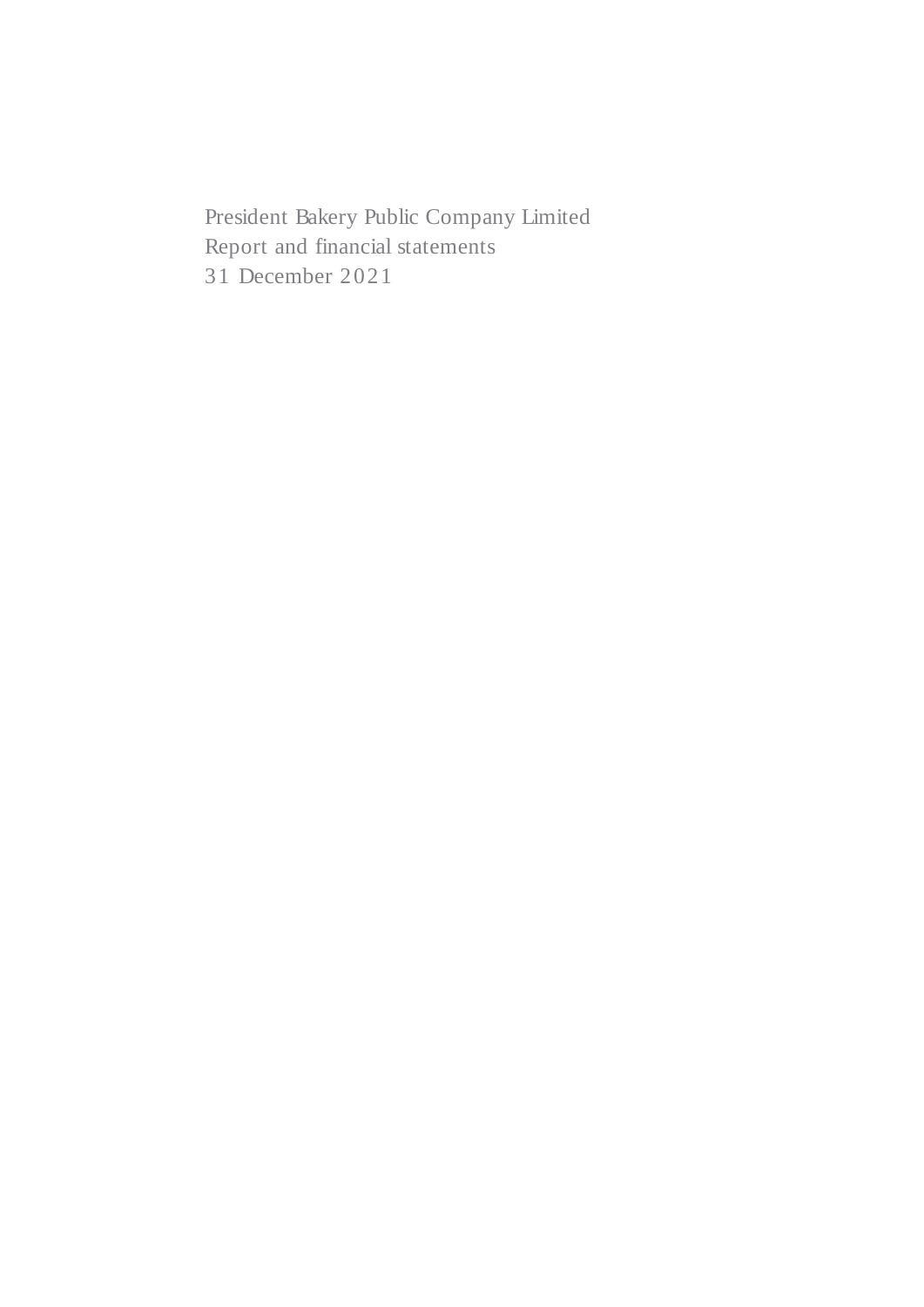# **Independent Auditor's Report**

To the Shareholders of President Bakery Public Company Limited

# **Opinion**

I have audited the accompanying statement of financial position, in which the equity method is applied, of President Bakery Public Company Limited ("the Company") as at 31 December 2021, and the related statements of comprehensive income, changes in shareholders' equity and cash flows, in which the equity method is applied, for the year then ended, and a summary of significant accounting policies and other explanatory information, and have also audited the separate financial statements of President Bakery Public Company Limited for the same period.

In my opinion, the financial statements referred to above present fairly, in all material respects, the financial position of President Bakery Public Company Limited as at 31 December 2021, and its financial performance and cash flows for the year then ended, in accordance with Thai Financial Reporting Standards.

# **Basis for Opinion**

I conducted my audit in accordance with Thai Standards on Auditing. My responsibilities under those standards are further described in the Auditor's Responsibilities for the Audit of the Financial Statements section of my report. I am independent of the Company in accordance with the Code of Ethics for Professional Accountants as issued by the Federation of Accounting Professions as relevant to my audit of the financial statements, and I have fulfilled my other ethical responsibilities in accordance with the Code. I believe that the audit evidence I have obtained is sufficient and appropriate to provide a basis for my opinion.

# **Key Audit Matters**

Key audit matters are those matters that, in my professional judgement, were of most significance in my audit of the financial statements of the current period. These matters were addressed in the context of my audit of the financial statements as a whole, and in forming my opinion thereon, and I do not provide a separate opinion on these matters.

I have fulfilled the responsibilities described in the Auditor's Responsibilities for the Audit of the Financial Statements section of my report, including in relation to these matters. Accordingly, my audit included the performance of procedures designed to respond to my assessment of the risks of material misstatement of the financial statements. The results of my audit procedures, including the procedures performed to address the matters below, provide the basis for my audit opinion on the accompanying financial statements as a whole.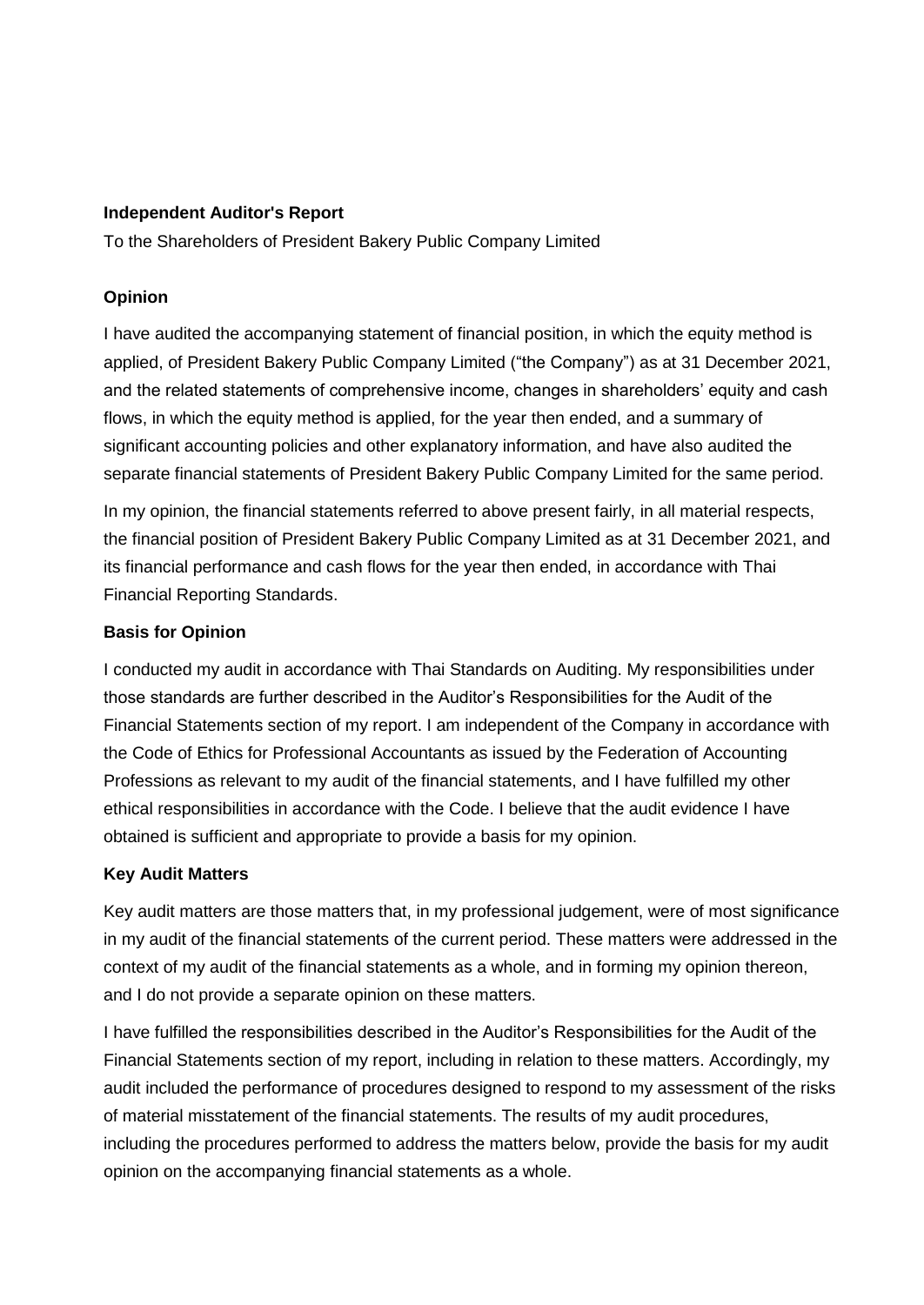Key audit matters and how audit procedures respond for each matter are described below.

## *Revenue recognition*

Sales of goods are significant accounting transactions as the amounts recorded are material and directly affect profit or loss of the Company. In addition, the sales transactions of the Company are made with a large number of customers and there are a variety of arrangements and conditions*,* pertaining to matters such as sales promotions, discounts and special discounts to boost sales. I therefore gave significant attention to the revenue recognition of the Company.

I evaluated the Company's revenue recognition by assessing and testing its internal controls with respect to the revenue cycle. I applied a sampling method to select sales transactions occurring during the year and near the end of the accounting period to examine the supporting documents and reviewed credit notes that the Company issued after the period-end. I tested the data being used in calculating and recording accrued sales promotions and discounts at the end of reporting period whether it was consistent with the conditions of the relevant agreements or arrangements with the customers. I also performed analytical procedures on disaggregated data to detect possible irregularities in sales transactions throughout the period, particularly for accounting entries made through journal vouchers.

## **Other Information**

Management is responsible for the other information. The other information comprise the information included in annual report of the Company, but does not include the financial statements and my auditor's report thereon. The annual report of the Company is expected to be made available to me after the date of this auditor's report.

My opinion on the financial statements does not cover the other information and I do not express any form of assurance conclusion thereon.

In connection with my audit of the financial statements, my responsibility is to read the other information and, in doing so, consider whether the other information is materially inconsistent with the financial statements or my knowledge obtained in the audit or otherwise appears to be materially misstated.

When I read the annual report of the Company, if I conclude that there is a material misstatement therein, I am required to communicate the matter to those charged with governance for correction of the misstatement.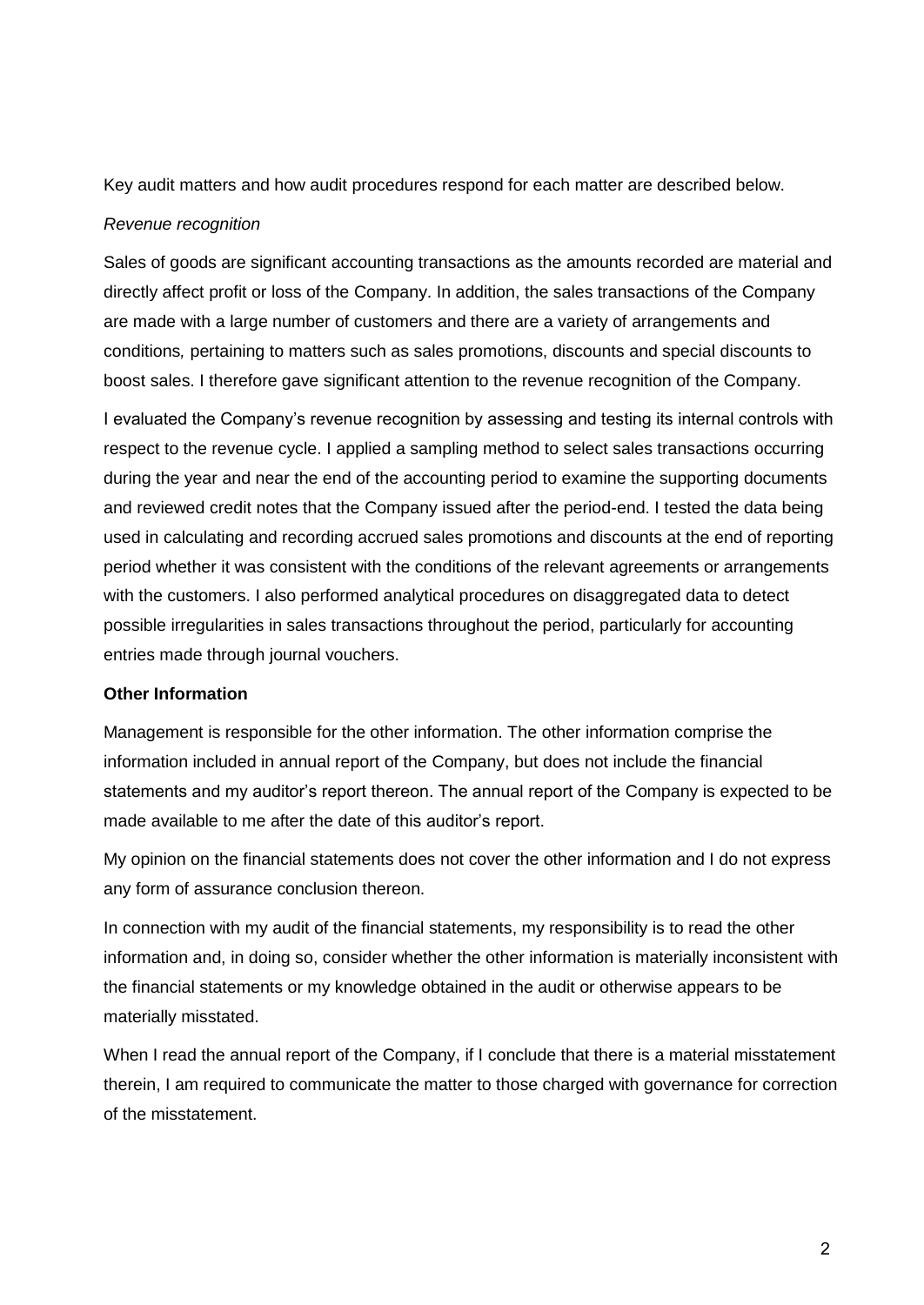# **Responsibilities of Management and Those Charged with Governance for the Financial Statements**

Management is responsible for the preparation and fair presentation of the financial statements in accordance with Thai Financial Reporting Standards, and for such internal control as management determines is necessary to enable the preparation of financial statements that are free from material misstatement, whether due to fraud or error.

In preparing the financial statements, management is responsible for assessing the Company's ability to continue as a going concern, disclosing, as applicable, matters related to going concern and using the going concern basis of accounting unless management either intends to liquidate the Company or to cease operations, or has no realistic alternative but to do so.

Those charged with governance are responsible for overseeing the Company's financial reporting process.

# **Auditor's Responsibilities for the Audit of the Financial Statements**

My objectives are to obtain reasonable assurance about whether the financial statements as a whole are free from material misstatement, whether due to fraud or error, and to issue an auditor's report that includes my opinion. Reasonable assurance is a high level of assurance, but is not a guarantee that an audit conducted in accordance with Thai Standards on Auditing will always detect a material misstatement when it exists. Misstatements can arise from fraud or error and are considered material if, individually or in the aggregate, they could reasonably be expected to influence the economic decisions of users taken on the basis of these financial statements.

As part of an audit in accordance with Thai Standards on Auditing, I exercise professional judgement and maintain professional skepticism throughout the audit. I also:

 Identify and assess the risks of material misstatement of the financial statements, whether due to fraud or error, design and perform audit procedures responsive to those risks, and obtain audit evidence that is sufficient and appropriate to provide a basis for my opinion. The risk of not detecting a material misstatement resulting from fraud is higher than for one resulting from error, as fraud may involve collusion, forgery, intentional omissions, misrepresentations, or the override of internal control.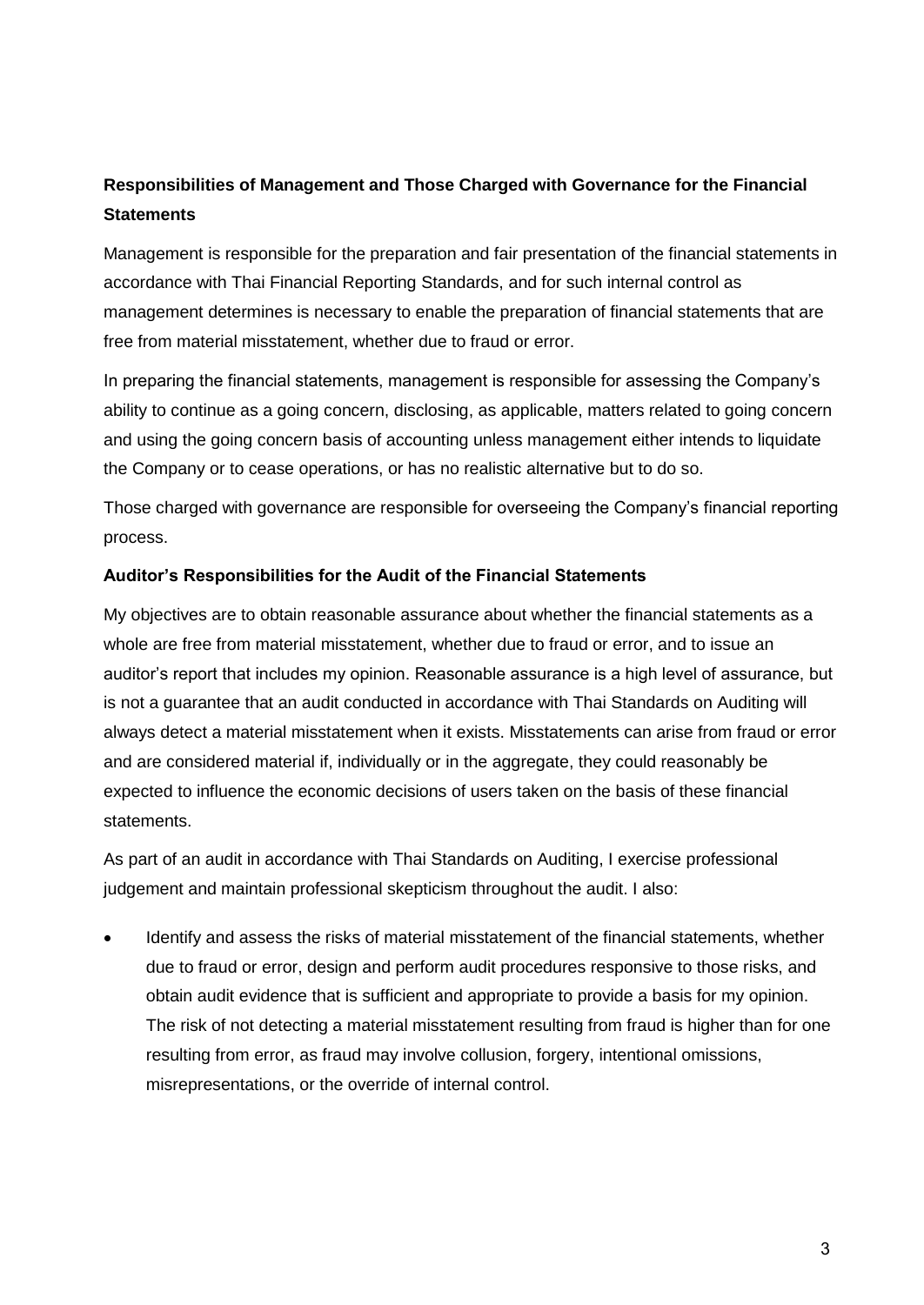- Obtain an understanding of internal control relevant to the audit in order to design audit procedures that are appropriate in the circumstances, but not for the purpose of expressing an opinion on the effectiveness of the Company's internal control.
- Evaluate the appropriateness of accounting policies used and the reasonableness of accounting estimates and related disclosures made by management.
- Conclude on the appropriateness of management's use of the going concern basis of accounting and, based on the audit evidence obtained, whether a material uncertainty exists related to events or conditions that may cast significant doubt on the Company's ability to continue as a going concern. If I conclude that a material uncertainty exists, I am required to draw attention in my auditor's report to the related disclosures in the financial statements or, if such disclosures are inadequate, to modify my opinion. My conclusions are based on the audit evidence obtained up to the date of my auditor's report. However, future events or conditions may cause the Company to cease to continue as a going concern.
- Evaluate the overall presentation, structure and content of the financial statements, including the disclosures, and whether the financial statements represent the underlying transactions and events in a manner that achieves fair presentation.
- Obtain sufficient appropriate audit evidence regarding the financial information of the entity or business activities within the group to express an opinion on the financial statements, in which the equity method is applied. I am responsible for the direction, supervision and performance of the group audit. I remain solely responsible for my audit opinion.

I communicate with those charged with governance regarding, among other matters, the planned scope and timing of the audit and significant audit findings, including any significant deficiencies in internal control that I identify during my audit.

I also provide those charged with governance with a statement that I have complied with relevant ethical requirements regarding independence, and to communicate with them all relationships and other matters that may reasonably be thought to bear on my independence, and where applicable, related safeguards.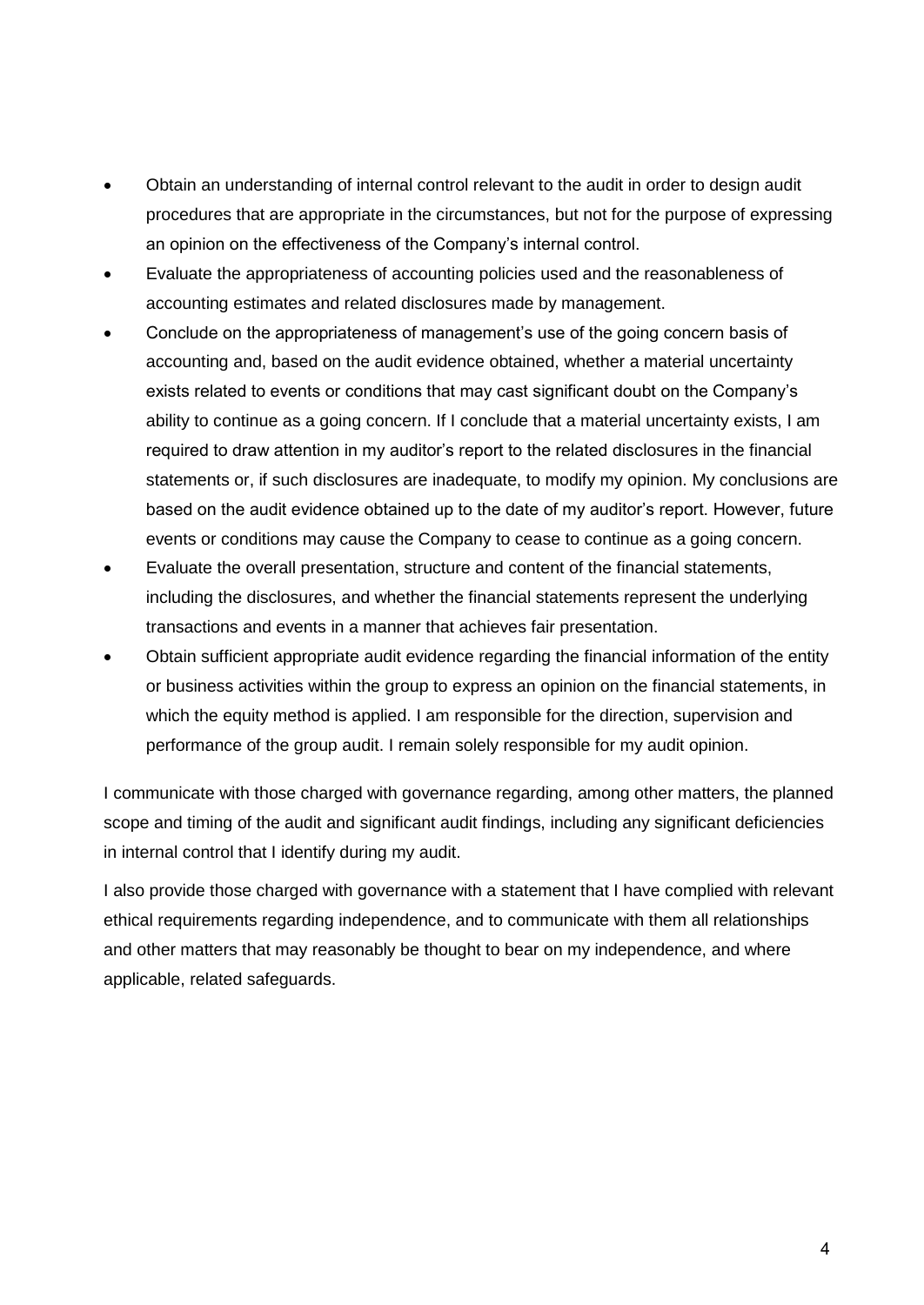From the matters communicated with those charged with governance, I determine those matters that were of most significance in the audit of the financial statements of the current period and are therefore the key audit matters. I describe these matters in my auditor's report unless law or regulation precludes public disclosure about the matter or when, in extremely rare circumstances, I determine that a matter should not be communicated in my report because the adverse consequences of doing so would reasonably be expected to outweigh the public interest benefits of such communication.

I am responsible for the audit resulting in this independent auditor's report.

Siriwan Nitdamrong Certified Public Accountant (Thailand) No. 5906

EY Office Limited Bangkok: 21 February 2022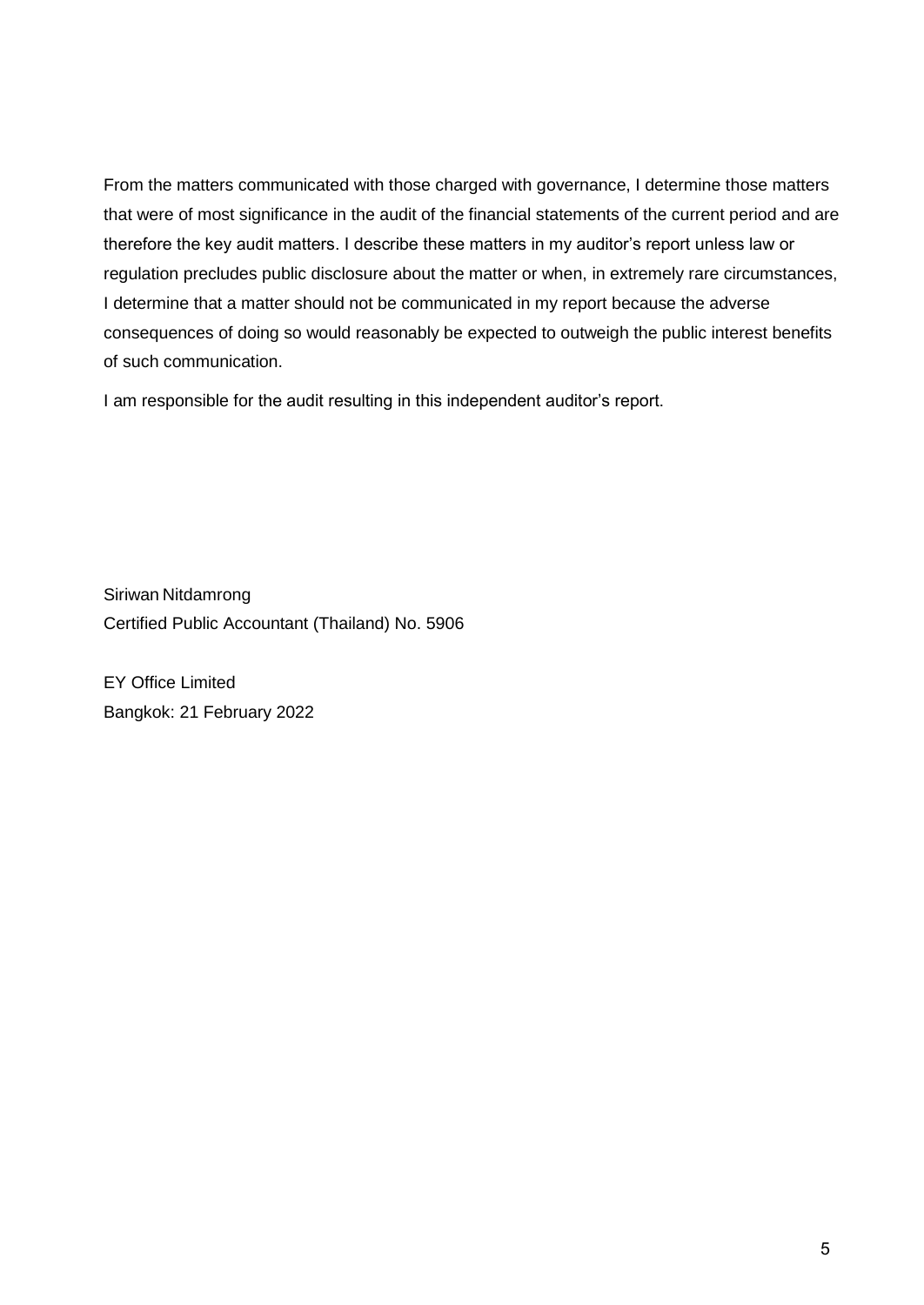# **Statements of financial position**

**As at 31 December 2021**

|                                         | Financial statements in which |                              |                |                               |                  |  |
|-----------------------------------------|-------------------------------|------------------------------|----------------|-------------------------------|------------------|--|
|                                         |                               | the equity method is applied |                | Separate financial statements |                  |  |
|                                         | Note                          | 2021                         | 2020           | 2021                          | 2020             |  |
| <b>Assets</b>                           |                               |                              |                |                               |                  |  |
| <b>Current assets</b>                   |                               |                              |                |                               |                  |  |
| Cash and cash equivalents               | 6                             | 389,769,346                  | 368,353,215    | 389,769,346                   | 368,353,215      |  |
| Trade and other receivables             | 7, 9                          | 871,297,832                  | 747,075,856    | 871,297,832                   | 747,075,856      |  |
| Inventories                             | 8                             | 189,656,519                  | 168,311,918    | 189,656,519                   | 168,311,918      |  |
| Other current financial assets          | 11                            | 4,216,190,679                | 3,826,171,185  | 4,216,190,679                 | 3,826,171,185    |  |
| Other current assets                    |                               | 11,376,835                   | 13,767,896     | 11,376,835                    | 13,767,896       |  |
| <b>Total current assets</b>             |                               | 5,678,291,211                | 5,123,680,070  | 5,678,291,211                 | 5,123,680,070    |  |
| <b>Non-current assets</b>               |                               |                              |                |                               |                  |  |
| Investment in joint venture             | 10                            | 31,346,410                   | 29,819,188     | 5,850,000                     | 5,850,000        |  |
| Other non-current financial assets      | 11                            | 2,069,776,347                | 1,492,898,723  | 2,069,776,347                 | 1,492,898,723    |  |
| Property, plant and equipment           | 12                            | 3,425,884,901                | 3,621,433,978  | 3,425,884,901                 | 3,621,433,978    |  |
| Right-of-use assets                     | 15.1                          | 8,986,926                    | 15,297,812     | 8,986,926                     | 15,297,812       |  |
| Advance payments for purchase of assets |                               | 4,974,601                    | 542,149        | 4,974,601                     | 542,149          |  |
| Intangible assets                       | 13                            | 11,510,290                   | 11,153,949     | 11,510,290                    | 11,153,949       |  |
| Other non-current assets                |                               | 3,435,770                    | 4,060,857      | 3,435,770                     | 4,060,857        |  |
| <b>Total non-current assets</b>         |                               | 5,555,915,245                | 5,175,206,656  | 5,530,418,835                 | 5, 151, 237, 468 |  |
| <b>Total assets</b>                     |                               | 11,234,206,456               | 10,298,886,726 | 11,208,710,046                | 10,274,917,538   |  |

The accompanying notes are an integral part of the financial statements.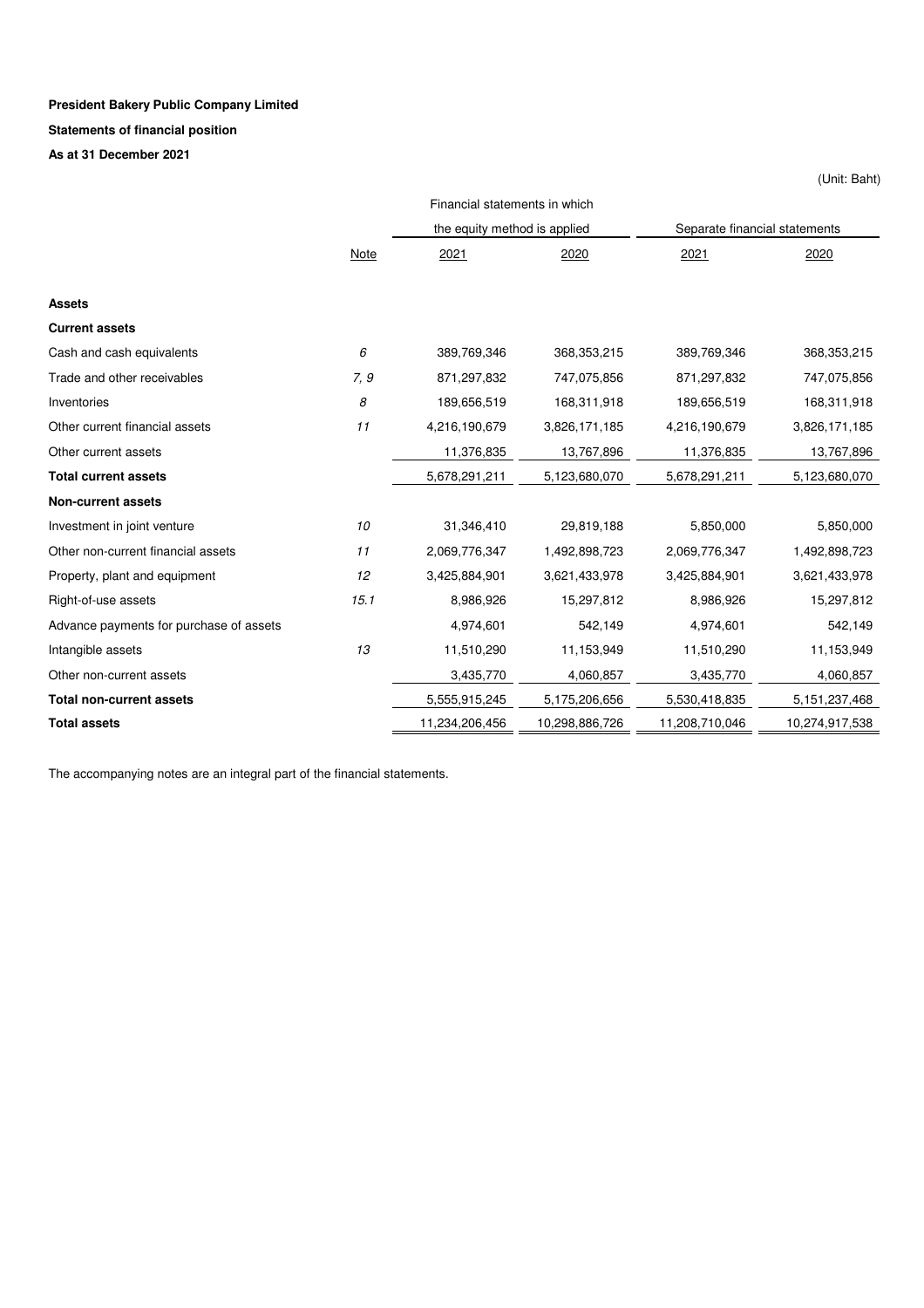#### **Statements of financial position (continued)**

**As at 31 December 2021**

|                                            |             | Financial statements in which |                |                               |                |  |
|--------------------------------------------|-------------|-------------------------------|----------------|-------------------------------|----------------|--|
|                                            |             | the equity method is applied  |                | Separate financial statements |                |  |
|                                            | <b>Note</b> | 2021                          | 2020           | 2021                          | 2020           |  |
| Liabilities and shareholders' equity       |             |                               |                |                               |                |  |
| <b>Current liabilities</b>                 |             |                               |                |                               |                |  |
| Trade and other payables                   | 9, 14       | 638,543,338                   | 574,305,323    | 638,543,338                   | 574,305,323    |  |
| Current portion of lease liabilities       | 15.2        | 5,754,733                     | 9,537,351      | 5,754,733                     | 9,537,351      |  |
| Corporate income tax payable               |             | 123,905,202                   | 109,301,281    | 123,905,202                   | 109,301,281    |  |
| Accrued expenses                           |             | 207,304,206                   | 223,741,492    | 207,304,206                   | 223,741,492    |  |
| Other current liabilities                  |             | 3,082,446                     | 2,526,251      | 3,082,446                     | 2,526,251      |  |
| <b>Total current liabilities</b>           |             | 978,589,925                   | 919,411,698    | 978,589,925                   | 919,411,698    |  |
| <b>Non-current liabilities</b>             |             |                               |                |                               |                |  |
| Lease liabilities, net of current portion  | 15.2        | 3,500,478                     | 6,082,315      | 3,500,478                     | 6,082,315      |  |
| Deferred tax liabilities                   | 22          | 19,180,092                    | 23,592,955     | 19,180,092                    | 23,592,955     |  |
| Provision for long-term employee benefits  | 16          | 88,472,541                    | 96,101,551     | 88,472,541                    | 96,101,551     |  |
| Other non-current liabilities              |             | 3,989,512                     | 3,830,402      | 3,989,512                     | 3,830,402      |  |
| <b>Total non-current liabilities</b>       |             | 115,142,623                   | 129,607,223    | 115,142,623                   | 129,607,223    |  |
| <b>Total liabilities</b>                   |             | 1,093,732,548                 | 1,049,018,921  | 1,093,732,548                 | 1,049,018,921  |  |
| <b>Shareholders' equity</b>                |             |                               |                |                               |                |  |
| Share capital                              |             |                               |                |                               |                |  |
| Registered                                 |             |                               |                |                               |                |  |
| 450,000,000 ordinary shares of Baht 1 each |             | 450,000,000                   | 450,000,000    | 450,000,000                   | 450,000,000    |  |
| Issued and fully paid-up                   |             |                               |                |                               |                |  |
| 450,000,000 ordinary shares of Baht 1 each |             | 450,000,000                   | 450,000,000    | 450,000,000                   | 450,000,000    |  |
| Share premium                              |             | 674,379,513                   | 674,379,513    | 674,379,513                   | 674,379,513    |  |
| Retained earnings                          |             |                               |                |                               |                |  |
| Appropriated - statutory reserve           | 17          | 45,000,000                    | 45,000,000     | 45,000,000                    | 45,000,000     |  |
| Unappropriated                             |             | 8,851,568,103                 | 7,940,817,218  | 8,826,071,693                 | 7,916,848,030  |  |
| Other components of shareholders' equity   |             | 119,526,292                   | 139,671,074    | 119,526,292                   | 139,671,074    |  |
| Total shareholders' equity                 |             | 10,140,473,908                | 9,249,867,805  | 10,114,977,498                | 9,225,898,617  |  |
| Total liabilities and shareholders' equity |             | 11,234,206,456                | 10,298,886,726 | 11,208,710,046                | 10,274,917,538 |  |

The accompanying notes are an integral part of the financial statements.

Directors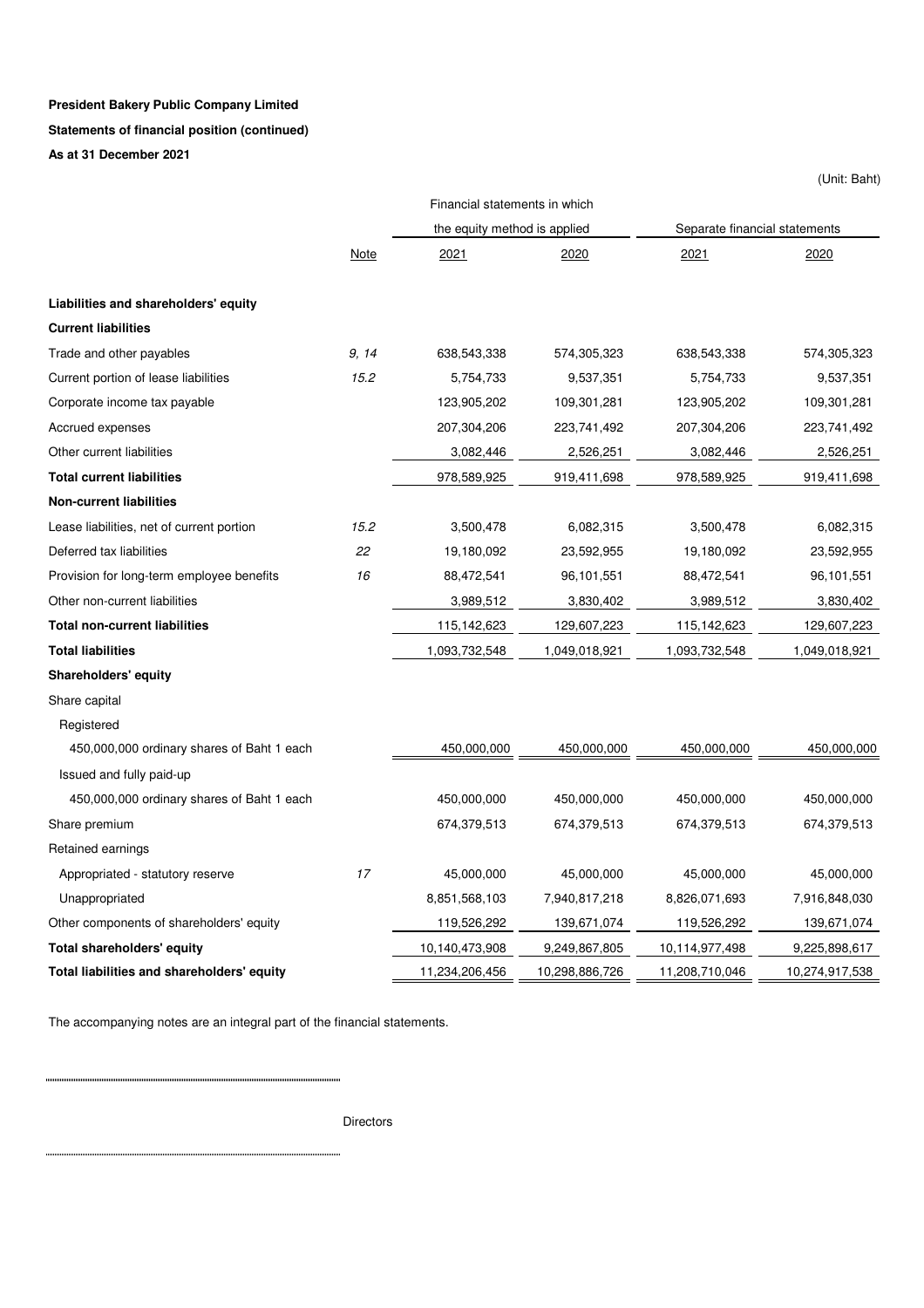#### **Statements of comprehensive income**

**For the year ended 31 December 2021**

|                                                  | Financial statements in which |                              |                 |                               |                 |  |
|--------------------------------------------------|-------------------------------|------------------------------|-----------------|-------------------------------|-----------------|--|
|                                                  |                               | the equity method is applied |                 | Separate financial statements |                 |  |
|                                                  | Note                          | 2021                         | 2020            | 2021                          | 2020            |  |
| <b>Profit or loss:</b>                           |                               |                              |                 |                               |                 |  |
| <b>Revenues</b>                                  |                               |                              |                 |                               |                 |  |
| <b>Sales</b>                                     | 25                            | 7,159,937,299                | 7,143,477,091   | 7,159,937,299                 | 7,143,477,091   |  |
| Other income                                     | 18                            | 47,675,195                   | 42,459,646      | 49,400,945                    | 44,507,146      |  |
| <b>Total revenues</b>                            |                               | 7,207,612,494                | 7,185,936,737   | 7,209,338,244                 | 7,187,984,237   |  |
| <b>Expenses</b>                                  | 21                            |                              |                 |                               |                 |  |
| Cost of sales                                    |                               | 3,773,531,275                | 3,742,851,643   | 3,773,531,275                 | 3,742,851,643   |  |
| Selling and distribution expenses                |                               | 1,335,448,332                | 1,358,029,840   | 1,335,448,332                 | 1,358,029,840   |  |
| Administrative expenses                          |                               | 245,536,287                  | 251,062,062     | 245,536,287                   | 251,062,062     |  |
| <b>Total expenses</b>                            |                               | 5,354,515,894                | 5,351,943,545   | 5,354,515,894                 | 5,351,943,545   |  |
| <b>Operating profit</b>                          |                               | 1,853,096,600                | 1,833,993,192   | 1,854,822,350                 | 1,836,040,692   |  |
| Share of profit from investment in joint venture | 10.2                          | 3,252,972                    | 3,442,563       |                               |                 |  |
| Finance income                                   | 19                            | 45,910,044                   | 60,407,587      | 45,910,044                    | 60,407,587      |  |
| Finance cost                                     | 20                            | (671, 610)                   | (808, 788)      | (671, 610)                    | (808, 788)      |  |
| Profit before income tax expenses                |                               | 1,901,588,006                | 1,897,034,554   | 1,900,060,784                 | 1,895,639,491   |  |
| Income tax expenses                              | 22                            | (213, 914, 363)              | (218, 369, 278) | (213, 914, 363)               | (218, 369, 278) |  |
| Profit for the year                              |                               | 1,687,673,643                | 1,678,665,276   | 1,686,146,421                 | 1,677,270,213   |  |

The accompanying notes are an integral part of the financial statements.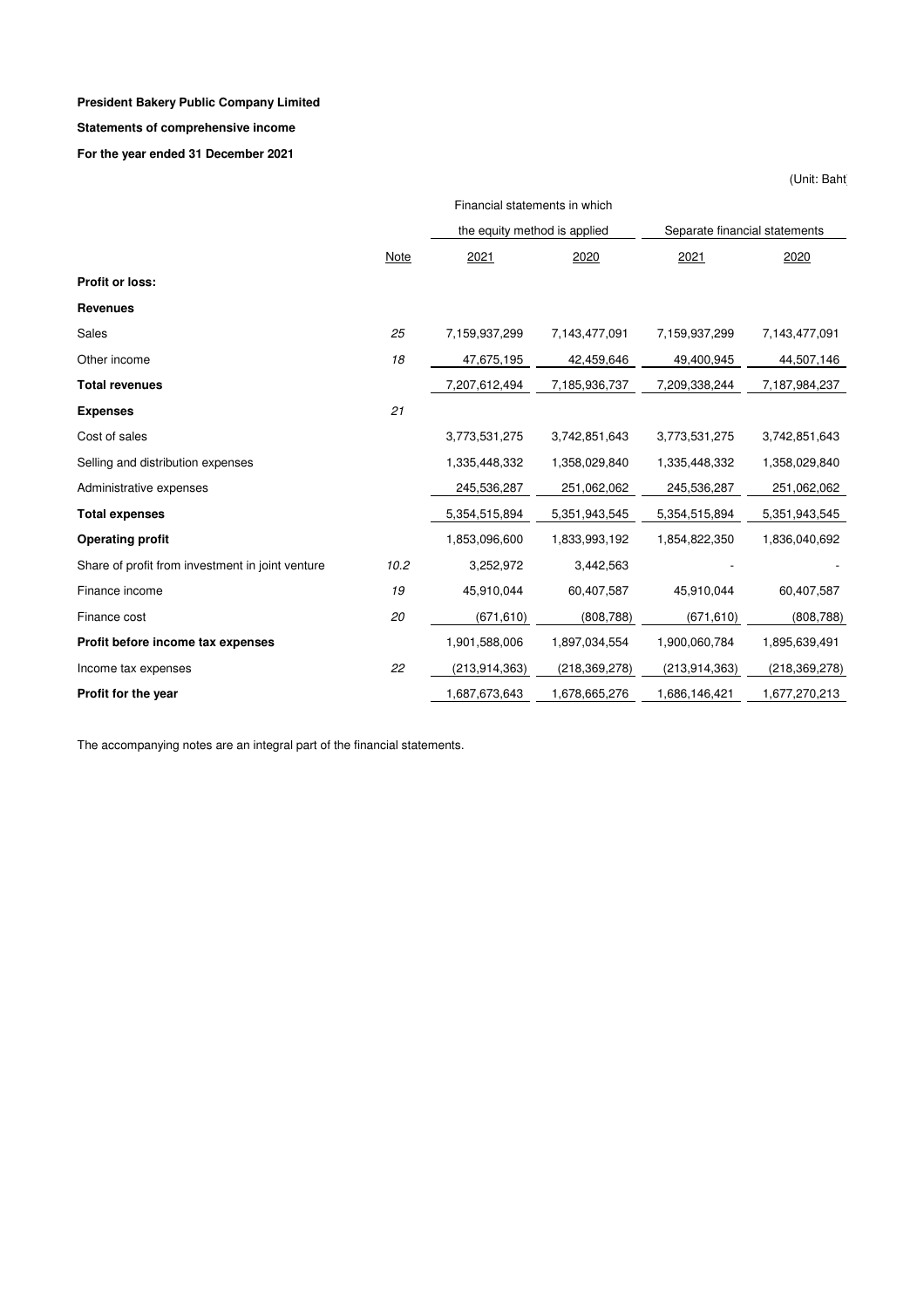#### **Statements of comprehensive income (continued)**

**For the year ended 31 December 2021**

|                                                                | Financial statements in which |                              |               |               |                               |  |
|----------------------------------------------------------------|-------------------------------|------------------------------|---------------|---------------|-------------------------------|--|
|                                                                |                               | the equity method is applied |               |               | Separate financial statements |  |
|                                                                | <b>Note</b>                   | 2021                         | 2020          | 2021          | 2020                          |  |
| Other comprehensive income:                                    |                               |                              |               |               |                               |  |
| Other comprehensive income to be reclassified to               |                               |                              |               |               |                               |  |
| profit or loss in subsequent periods:                          |                               |                              |               |               |                               |  |
| Loss on changes in value of debt investment designated         |                               |                              |               |               |                               |  |
| at fair value through other comprehensive income -             |                               |                              |               |               |                               |  |
| net of income tax                                              |                               | (5,783,836)                  | (3,627,839)   | (5,783,836)   | (3,627,839)                   |  |
| Other comprehensive income to be reclassified to               |                               |                              |               |               |                               |  |
| profit or loss in subsequent periods - net of income tax       |                               | (5,783,836)                  | (3,627,839)   | (5,783,836)   | (3,627,839)                   |  |
| Other comprehensive income not to be reclassified to           |                               |                              |               |               |                               |  |
| profit or loss in subsequent periods:                          |                               |                              |               |               |                               |  |
| Gain (loss) on change in value of equity investment designated |                               |                              |               |               |                               |  |
| at fair value through other comprehensive income -             |                               |                              |               |               |                               |  |
| net of income tax                                              |                               | 9,716,296                    | (4,536,794)   | 9,716,296     | (4,536,794)                   |  |
| Other comprehensive income not to be reclassified to           |                               |                              |               |               |                               |  |
| profit or loss in subsequent periods - net of income tax       |                               | 9,716,296                    | (4,536,794)   | 9,716,296     | (4,536,794)                   |  |
| Other comprehensive income for the year                        |                               | 3,932,460                    | (8, 164, 633) | 3,932,460     | (8, 164, 633)                 |  |
|                                                                |                               |                              |               |               |                               |  |
| Total comprehensive income for the year                        |                               | 1,691,606,103                | 1,670,500,643 | 1,690,078,881 | 1,669,105,580                 |  |
|                                                                |                               |                              |               |               |                               |  |
| Earnings per share                                             | 23                            |                              |               |               |                               |  |
| Basic earnings per share                                       |                               | 3.75                         | 3.73          | 3.75          | 3.73                          |  |

The accompanying notes are an integral part of the financial statements.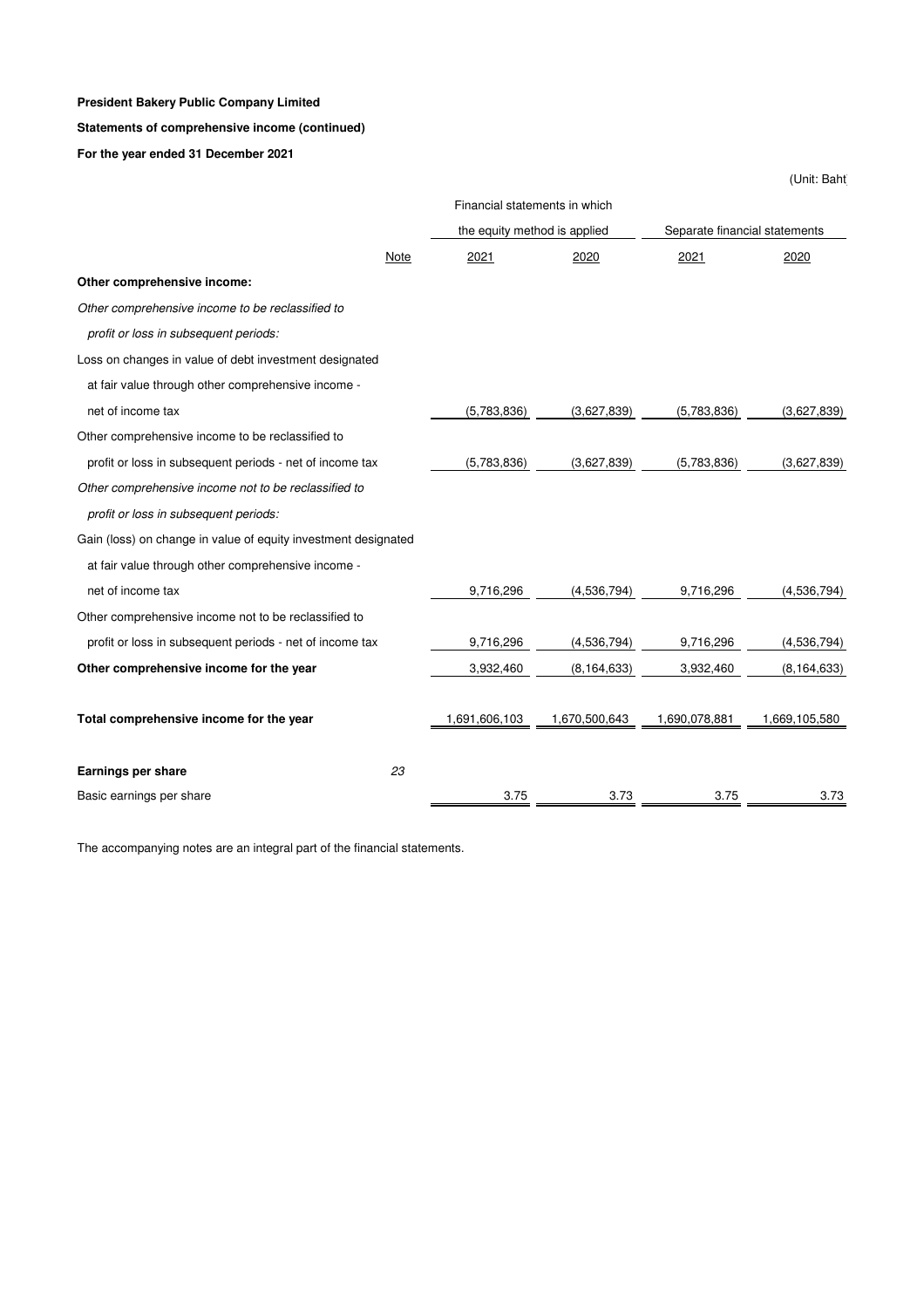# **President Bakery Public Company Limited Statements of changes in shareholders' equityFor the year ended 31 December 2021**

|                                                              |      |               |               | Financial statements in which the equity method is applied |                 |                       |                 |
|--------------------------------------------------------------|------|---------------|---------------|------------------------------------------------------------|-----------------|-----------------------|-----------------|
|                                                              |      |               |               |                                                            |                 | Other components of   |                 |
|                                                              |      |               |               |                                                            |                 | shareholders' equity  |                 |
|                                                              |      |               |               |                                                            |                 | Other comprehensive   |                 |
|                                                              |      |               |               |                                                            |                 | income -              |                 |
|                                                              |      | Issued and    |               | Retained earnings                                          |                 | Fair value reserve of |                 |
|                                                              |      | paid-up       |               | Appropriated -                                             |                 | financial assets at   |                 |
|                                                              | Note | share capital | Share premium | statutory reserve                                          | Unappropriated  | <b>FVOCI</b>          | Total           |
| Balance as at 1 January 2020                                 |      | 450,000,000   | 674,379,513   | 45,000,000                                                 | 7,189,820,469   | 142,667,180           | 8,501,867,162   |
| Profit for the year                                          |      |               |               |                                                            | 1,678,665,276   |                       | 1,678,665,276   |
| Other comprehensive income for the year                      |      |               |               |                                                            |                 | (8, 164, 633)         | (8, 164, 633)   |
| Total comprehensive income for the year                      |      |               |               |                                                            | 1,678,665,276   | (8, 164, 633)         | 1,670,500,643   |
| Dividend payment                                             | 24   |               |               |                                                            | (922, 500, 000) |                       | (922, 500, 000) |
| Transfer fair value reserve of equity instruments designated |      |               |               |                                                            |                 |                       |                 |
| at FVOC to retained earnings                                 |      |               |               |                                                            | (5, 168, 527)   | 5,168,527             |                 |
| Balance as at 31 December 2020                               |      | 450,000,000   | 674,379,513   | 45,000,000                                                 | 7,940,817,218   | 139,671,074           | 9,249,867,805   |
| Balance as at 1 January 2021                                 |      | 450,000,000   | 674,379,513   | 45,000,000                                                 | 7,940,817,218   | 139,671,074           | 9,249,867,805   |
| Profit for the year                                          |      |               |               |                                                            | 1,687,673,643   |                       | 1,687,673,643   |
| Other comprehensive income for the year                      |      |               |               |                                                            |                 | 3,932,460             | 3,932,460       |
| Total comprehensive income for the year                      |      |               |               |                                                            | 1,687,673,643   | 3,932,460             | 1,691,606,103   |
| Dividend payment                                             | 24   |               |               |                                                            | (801,000,000)   |                       | (801,000,000)   |
| Transfer fair value reserve of equity instruments designated |      |               |               |                                                            |                 |                       |                 |
| at FVOC to retained earnings                                 |      |               |               |                                                            | 24,077,242      | (24,077,242)          |                 |
| Balance as at 31 December 2021                               |      | 450,000,000   | 674,379,513   | 45,000,000                                                 | 8,851,568,103   | 119,526,292           | 10,140,473,908  |

The accompanying notes are an integral part of the financial statements.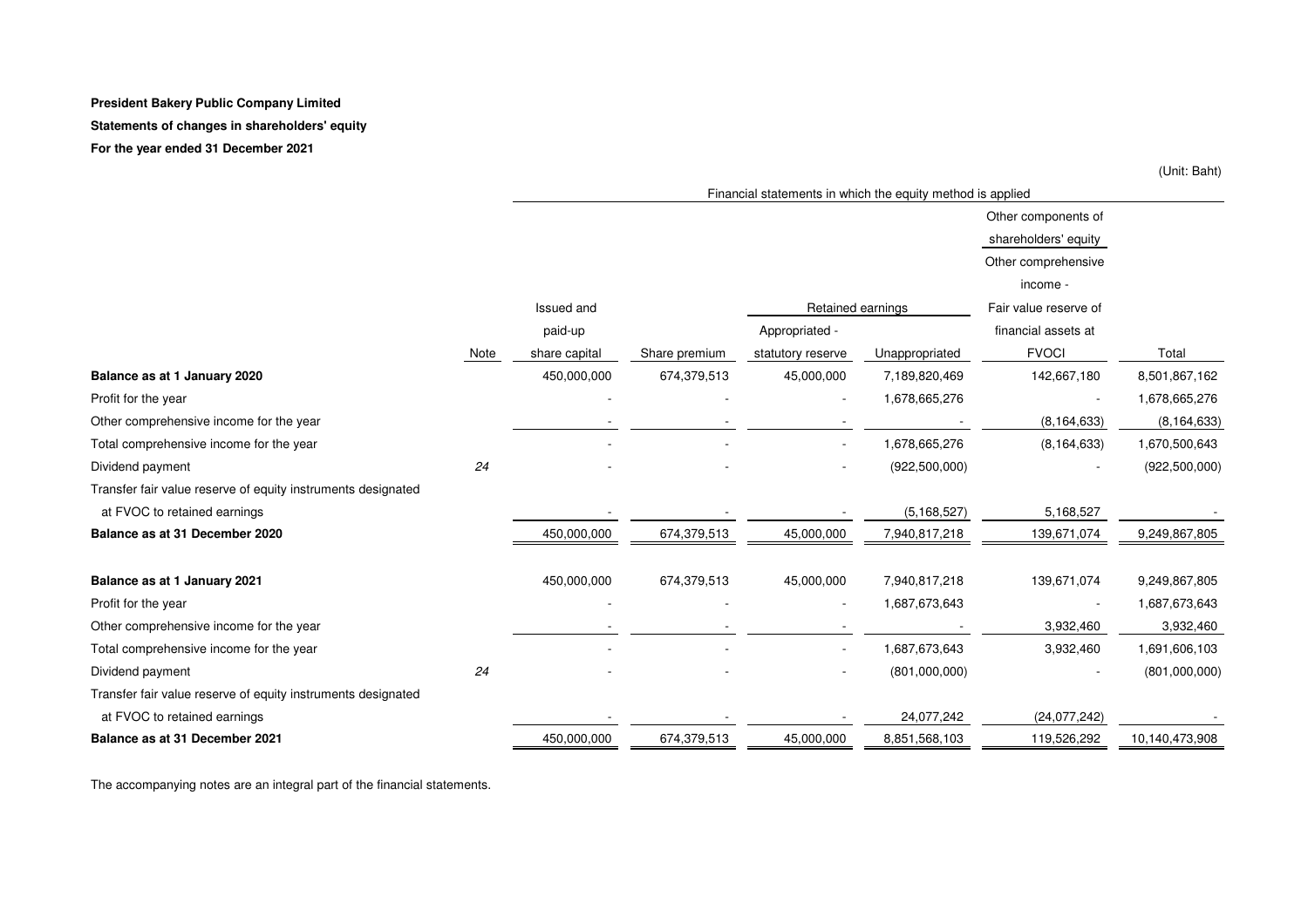**Statements of changes in shareholders' equity (continued)**

**For the year ended 31 December 2021**

|                                                              |      | Separate financial statements |               |                   |                 |                          |                 |
|--------------------------------------------------------------|------|-------------------------------|---------------|-------------------|-----------------|--------------------------|-----------------|
|                                                              |      |                               |               |                   |                 | Other components of      |                 |
|                                                              |      |                               |               |                   |                 | shareholders' equity     |                 |
|                                                              |      |                               |               |                   |                 | Other comprehensive      |                 |
|                                                              |      |                               |               |                   |                 | income -                 |                 |
|                                                              |      | Issued and                    |               | Retained earnings |                 | Fair value reserve of    |                 |
|                                                              |      | paid-up                       |               | Appropriated -    |                 | financial assets at      |                 |
|                                                              | Note | share capital                 | Share premium | statutory reserve | Unappropriated  | <b>FVOCI</b>             | Total           |
| Balance as at 1 January 2020                                 |      | 450,000,000                   | 674,379,513   | 45,000,000        | 7,167,246,344   | 142,667,180              | 8,479,293,037   |
| Profit for the year                                          |      |                               |               |                   | 1,677,270,213   | $\overline{\phantom{a}}$ | 1,677,270,213   |
| Other comprehensive income for the year                      |      |                               |               |                   |                 | (8, 164, 633)            | (8, 164, 633)   |
| Total comprehensive income for the year                      |      |                               |               |                   | 1,677,270,213   | (8, 164, 633)            | 1,669,105,580   |
| Dividend payment                                             | 24   |                               |               |                   | (922, 500, 000) |                          | (922, 500, 000) |
| Transfer fair value reserve of equity instruments designated |      |                               |               |                   |                 |                          |                 |
| at FVOC to retained earnings                                 |      |                               |               |                   | (5, 168, 527)   | 5,168,527                |                 |
| Balance as at 31 December 2020                               |      | 450,000,000                   | 674,379,513   | 45,000,000        | 7,916,848,030   | 139,671,074              | 9,225,898,617   |
| Balance as at 1 January 2021                                 |      | 450,000,000                   | 674,379,513   | 45,000,000        | 7,916,848,030   | 139,671,074              | 9,225,898,617   |
| Profit for the year                                          |      |                               |               |                   | 1,686,146,421   |                          | 1,686,146,421   |
| Other comprehensive income for the year                      |      |                               |               |                   |                 | 3,932,460                | 3,932,460       |
| Total comprehensive income for the year                      |      |                               |               |                   | 1,686,146,421   | 3,932,460                | 1,690,078,881   |
| Dividend payment                                             | 24   |                               |               |                   | (801,000,000)   |                          | (801,000,000)   |
| Transfer fair value reserve of equity instruments designated |      |                               |               |                   |                 |                          |                 |
| at FVOC to retained earnings                                 |      |                               |               |                   | 24,077,242      | (24, 077, 242)           |                 |
| Balance as at 31 December 2021                               |      | 450,000,000                   | 674,379,513   | 45,000,000        | 8,826,071,693   | 119,526,292              | 10,114,977,498  |

The accompanying notes are an integral part of the financial statements.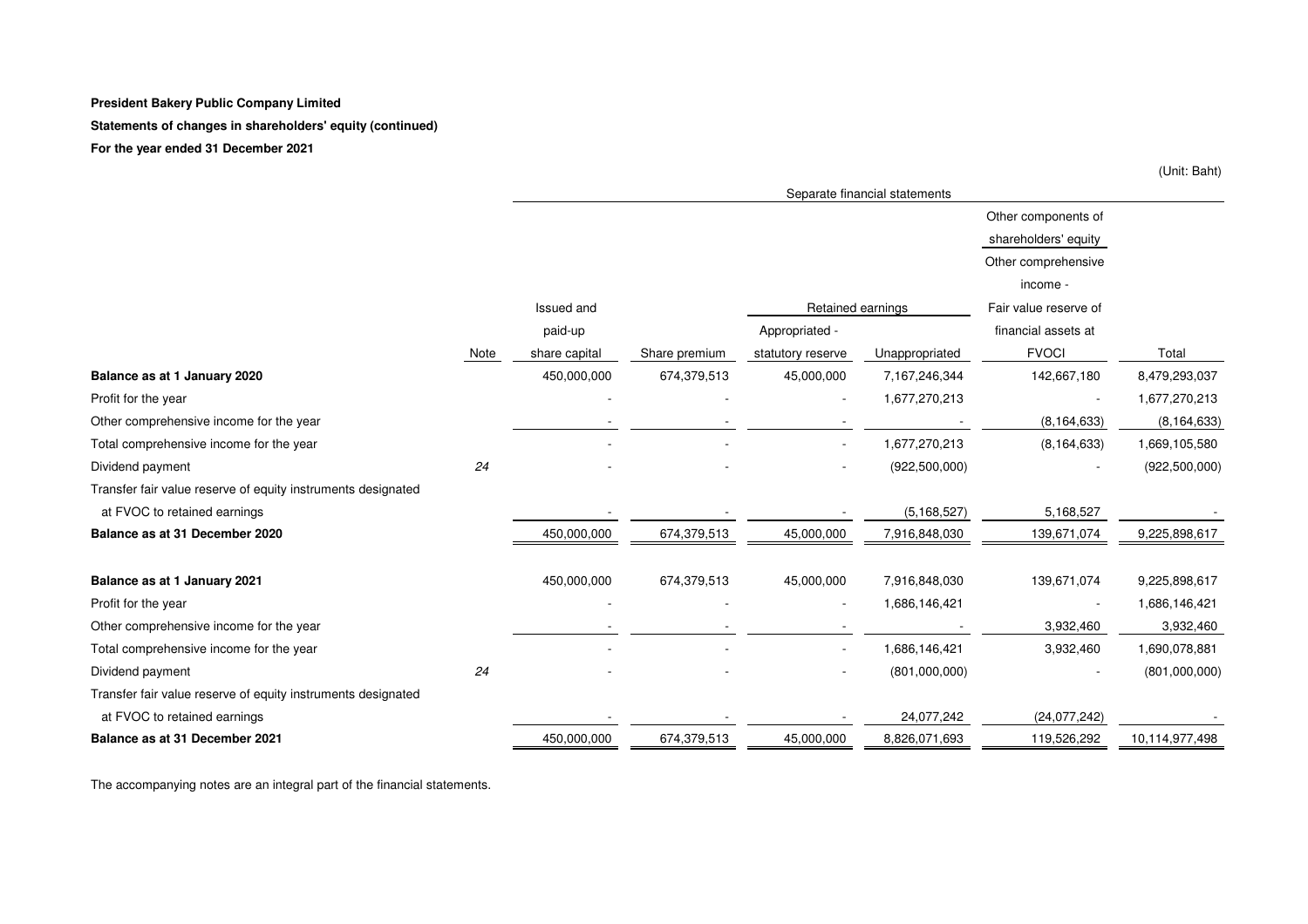**Statements of cash flows**

**For the year ended 31 December 2021**

(Unit: Baht)

|                                                             | Financial statements in which |                 |                 |                               |  |
|-------------------------------------------------------------|-------------------------------|-----------------|-----------------|-------------------------------|--|
|                                                             | the equity method is applied  |                 |                 | Separate financial statements |  |
|                                                             | <u> 2021</u>                  | 2020            | <u> 2021</u>    | 2020                          |  |
| Cash flows from operating activities                        |                               |                 |                 |                               |  |
| Profit before tax                                           | 1,901,588,006                 | 1,897,034,554   | 1,900,060,784   | 1,895,639,491                 |  |
| Adjustments to reconcile profit before tax to net cash      |                               |                 |                 |                               |  |
| provided by (paid from) operating activities:               |                               |                 |                 |                               |  |
| Depreciation and amortisation                               | 425,423,458                   | 492,803,775     | 425,423,458     | 492,803,775                   |  |
| Gain on disposals of property, plant and equipment          | (667, 945)                    | (1,990,697)     | (667, 945)      | (1,990,697)                   |  |
| Provision for litigation                                    |                               | 7,700,000       |                 | 7,700,000                     |  |
| Share of profit from investment in joint venture            | (3,252,972)                   | (3,442,563)     |                 |                               |  |
| Gain on sales of other current financial assets             | (220, 435)                    | (399, 617)      | (220, 435)      | (399, 617)                    |  |
| Gain on sales of other non-current financial assets         | (31,703,653)                  | (2, 290, 783)   | (31,703,653)    | (2, 290, 783)                 |  |
| Gain (loss) from sales of equity instruments not recognised |                               |                 |                 |                               |  |
| in profit or loss                                           | 30,096,553                    | (5, 168, 527)   | 30,096,553      | (5, 168, 527)                 |  |
| Unrealised gain on exchange                                 | (140, 974)                    | (75, 167)       | (140, 974)      | (75, 167)                     |  |
| Gain from fair value measurement of financial assets        | (41,080)                      |                 | (41,080)        |                               |  |
| Provision for long-term employee benefits                   | 8,086,497                     | 8,248,151       | 8,086,497       | 8,248,151                     |  |
| Dividend income from listed equity investments              | (8,609,476)                   | (2,821,636)     | (8,609,476)     | (2,821,636)                   |  |
| Dividend income from joint venture                          |                               |                 | (1,725,750)     | (2,047,500)                   |  |
| Dividend income from non-listed equity investment           | (7,350,000)                   | (4,800,000)     | (7,350,000)     | (4,800,000)                   |  |
| Finance income                                              | (45, 910, 044)                | (60, 407, 587)  | (45, 910, 044)  | (60, 407, 587)                |  |
| Finance cost                                                | 671,610                       | 808,788         | 671,610         | 808,788                       |  |
| Profit from operating activities before changes in          |                               |                 |                 |                               |  |
| operating assets and liabilities                            | 2,267,969,545                 | 2,325,198,691   | 2,267,969,545   | 2,325,198,691                 |  |
| Decrease (increase) in operating assets                     |                               |                 |                 |                               |  |
| Trade and other receivables                                 | (117, 723, 537)               | 180,761,020     | (117, 723, 537) | 180,761,020                   |  |
| Inventories                                                 | (21, 344, 600)                | 5,939,523       | (21, 344, 600)  | 5,939,523                     |  |
| Other current assets                                        | 2,391,060                     | 408,413         | 2,391,060       | 408,413                       |  |
| Other non-current assets                                    | 625,087                       | 467.788         | 625,087         | 467,788                       |  |
| Increase (decrease) in operating liabilities                |                               |                 |                 |                               |  |
| Trade and other payables                                    | 65,276,630                    | (55, 393, 397)  | 65,276,630      | (55, 393, 397)                |  |
| Other current liabilities                                   | (17, 392, 957)                | (29,052,172)    | (17, 392, 957)  | (29,052,172)                  |  |
| Other non-current liabilities                               | 159,110                       | 760             | 159,110         | 760                           |  |
| Provision for long-term employee benefits                   | (15,715,507)                  | (11, 561, 264)  | (15,715,507)    | (11, 561, 264)                |  |
| Cash from operating activities                              | 2,164,244,831                 | 2,416,769,362   | 2,164,244,831   | 2,416,769,362                 |  |
| Cash paid for income tax                                    | (204, 706, 420)               | (227, 176, 178) | (204, 706, 420) | (227, 176, 178)               |  |
| Net cash from operating activities                          | 1,959,538,411                 | 2,189,593,184   | 1,959,538,411   | 2,189,593,184                 |  |

The accompanying notes are an integral part of the financial statements.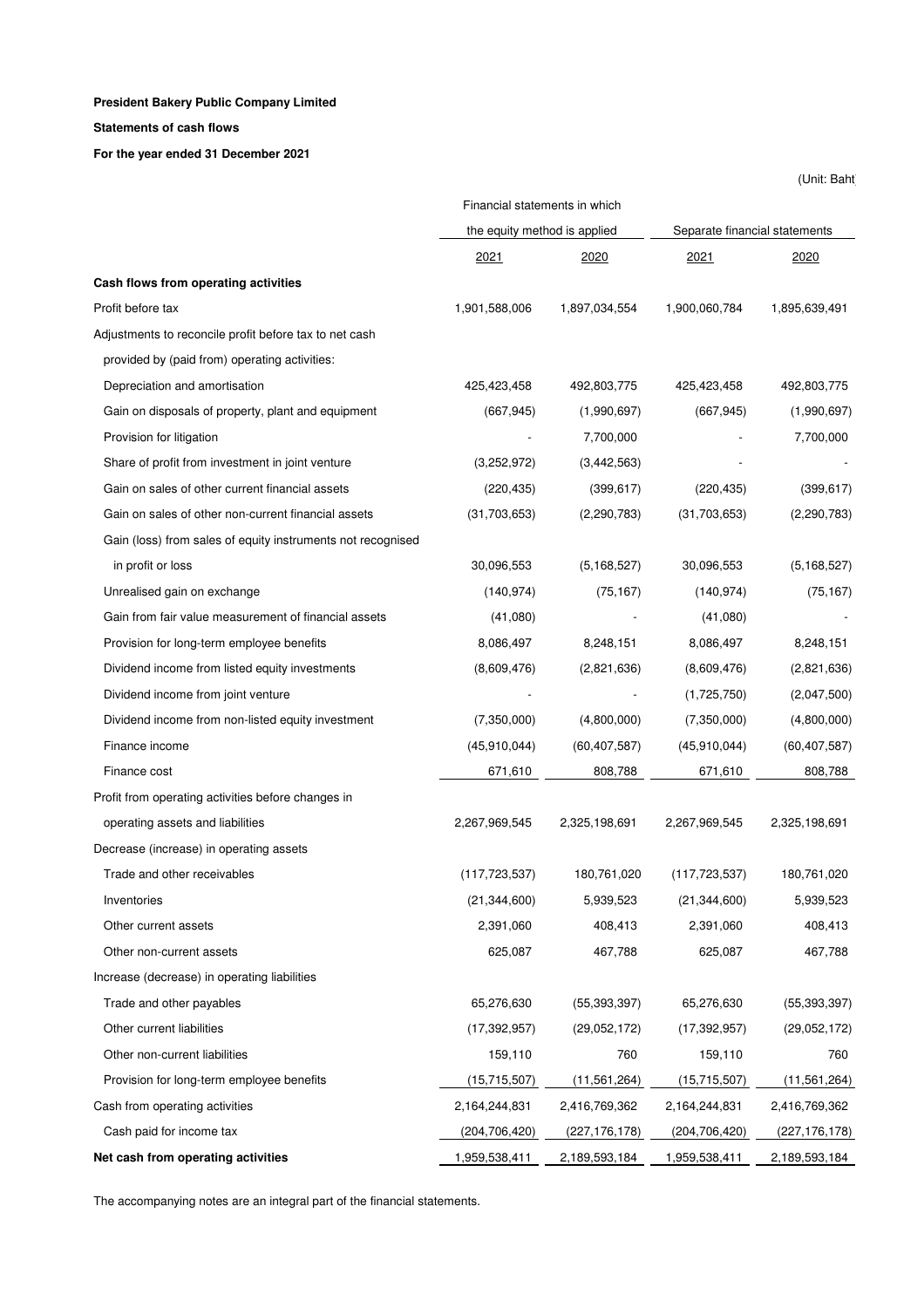#### **Statements of cash flows (continued)**

**For the year ended 31 December 2021**

|                                                                | Financial statements in which |                 |                               |                    |
|----------------------------------------------------------------|-------------------------------|-----------------|-------------------------------|--------------------|
|                                                                | the equity method is applied  |                 | Separate financial statements |                    |
|                                                                | <u> 2021</u>                  | 2020            | <u> 2021</u>                  | 2020               |
| Cash flows from investing activities                           |                               |                 |                               |                    |
| Restricted bank deposit                                        |                               | 36,348,041      |                               | 36,348,041         |
| Cash paid for other current financial assets                   | (6,363,361,436)               | (5,227,524,254) | (6,363,361,436)               | (5,227,524,254)    |
| Cash paid for other non-current financial assets               | (2,879,105,876)               | (2,501,101,711) | (2,879,105,876)               | (2,501,101,711)    |
| Cash received from sales of other current financial assets     | 6,467,000,316                 | 4,114,032,474   | 6,467,000,316                 | 4,114,032,474      |
| Cash received from sales of other non-current financial assets | 1,801,213,196                 | 2,368,651,254   | 1,801,213,196                 | 2,368,651,254      |
| Acquisitions of property, plant and equipment                  | (221, 467, 599)               | (113, 346, 674) | (221, 467, 599)               | (113, 346, 674)    |
| Proceeds from disposals of property,                           |                               |                 |                               |                    |
| plant and equipment                                            | 1,115,566                     | 3,515,980       | 1,115,566                     | 3,515,980          |
| Decrease in advance payments for purchase of assets            | (4,432,452)                   | 571,350         | (4,432,452)                   | 571,350            |
| Increase in intangible assets                                  | (2, 150, 300)                 | (2,457,323)     | (2, 150, 300)                 | (2,457,323)        |
| Interest received                                              | 56,846,995                    | 68,773,232      | 56,846,995                    | 68,773,232         |
| Dividend income from listed equity investments                 | 8,652,852                     | 2,883,665       | 8,652,852                     | 2,883,665          |
| Dividend income from joint venture                             | 1,725,750                     | 2,047,500       | 1,725,750                     | 2,047,500          |
| Dividend income from non-listed equity investment              | 7,350,000                     | 4,800,000       | 7,350,000                     | 4,800,000          |
| Net cash used in investing activities                          | (1, 126, 612, 988)            | (1,242,806,466) | (1, 126, 612, 988)            | (1, 242, 806, 466) |
| Cash from financing activities                                 |                               |                 |                               |                    |
| Payment of principal portion of lease liabilities              | (9,837,682)                   | (21, 744, 751)  | (9,837,682)                   | (21, 744, 751)     |
| Cash paid for interest expenses                                | (671, 610)                    | (808, 788)      | (671, 610)                    | (808, 788)         |
| Dividend payments                                              | (801,000,000)                 | (922, 500, 000) | (801,000,000)                 | (922, 500, 000)    |
| Net cash used in financing activities                          | (811, 509, 292)               | (945,053,539)   | (811, 509, 292)               | (945,053,539)      |
| Net increase in cash and cash equivalents                      | 21,416,131                    | 1,733,179       | 21,416,131                    | 1,733,179          |
| Cash and cash equivalents at beginning of year                 | 368, 353, 215                 | 366,620,036     | 368,353,215                   | 366,620,036        |
| Cash and cash equivalents at end of year (Note 6)              | 389,769,346                   | 368,353,215     | 389,769,346                   | 368,353,215        |
| Supplementary disclosures of cash flows information            |                               |                 |                               |                    |
| Non-cash related transactions                                  |                               |                 |                               |                    |
| Other payables for purchases of machinery and equipment        |                               |                 |                               |                    |
| and retention                                                  | 12,912,392                    | 15,632,146      | 12,912,392                    | 15,632,146         |
| Acquisition of right-of-use assets under lease contracts       | 3,629,392                     | 260,666         | 3,629,392                     | 260,666            |

The accompanying notes are an integral part of the financial statements.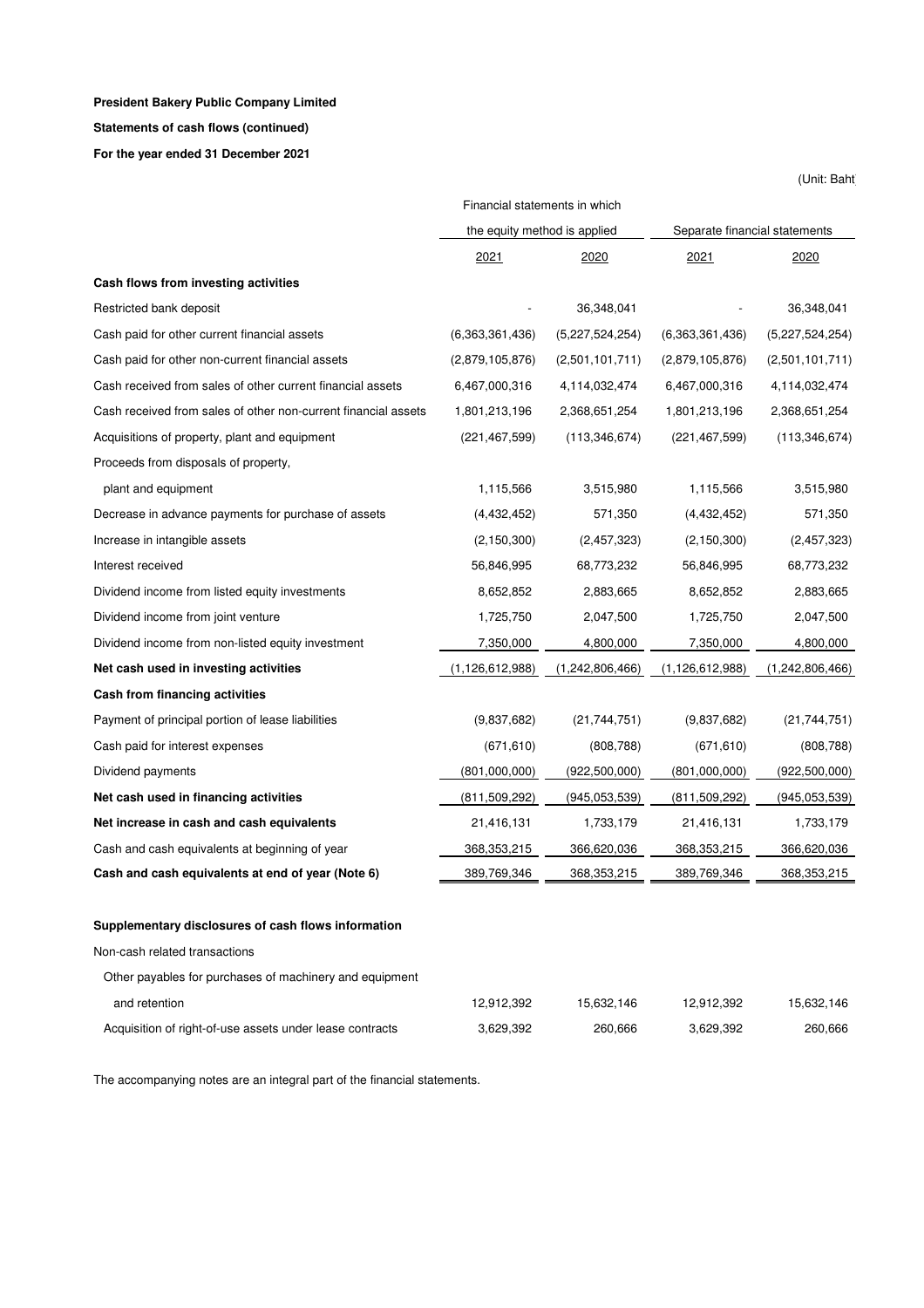**President Bakery Public Company Limited Notes to financial statements For the year ended 31 December 2021**

## **1. General information**

## **1.1 Corporate information**

President Bakery Public Company Limited ("the Company") is a public company incorporated and domiciled in Thailand. Its major shareholder is Thai President Foods Public Company Limited, which is a public company incorporated in Thailand. The Company is principally engaged in the manufacture and sales of bakery products and its registered address is at No. 121/84-85, 29th Floor, RS Tower, Ratchadapisek Road, Dindaeng, Bangkok.

# **1.2 Coronavirus disease 2019 Pandemic**

The Coronavirus disease 2019 pandemic is adversely impacting most businesses and industries. This situation may bring uncertainties and have an impact on the environment in which the Company operates. The Company's management has continuously monitored ongoing developments and assessed the financial impact in respect of the valuation of assets, provisions and contingent liabilities, and has used estimates and judgement in respect of various issues as the situation has evolved.

## **2. Basis of preparation**

The financial statements have been prepared in accordance with Thai Financial Reporting Standards enunciated under the Accounting Professions Act B.E. 2547 and their presentation has been made in compliance with the stipulations of the Notification of the Department of Business Development, issued under the Accounting Act B.E. 2543.

The financial statements in Thai language are the official statutory financial statements of the Company. The financial statements in English language have been translated from the Thai language financial statements.

The financial statements have been prepared on a historical cost basis except where otherwise disclosed in the accounting policies.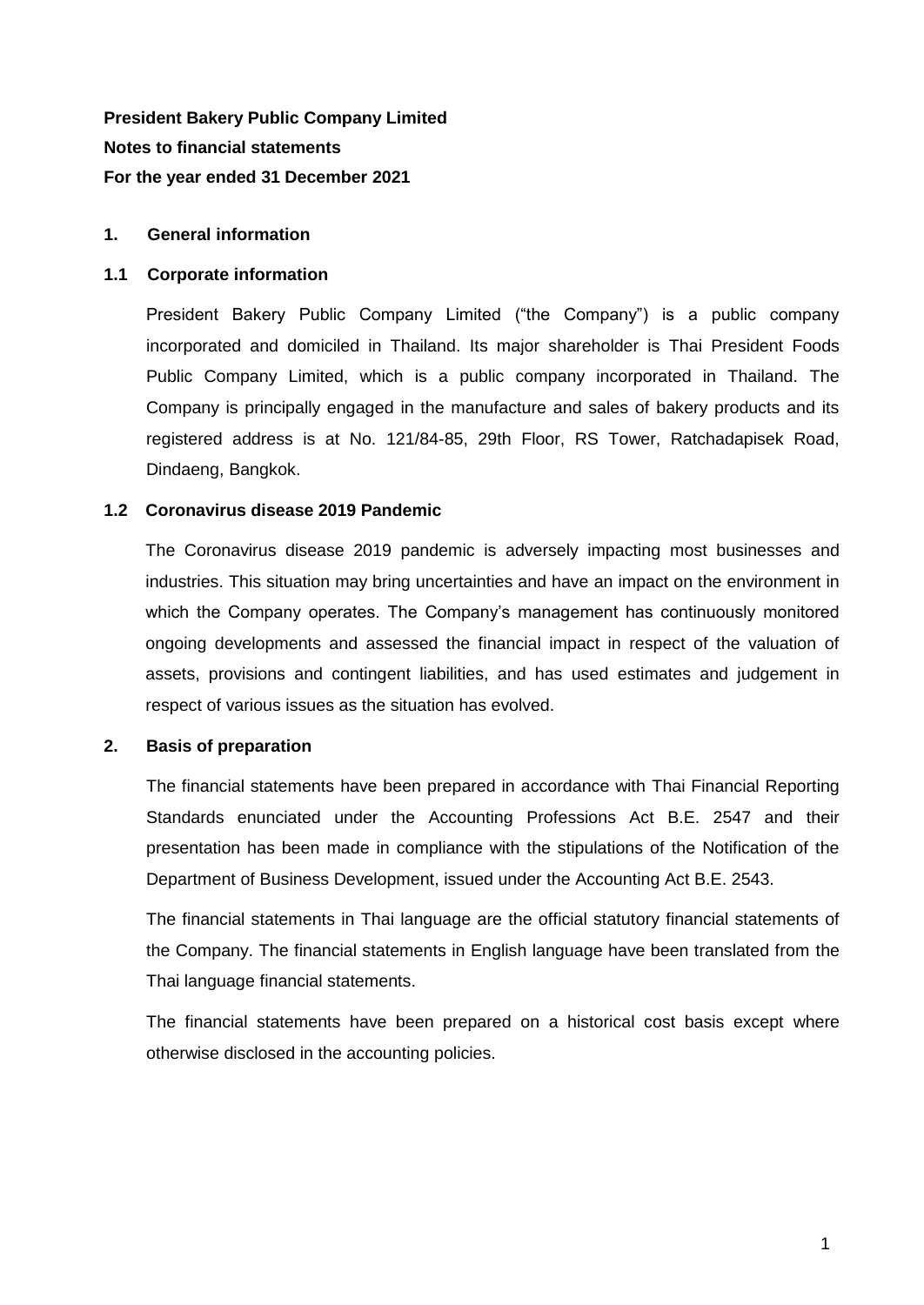### **3. New financial reporting standards**

#### **3.1 Financial reporting standards that became effective in the current year**

During the year, the Company has adopted the revised financial reporting standards and interpretations which are effective for fiscal years beginning on or after 1 January 2021. These financial reporting standards were aimed at alignment with the corresponding International Financial Reporting Standards with most of the changes directed towards clarifying accounting treatment and providing accounting guidance for users of the standards.

The adoption of these financial reporting standards does not have any significant impact on the Company's financial statements.

Furthermore, the Company elected to adopt the amendments to TFRS 16, Leases, relating to COVID-19-related rent concessions. These amendments provide a practical expedient that permits a lessee to not assess whether rent concessions are lease modifications. The practical expedient applies only to rent concessions occurring as a direct consequence of the COVID-19 pandemic and only if all of the conditions are met, i.e., the change in lease payments results in a revised consideration for the lease that is substantially the same as, or less than, the consideration for the lease preceding the change; any reduction in lease payments affects only payments originally due on or before 30 June 2022; and there is no substantive change to other terms and conditions of the lease.

The Company applies the practical expedient to rent concessions that meet the above conditions. The adoption of this practical expedient does not have any significant impact on the Company's financial statements.

# **3.2 Financial reporting standards that will become effective for fiscal years beginning on or after 1 January 2022**

The Federation of Accounting Professions issued a number of revised financial reporting standards, which are effective for fiscal years beginning on or after 1 January 2022. These financial reporting standards were aimed at alignment with the corresponding International Financial Reporting Standards with most of the changes directed towards clarifying accounting treatment and, for some standards, providing temporary reliefs or temporary exemptions for users.

The management of the Company believes that adoption of these amendments will not have any significant impact on the Company's financial statements.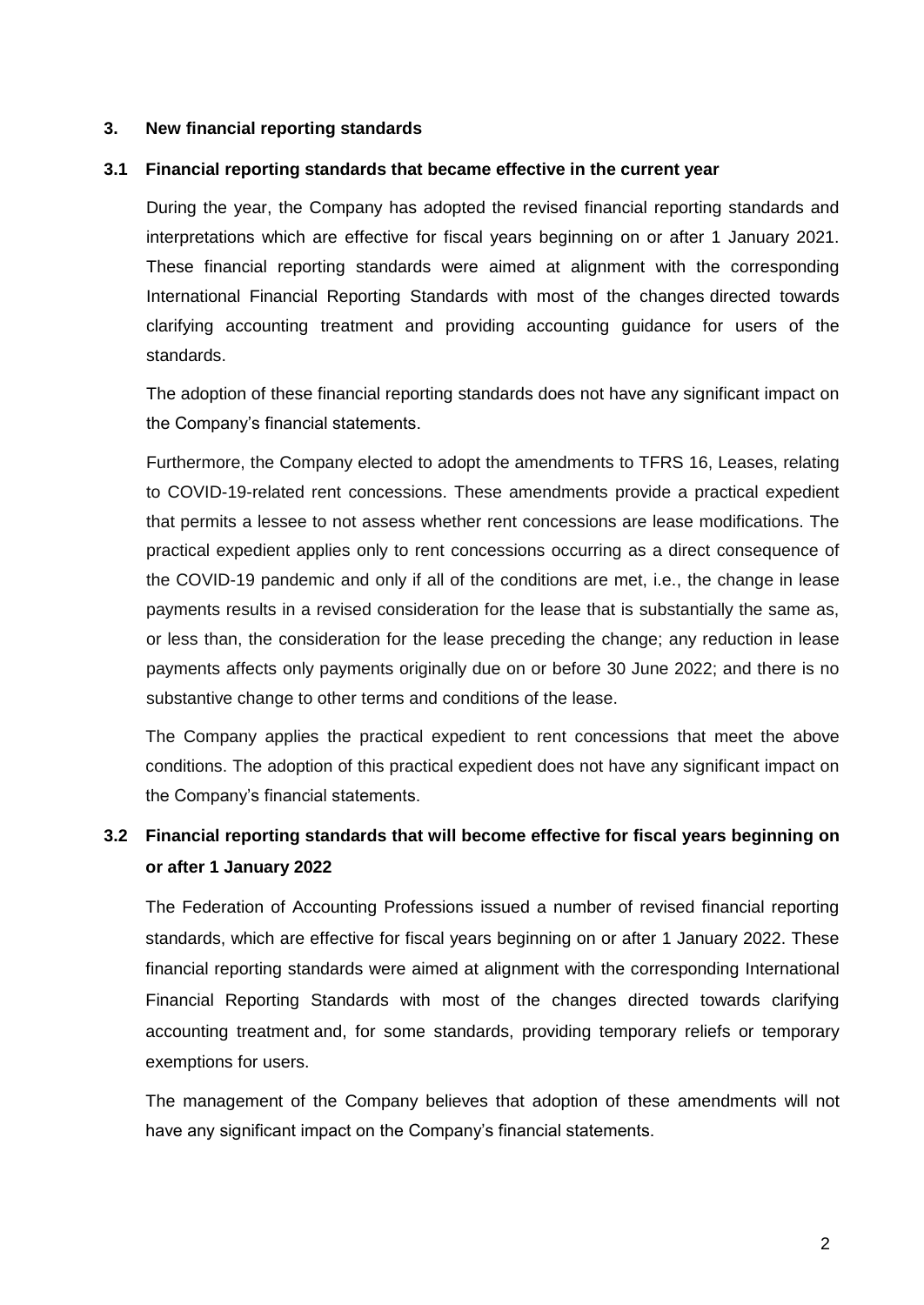#### **4. Significant accounting policies**

#### **4.1 Revenue and expense recognition**

#### *Sales of goods*

Revenue from sale of goods is recognised at the point in time when control of the asset is transferred to the customer, generally on delivery of the goods. Revenue is measured at the amount of the consideration received or receivable, excluding value added tax, of goods supplied after deducting returns, discounts, allowances and price promotions to customers.

When a contract provided a customer with a right to return the goods within a specified period, the Company recognises the amount ultimately expected they will have to return to customers as a refund liability and recognise the right to recover the goods expected to be returned by customers as a right of return asset in the statement of financial position. The asset is measured at the former carrying amount of the inventory, less any expected costs to recover the goods, including any potential decreases in the value of the returned goods.

#### *Interest income*

Interest income is calculated using the effective interest method and recognised on an accrual basis. The effective interest rate is applied to the gross carrying amount of a financial asset, unless the financial assets subsequently become credit-impaired when it is applied to the net carrying amount of the financial asset (net of the expected credit loss allowance).

#### *Finance cost*

Interest expense from financial liabilities at amortised cost is calculated using the effective interest method and recognised on an accrual basis.

#### *Dividends*

Dividends are recognised when the right to receive the dividends is established.

## **4.2 Cash and cash equivalents**

Cash and cash equivalents consist of cash and deposits at banks, and all highly liquid investments with an original maturity of three months or less and not subject to withdrawal restrictions.

#### **4.3 Inventories**

Inventories are valued at the lower of cost (under weighted average basis) and net realisable value. Cost of finished goods and work in process comprises all production costs and attributable factory overhead.

Raw and packing materials, spare parts and factory supplies are charged to production costs whenever consumed.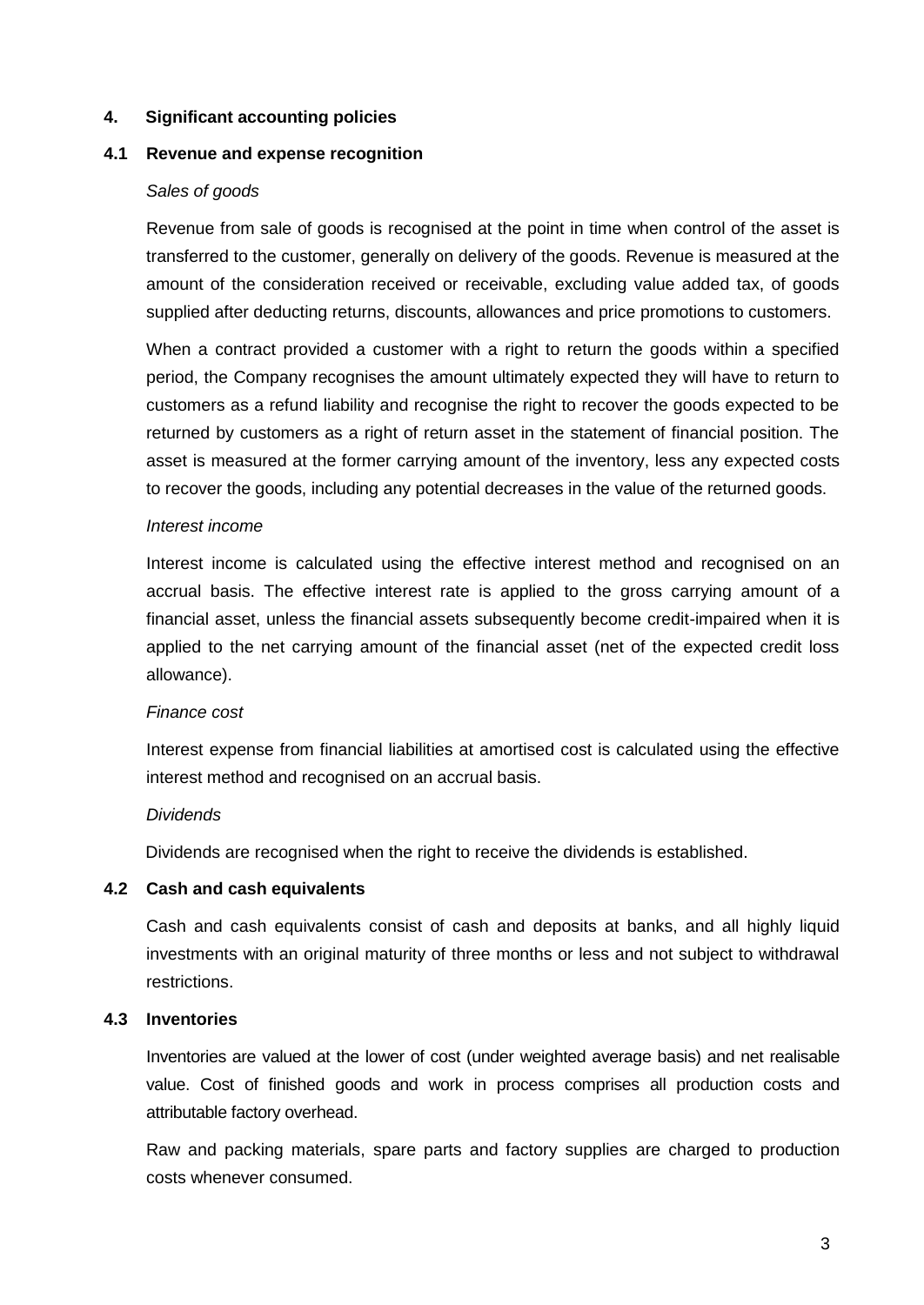#### **4.4 Investment in joint venture**

Investment in joint venture is accounted for the financial statements in which the equity method is applied using the equity method.

Investment in joint ventures is accounted for in the separate financial statements using the cost method.

## **4.5 Property, plant and equipment and depreciation**

Land is stated at cost. Plant and equipment are stated at cost less accumulated depreciation and allowance for loss on impairment of assets (if any).

Depreciation of plant and equipment is calculated by reference to their costs on a straightline basis over the estimated useful lives of assets, except for computer equipment acquired since 1 January 2002 calculated by double declining balance basis, as follows:

| Buildings and improvements     | 10 - 20 years |
|--------------------------------|---------------|
| Machinery and equipment        | 5 - 20 years  |
| Computer equipment             | $3 - 5$ years |
| Furniture and office equipment | $3 - 5$ years |
| Motor vehicles                 | 5 years       |

No depreciation is provided on land, construction in progress and assets under installation.

Depreciation is included in determining income.

An item of property, plant and equipment is derecognised upon disposal or when no future economic benefits are expected from its use or disposal. Any gain or loss arising on disposal of an asset is included in profit or loss when the asset is derecognised.

## **4.6 Intangible assets**

Intangible assets are initially recognised at cost. Following initial recognition, intangible assets are carried at cost less any accumulated amortisation and any accumulated impairment losses (if any).

Intangible assets with finite lives are amortised on the straight-line basis over the economic useful life, except for computer software acquired since 1 January 2002 to 31 December 2015 calculated by double declining balance basis and since 1 January 2016 calculated by straight-line basis, and tested for impairment whenever there is an indication that the intangible asset may be impaired. The amortisation period and the amortisation method of such intangible assets are reviewed at least at each financial year end. The amortisation expense is charged to profit or loss.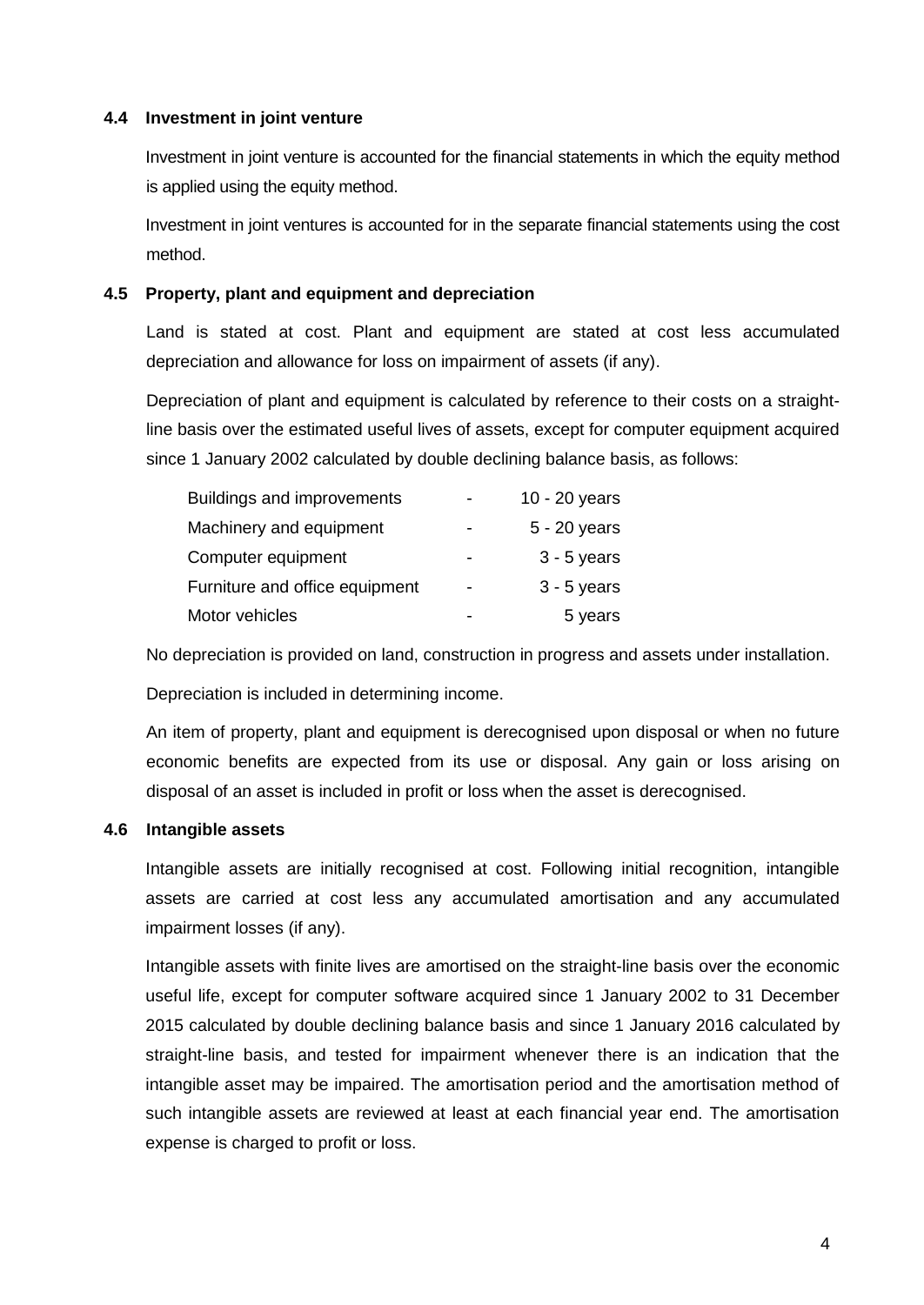A summary of the intangible assets with finite useful lives is as follows:

| Computer software | $3 - 5$ years |
|-------------------|---------------|

The amortisation is included in determining income.

#### **4.7 Assets held for sale**

Assets held for sale are stated at the lower of cost and estimated net realisable value.

Gain (loss) on disposal of assets held for sale are recognised in profit or loss in the statements of comprehensive income upon disposal.

Useful lives

Loss on impairment (if any) is recognised as an expense in profit or loss in the statements of comprehensive income.

#### **4.8 Related party transactions**

Related parties comprise individuals or enterprises that control, or are controlled by, the Company, whether directly or indirectly, or which are under common control with the Company.

They also include associates, and individuals or enterprises which directly or indirectly own a voting interest in the Company that gives them significant influence over the Company, key management personnel, directors and officers with authority in the planning and direction of the Company's operations.

#### **4.9 Leases**

At inception of contract, the Company assesses whether a contract is, or contains, a lease. A contract is, or contains, a lease if the contract conveys the right to control the use of an identified asset for a period of time in exchange for consideration.

#### **The Company as a lessee**

The Company applied a single recognition and measurement approach for all leases, except for short-term leases and leases of low-value assets. At the commencement date of the lease (i.e. the date the underlying asset is available for use), the Company recognises right-of-use assets representing the right to use underlying assets and lease liabilities based on lease payments.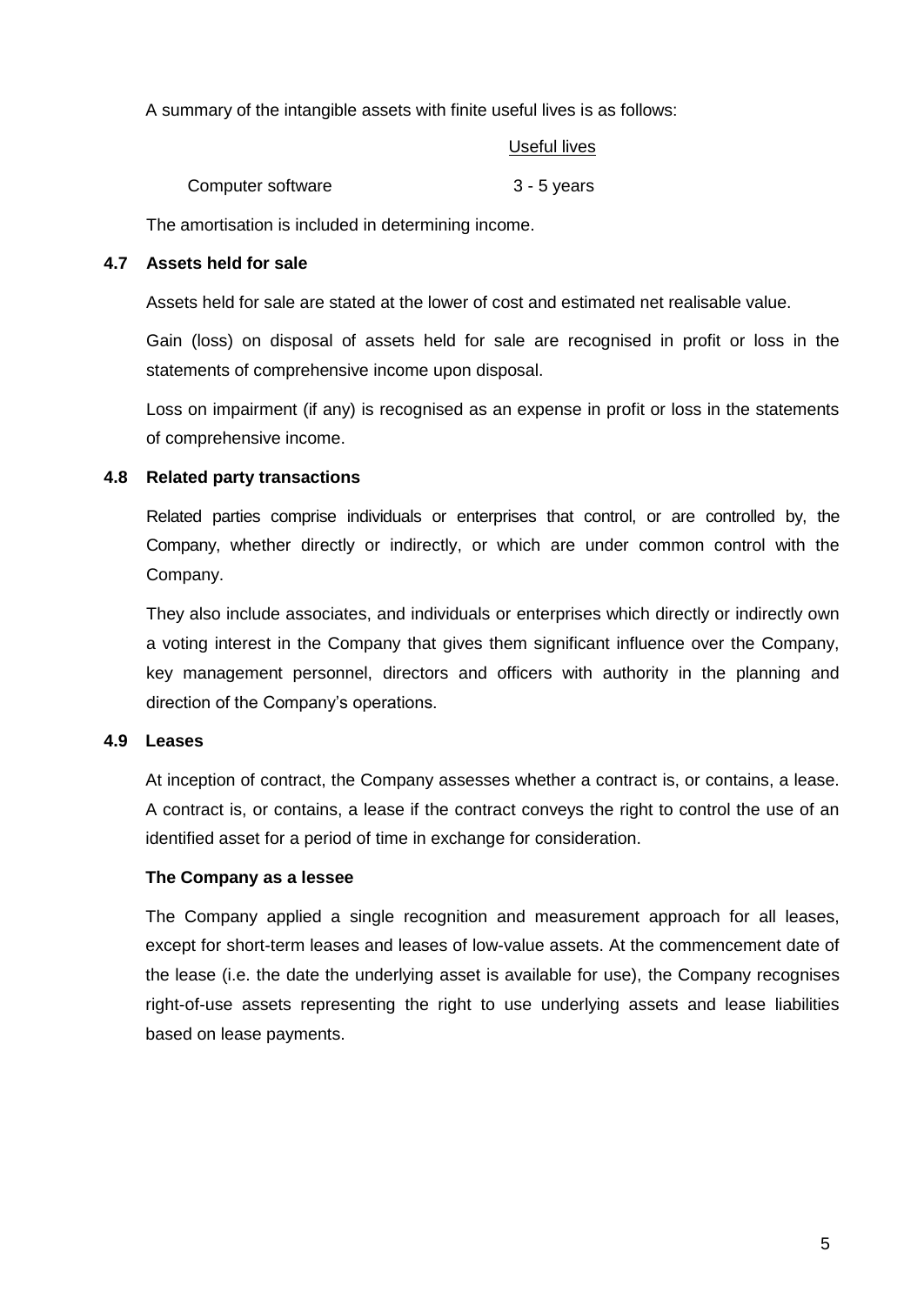## *Right-of-use assets*

Right-of-use assets are measured at cost, less accumulated depreciation, any accumulated impairment losses, and adjusted for any remeasurement of lease liabilities. The cost of right-of-use assets includes the amount of lease liabilities initially recognised, initial direct costs incurred, and lease payments made at or before the commencement date of the lease, and an estimate of costs to dismantle and remove the underlying asset or to restore the underlying asset or the site on which it is located less any lease incentives received.

Depreciation of right-of-use assets are calculated by reference to their costs, on the straight-line basis over the shorter of their estimated useful lives and the lease term.

| Buildings and improvements     | vears |
|--------------------------------|-------|
| Furniture and office equipment | years |

If ownership of the leased asset is transferred to the Company at the end of the lease term or the cost reflects the exercise of a purchase option, depreciation is calculated using the estimated useful life of the asset.

#### *Lease liabilities*

Lease liabilities are measured at the present value of the lease payments to be made over the lease term. The lease payments include fixed payments less any lease incentives receivable, variable lease payments that depend on an index or a rate, and amounts expected to be payable under residual value guarantees. Moreover, the lease payments include the exercise price of a purchase option reasonably certain to be exercised by the Company and payments of penalties for terminating the lease, if the lease term reflects the Company exercising an option to terminate. Variable lease payments that do not depend on an index or a rate are recognised as expenses in the period in which the event or condition that triggers the payment occurs.

The Company discounted the present value of the lease payments by the interest rate implicit in the lease or the Company's incremental borrowing rate. After the commencement date, the amount of lease liabilities is increased to reflect the accretion of interest and reduced for the lease payments made. In addition, the carrying amount of lease liabilities is remeasured if there is a change in the lease term, a change in the lease payments or a change in the assessment of an option to purchase the underlying asset.

## *Short-term leases and leases of low-value assets*

A lease that has a lease term less than or equal to 12 months from commencement date or a lease of low-value assets is recognised as expenses on a straight-line basis over the lease term.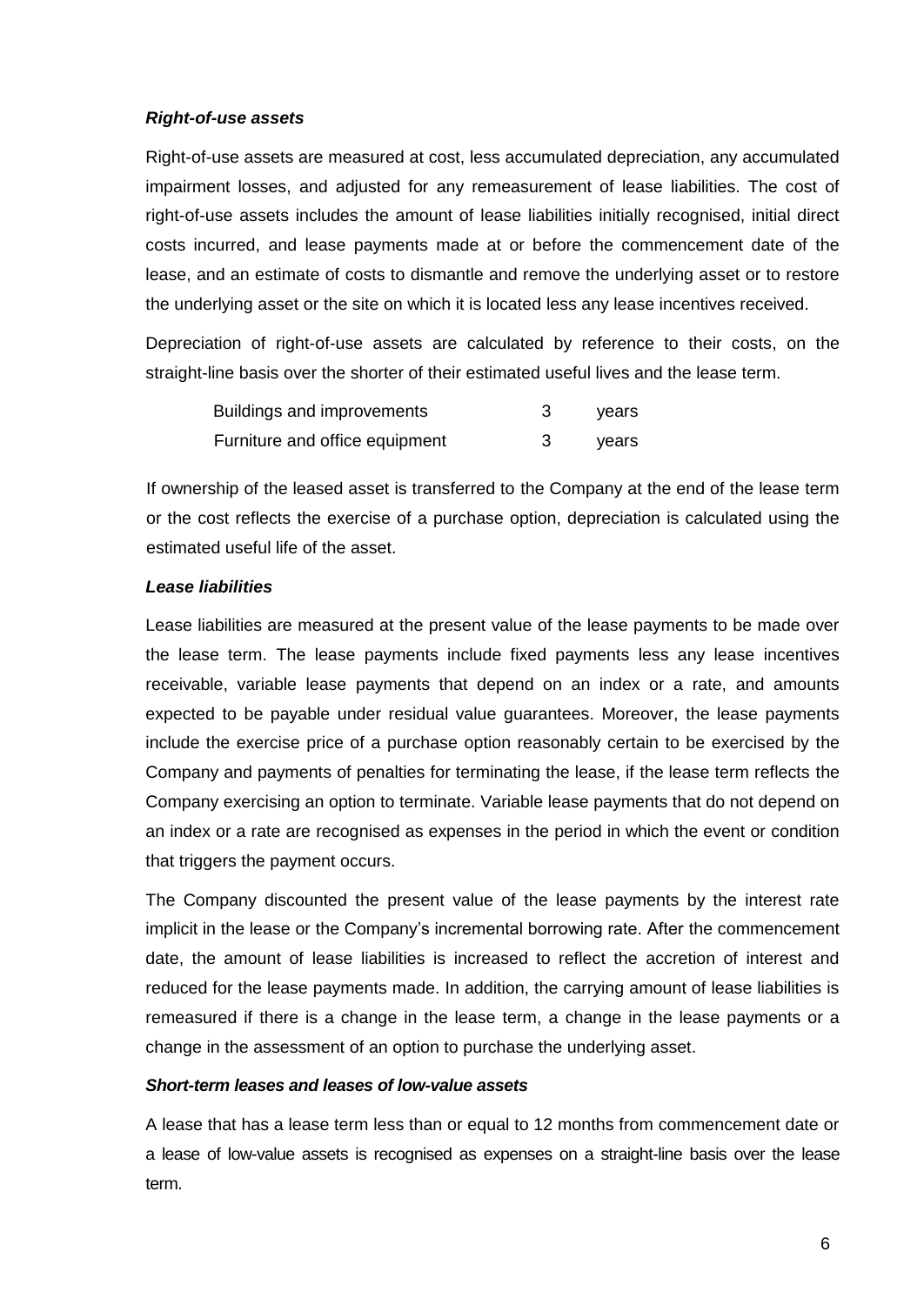#### **4.10 Foreign currencies**

The financial statements are presented in Baht, which is also the Company's functional currency.

Transactions in foreign currencies are translated into Baht at the exchange rate ruling at the date of transaction. Monetary assets and liabilities denominated in foreign currencies are translated into Baht at the exchange rate ruling at the end of reporting period.

Gains and losses on exchange are included in determining income.

#### **4.11 Impairment of non-financial assets**

At the end of reporting period, the Company performs impairment reviews in respect of the property, plant and equipment and right-of-use assets whenever events or changes in circumstances indicate that an asset may be impaired. An impairment loss is recognised when the recoverable amount of an asset, which is the higher of the asset's fair value less costs to sell and its value in use, is less than the carrying amount. In determining value in use, the estimated future cash flows are discounted to their present value using a pre-tax discount rate that reflects current market assessments of the time value of money and the risks specific to the asset. In determining fair value less costs to sell, an appropriate valuation model is used. These calculations are corroborated by a valuation model that, based on information available, reflects the amount that the Company could obtain from the disposal of the asset in an arm's length transaction between knowledgeable, willing parties, after deducting the costs of disposal.

An impairment loss is recognised in profit or loss.

In the assessment of asset impairment if there is any indication that the previously recognised impairment losses may no longer exist or may have decreased, the Company estimates the asset's recoverable amount. A previously recognised impairment loss is reversed only if there has been a change in the assumptions used to determine the asset's recoverable amount since the last impairment loss was recognised. The increased carrying amount of the asset attributable to a reversal of an impairment loss shall not exceed the carrying amount that would have been determined had no impairment loss been recognised for the asset in prior years. Such reversal is recognised in profit or loss.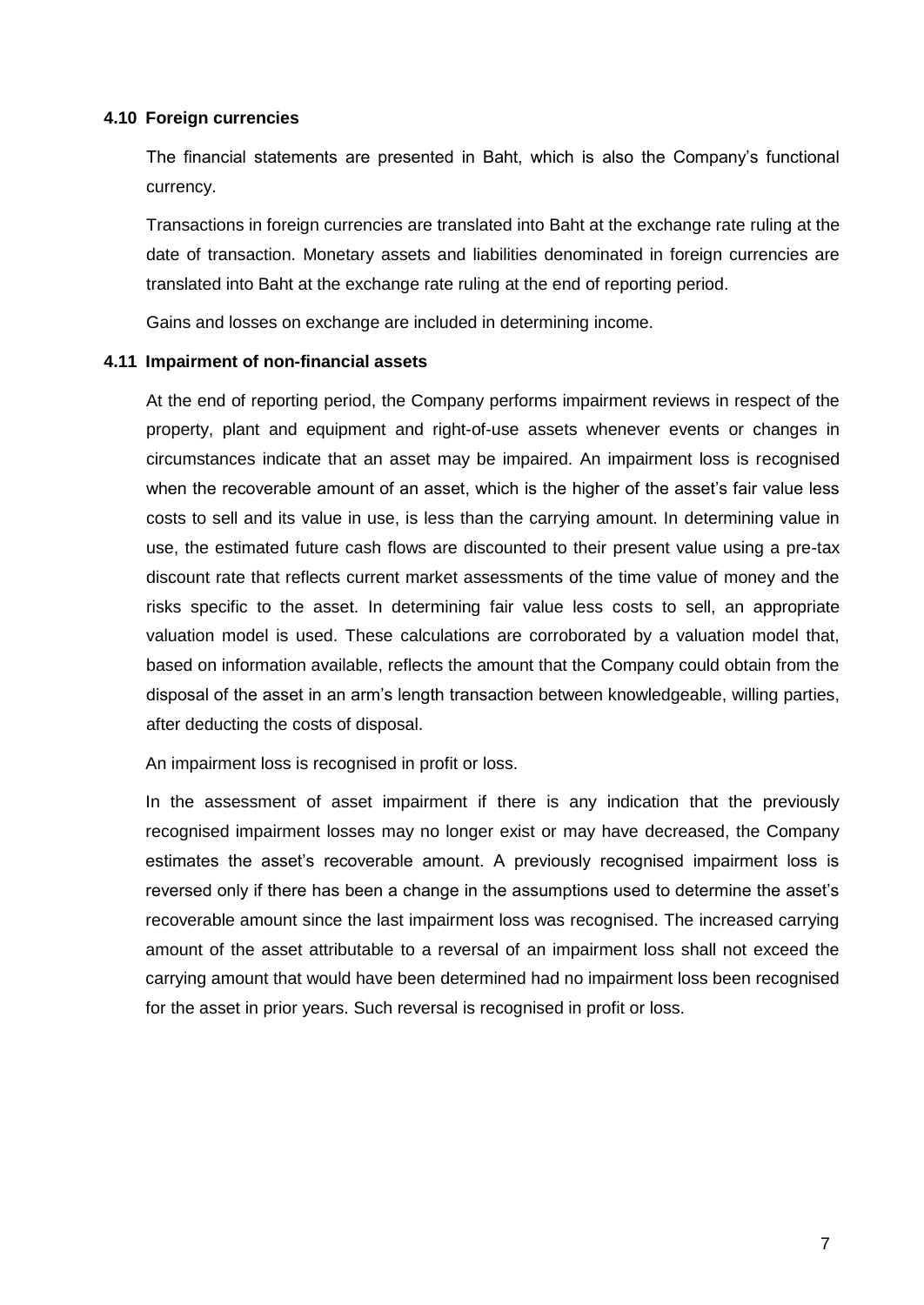## **4.12 Employee benefits**

#### *Short-term employee benefits*

Salaries, wages, bonuses and contributions to the social security fund are recognised as expenses when incurred.

#### *Post-employment benefits and other long-term employee benefits*

#### *Defined contribution plans*

The Company and its employees have jointly established a provident fund. The fund is monthly contributed by employees and by the Company. The fund's assets are held in a separate trust fund and the Company's contributions are recognised as expenses when incurred.

#### *Defined benefit plans and other long-term employee benefits*

The Company has obligations in respect of the severance payments it must make to employees upon retirement under labor law and death. The Company treats these severance payment obligations as a defined benefit plan. In addition, the Company provides other long-term employee benefit plan, namely long service awards.

The obligation under the defined benefit plan and other long-term employee benefit plan is determined by a professionally qualified independent actuary based on actuarial techniques, using the projected unit credit method.

Actuarial gains and losses arising from post-employment benefits are recognised immediately in other comprehensive income.

Actuarial gains and losses arising from other long-term benefits are recognised immediately in profit or loss.

Past service costs are recognised in profit or loss on the earlier of the date of the plan amendment or curtailment and the date that the Company recognises restructuring-related costs.

## **4.13 Provisions**

Provisions are recognised when the Company has a present obligation as a result of a past event, it is probable that an outflow of resources embodying economic benefits will be required to settle the obligation, and a reliable estimate can be made of the amount of the obligation.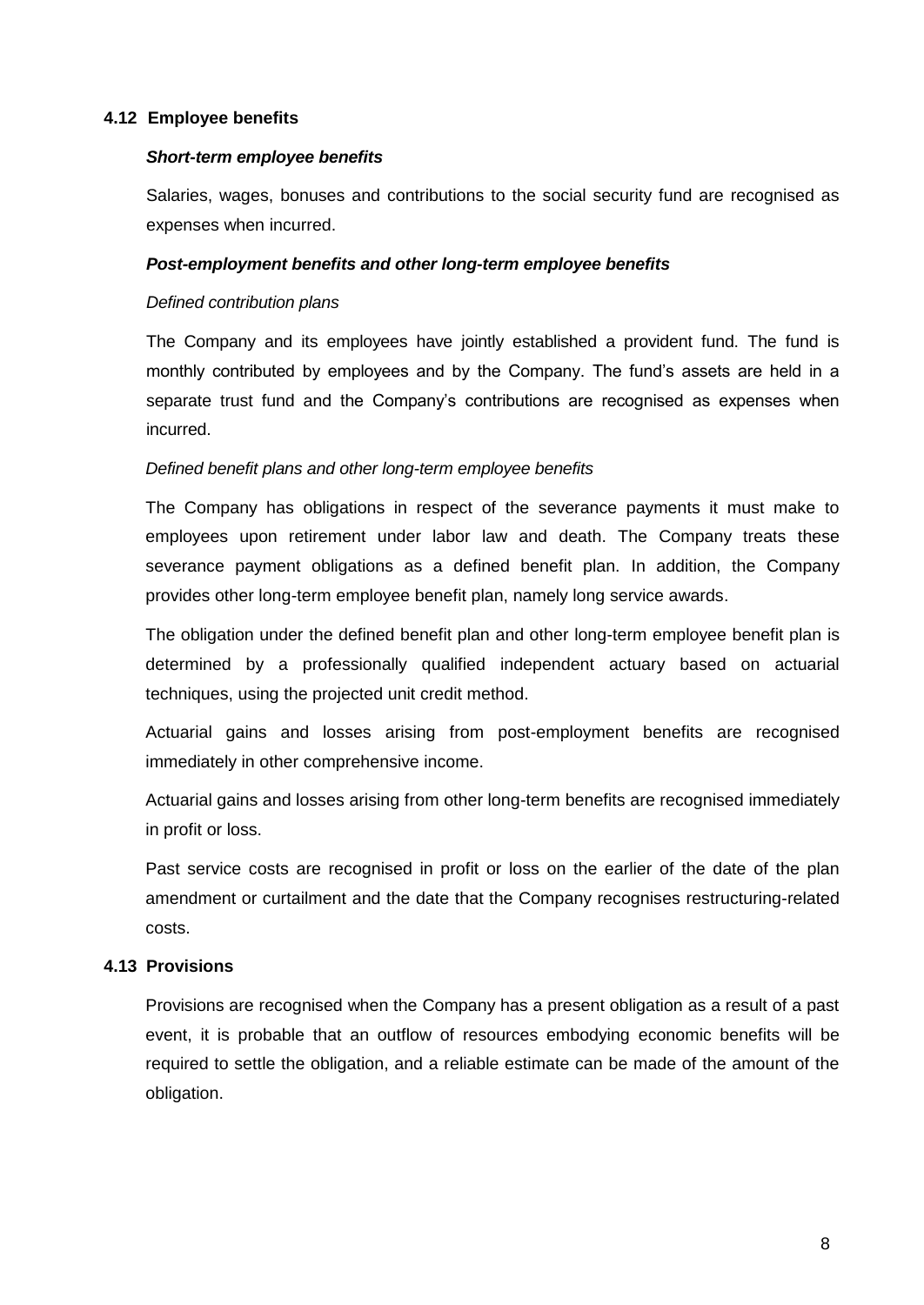#### **4.14 Income tax**

Income tax expense represents the sum of corporate income tax currently payable and deferred tax.

## **Current tax**

Current income tax is provided in the accounts at the amount expected to be paid to the taxation authorities, based on taxable profits determined in accordance with tax legislation.

# **Deferred tax**

Deferred income tax is provided on temporary differences between the tax bases of assets and liabilities and their carrying amounts at the end of each reporting period, using the tax rates enacted at the end of the reporting period.

The Company recognises deferred tax liabilities for all taxable temporary differences while it recognises deferred tax assets for all deductible temporary differences and tax losses carried forward to the extent that it is probable that future taxable profit will be available against which such deductible temporary differences and tax losses carried forward can be utilised.

At each reporting date, the Company reviews and reduces the carrying amount of deferred tax assets to the extent that it is no longer probable that sufficient taxable profit will be available to allow all or part of the deferred tax asset to be utilised.

The Company records deferred tax directly to shareholders' equity if the tax relates to items that are recorded directly to shareholders' equity.

# **4.15 Financial instruments**

The Company initially measures financial assets at its fair value plus, in the case of financial assets that are not measured at fair value through profit or loss, transaction costs. However, trade receivables, that do not contain a significant financing component or for which at contract inception the Company expected payment by the customer less than one year, are measured at the transaction price as disclosed in the accounting policy relating to revenue recognition.

# **Classification and measurement of financial assets**

Financial assets are classified, at initial recognition, as to be subsequently measured at amortised cost, fair value through other comprehensive income ("FVOCI"), or fair value through profit or loss ("FVTPL"). The classification of financial assets at initial recognition is driven by the Company's business model for managing the financial assets and the contractual cash flows characteristics of the financial assets.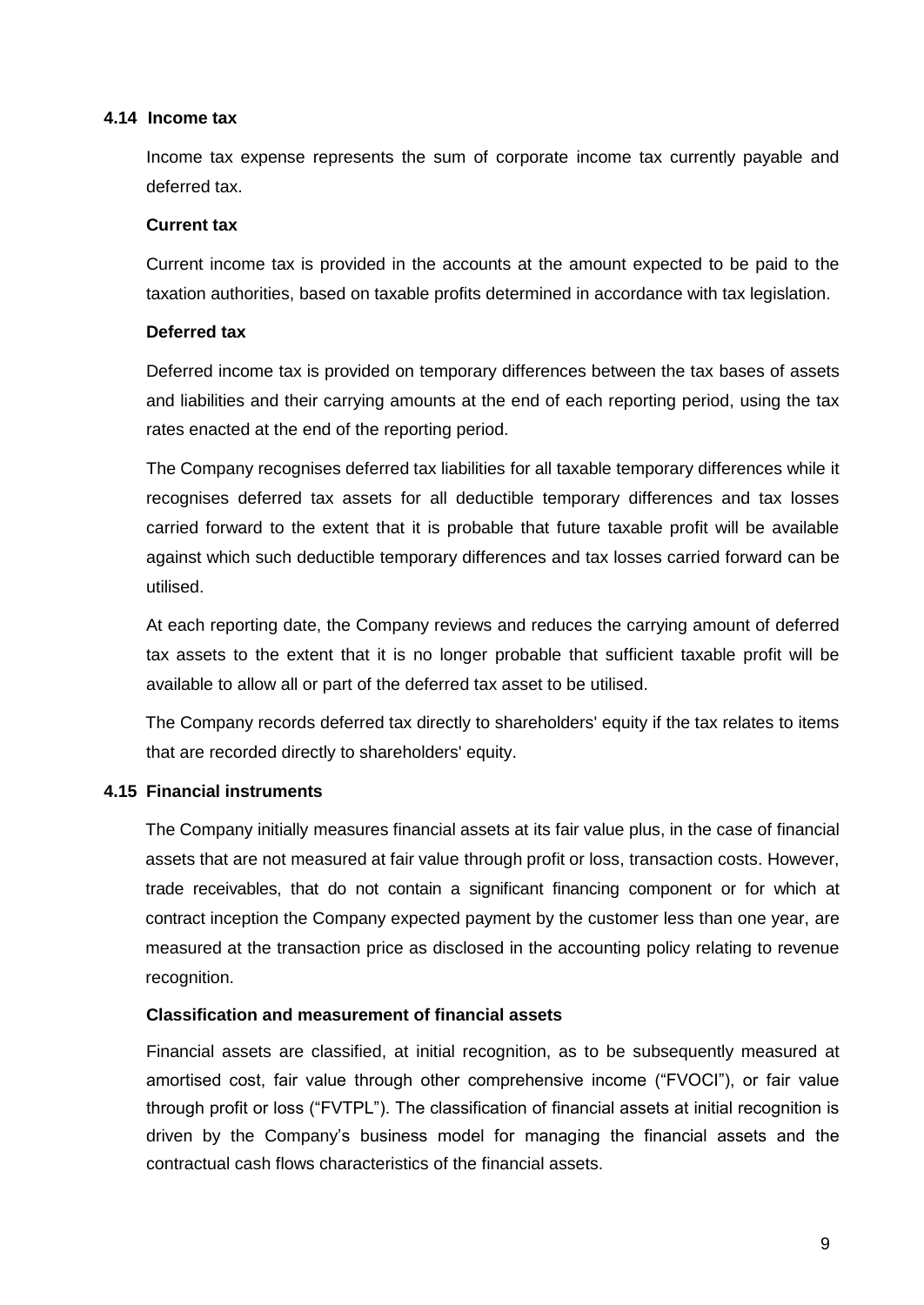# *Financial assets at amortised cost*

The Company measures financial assets at amortised cost if the financial asset is held in order to collect contractual cash flows and the contractual terms of the financial asset give rise on specified dates to cash flows that are solely payments of principal and interest on the principal amount outstanding.

Financial assets at amortised cost are subsequently measured using the effective interest rate ("EIR") method and are subject to impairment. Gains and losses are recognised in profit or loss when the asset is derecognised, modified or impaired.

## *Financial assets at FVOCI (debt instruments)*

The Company measures financial assets at FVOCI if the financial asset is held to collect contractual cash flows and to sell the financial asset and the contractual terms of the financial asset give rise on specified dates to cash flows that are solely payments of principal and interest on the principal amount outstanding.

Interest income, foreign exchange revaluation and impairment losses or reversals are recognised in profit or loss and computed in the same manner as for financial assets measured at amortised cost. The remaining fair value changes are recognised in other comprehensive income. Upon derecognition, the cumulative fair value change recognised in other comprehensive income is recycled to profit or loss.

# *Financial assets designated at FVOCI (equity instruments)*

Upon initial recognition, the Company can elect to irrevocably classify its equity investments which are not held for trading as equity instruments designated at FVOCI. The classification is determined on an instrument-by-instrument basis.

Gains and losses recognised in other comprehensive income on these financial assets are never recycled to profit or loss.

Dividends are recognised as other income in profit or loss, except when the dividends clearly represent a recovery of part of the cost of the financial asset, in which case, the gains are recognised in other comprehensive income.

Equity instruments designated at FVOCI are not subject to impairment assessment.

# *Financial assets at FVTPL*

Financial assets measured at FVTPL are carried in the statement of financial position at fair value with net changes in fair value including interest income recognised in profit or loss.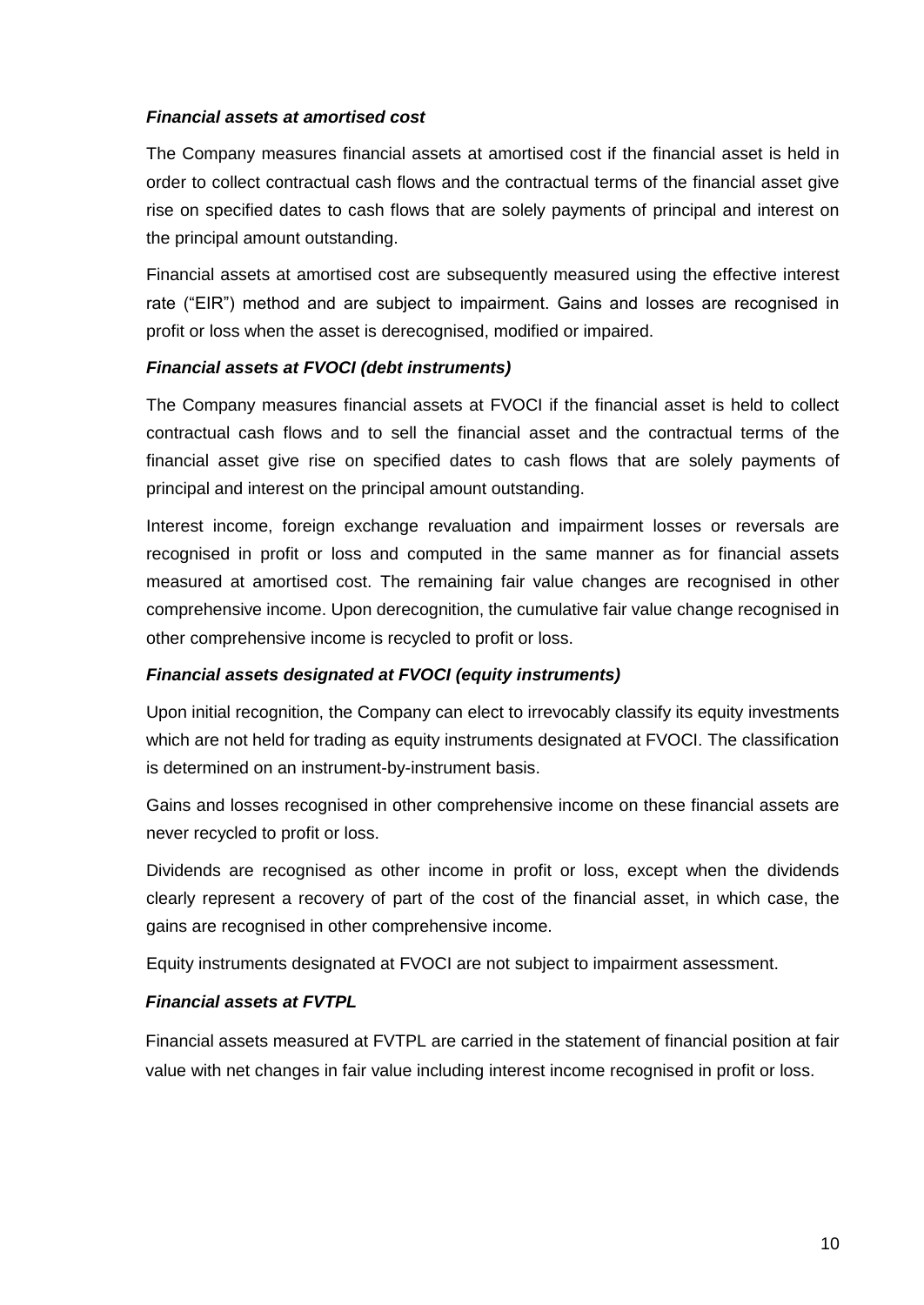These financial assets include derivatives, security investments held for trading, equity investments which the Company has not irrevocably elected to classify at FVOCI and financial assets with cash flows that are not solely payments of principal and interest.

Dividends on listed equity investments are recognised as other income in profit or loss.

# **Classification and measurement of financial liabilities**

Except for derivative liabilities, at initial recognition the Company's financial liabilities are recognised at fair value net of transaction costs and classified as liabilities to be subsequently measured at amortised cost using the EIR method. Gains and losses are recognised in profit or loss when the liabilities are derecognised as well as through the EIR amortisation process. In determining amortised cost, the Company takes into account any discounts or premiums on acquisition and fees or costs that are an integral part of the EIR. The EIR amortisation is included in finance costs in profit or loss.

# **Recognition and derecognition of financial instruments**

Regular way purchases and sales of financial assets are recognised or derecognised on the trade date, i.e., the date on which the Company becomes a party to contractual provisions of the instruments.

A financial asset is primarily derecognised when the rights to receive cash flows from the asset have expired or have been transferred and either the Company has transferred substantially all the risks and rewards of the asset, or the Company has transferred control of the asset.

A financial liability is derecognised when the obligation under the liability is discharged or cancelled or expires. When an existing financial liability is replaced by another from the same lender on substantially different terms, or the terms of an existing liability are substantially modified, such an exchange or modification is treated as the derecognition of the original liability and the recognition of a new liability. The difference in the respective carrying amounts is recognised in profit or loss.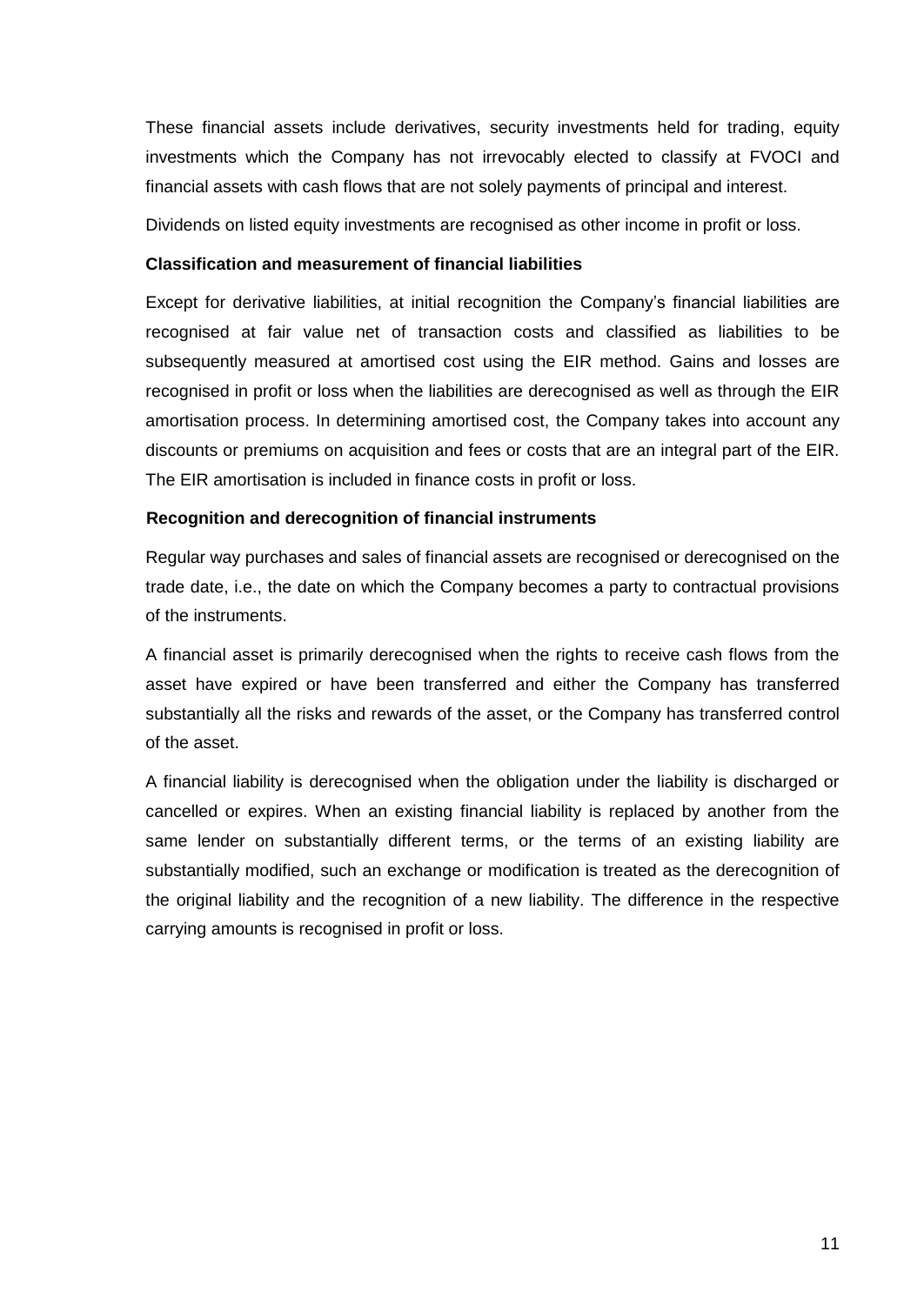#### **Impairment of financial assets**

The Company recognises an allowance for expected credit losses ("ECLs") for all debt instruments not held at FVTPL. ECLs are based on the difference between the contractual cash flows due in accordance with the contract and all the cash flows that the Company expects to receive, discounted at an approximation of the original effective interest rate.

For credit exposures for which there has not been a significant increase in credit risk since initial recognition, ECLs are provided for credit losses that result from default events that are possible within the next 12-months (a 12-month ECL). For those credit exposures for which there has been a significant increase in credit risk since initial recognition, a loss allowance is required for credit losses expected over the remaining life of the exposure (a lifetime ECL).

The Company considers a significant increase in credit risk to have occurred when contractual payments are more than 30 days past due and considers a financial asset as credit impaired or default when contractual payments are 90 days past due. However, in certain cases, the Company may also consider a financial asset to have a significant increase in credit risk and to be in default using other internal or external information, such as credit rating of issuers.

For trade receivables, the Company applies a simplified approach in calculating ECLs. Therefore, the Company does not track changes in credit risk, but instead recognises a loss allowance based on lifetime ECLs at each reporting date.

ECLs are calculated based on its historical credit loss experience and adjusted for forwardlooking factors specific to the debtors and the economic environment.

A financial asset is written off when there is no reasonable expectation of recovering the contractual cash flows.

## **Offsetting of financial instruments**

Financial assets and financial liabilities are offset, and the net amount is reported in the statement of financial position if there is a currently enforceable legal right to offset the recognised amounts and there is an intention to settle on a net basis, to realise the assets and settle the liabilities simultaneously.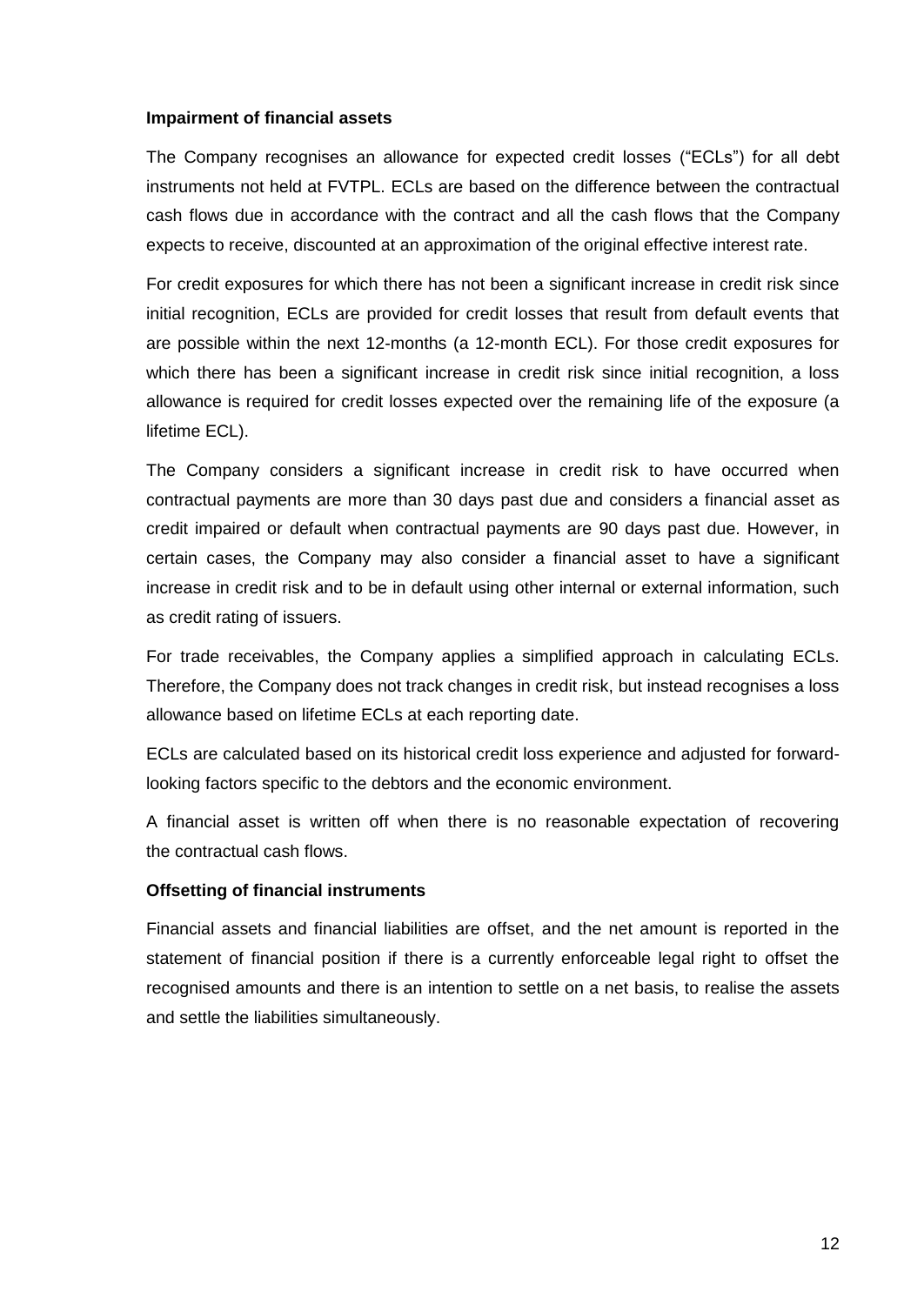#### **4.16 Derivatives**

The Company uses derivatives, such as forward currency contract to hedge its foreign currency risks.

Derivatives are initially recognised at fair value on the date on which a derivative contract is entered into and are subsequently remeasured at fair value. The subsequent changes including interest income are recognised in profit or loss. Derivatives are carried as financial assets when the fair value is positive and as financial liabilities when the fair value is negative.

Derivatives are presented as non-current assets or non-current liabilities if the remaining maturity of the instrument is more than 12 months and it is not due to be realised or settled within 12 months. Other derivatives are presented as current assets or current liabilities.

#### **4.17 Fair value measurement**

Fair value is the price that would be received to sell an asset or paid to transfer a liability in an orderly transaction between buyer and seller (market participants) at the measurement date. The Company applies a quoted market price in an active market to measure its assets and liabilities that are required to be measured at fair value by relevant financial reporting standards. Except in case of no active market of an identical asset or liability or when a quoted market price is not available, the Company measures fair value using valuation techniques that are appropriate in the circumstances and maximises the use of relevant observable inputs related to assets and liabilities that are required to be measured at fair value.

All assets and liabilities for which fair value is measured or disclosed in the financial statements are categorised within the fair value hierarchy into three levels based on categorise of input to be used in fair value measurement as follows:

- Level 1 Use of quoted market prices in an observable active market for such assets or **liabilities**
- Level 2 Use of other observable inputs for such assets or liabilities, whether directly or indirectly
- Level 3 Use of unobservable inputs such as estimates of future cash flows

At the end of each reporting period, the Company determines whether transfers have occurred between levels within the fair value hierarchy for assets and liabilities held at the end of the reporting period that are measured at fair value on a recurring basis.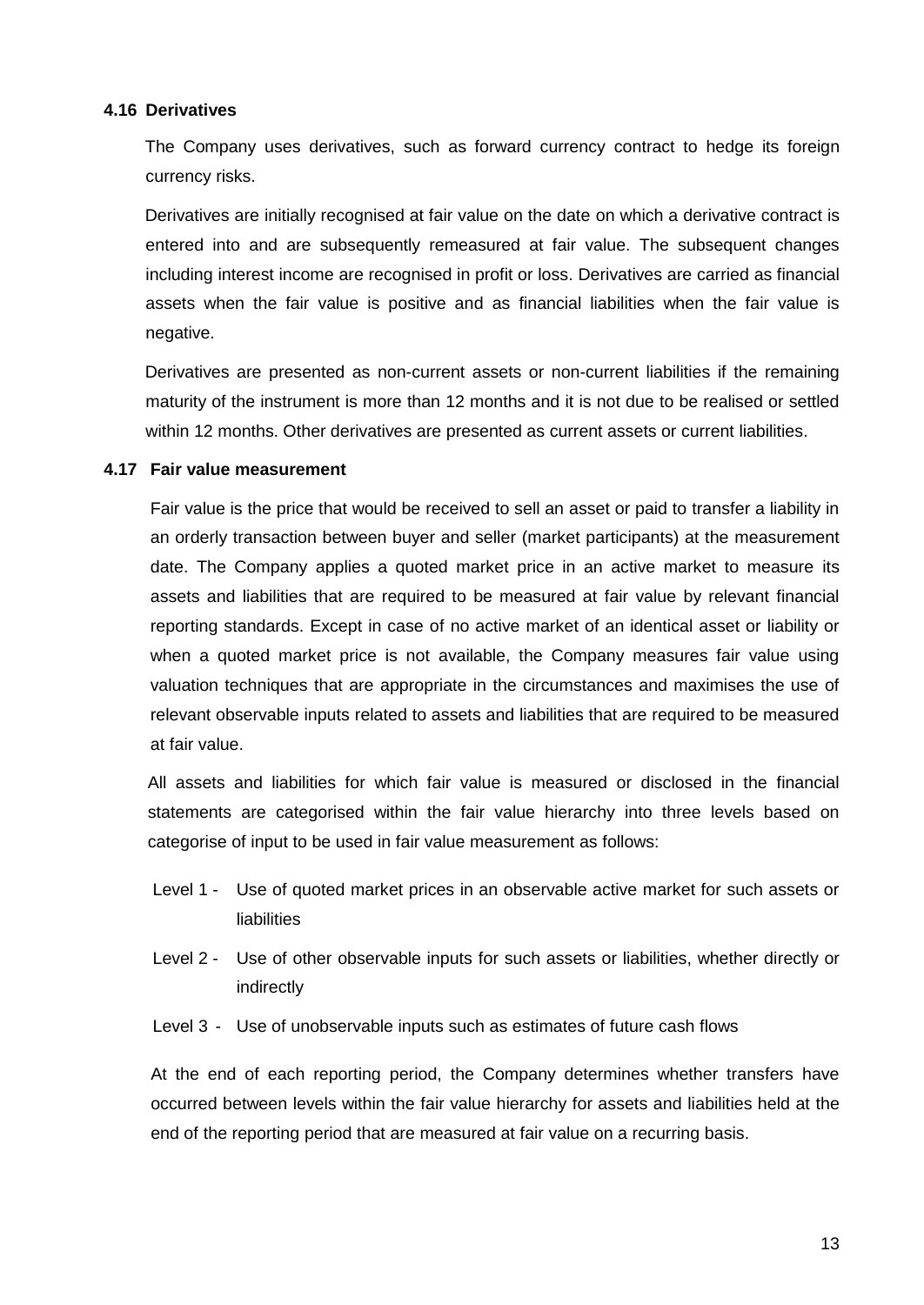## **5. Significant accounting judgements and estimates**

The preparation of financial statements in conformity with financial reporting standards at times requires management to make subjective judgements and estimates regarding matters that are inherently uncertain. These judgements and estimates affect reported amounts and disclosures and actual results could differ. Significant judgements and estimates are as follows:

#### **Leases**

# *Determining the lease term with extension and termination options - The Company as a lessee*

In determining the lease term, the management is required to exercise judgement in assessing whether the Company is reasonably certain to exercise the option to extend or terminate the lease considering all relevant facts and circumstances that create an economic incentive for the Company to exercise either the extension or termination option.

#### *Estimating the incremental borrowing rate - The Company as a lessee*

The Company cannot readily determine the interest rate implicit in the lease, therefore, the management is required to exercise judgement in estimating its incremental borrowing rate to discount lease liabilities. The incremental borrowing rate is the rate of interest that the Company would have to pay to borrow over a similar term, and with a similar security, the funds necessary to obtain an asset of a similar value to the right-of-use asset in a similar economic environment.

# **Fair value of financial instruments**

In determining the fair value of financial instruments recognised in the statement of financial position that are not actively traded and for which quoted market prices are not readily available, the management exercise judgement, using a variety of valuation techniques and models. The input to these models is taken from observable markets, and includes consideration of credit risk, liquidity, correlation and longer-term volatility of financial instruments. Change in assumptions about these factors could affect the fair value recognised in the statement of financial position and disclosures of fair value hierarchy.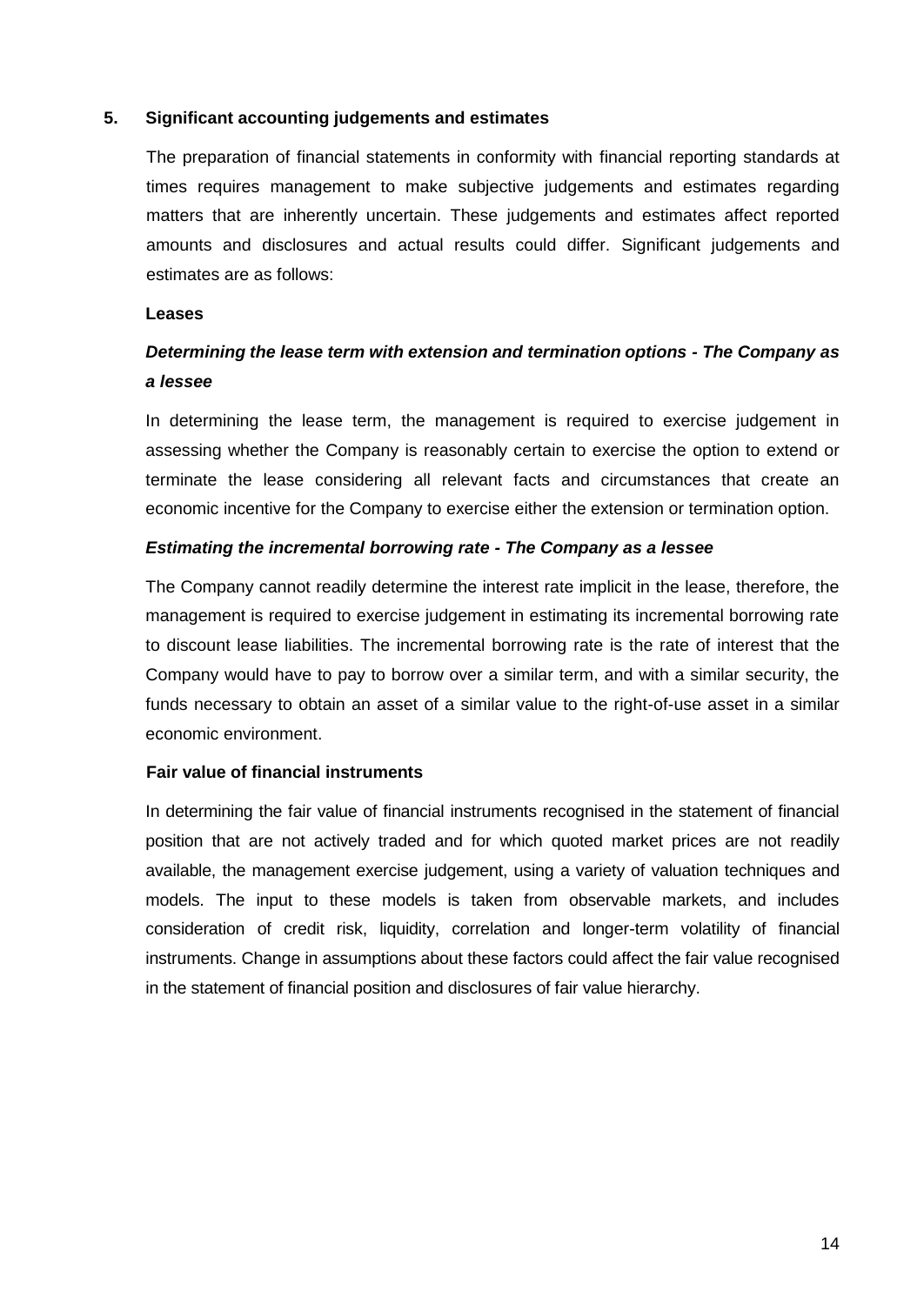# **Property plant and equipment and depreciation**

In determining depreciation of plant and equipment, the management is required to make estimates of the useful lives and residual values of the Company's plant and equipment and to review estimated useful lives and residual values when there are any changes.

In addition, the management is required to review property, plant and equipment for impairment on a periodical basis and records impairment losses in the period when it is determined that their recoverable amount is lower than the carrying cost. This requires judgements regarding forecast of future revenues and expenses relating to the assets subject to the review.

# **Post-employment benefits under defined benefit plans and other long-term employee benefits**

The obligation under the defined benefit plan and other long-term employee benefit plan is determined based on actuarial techniques. Such determination is made based on various assumptions, including discount rate, future salary increase rate, mortality rate and staff turnover rate.

# **Litigation**

The Company has contingent liabilities as a result of litigation. The Company's management has used judgement to assess the results of the litigation and believes that the provision made would be sufficient. However, actual results could differ from the estimates.

# **6. Cash and cash equivalents**

|                   |         | (Unit: Thousand Baht) |
|-------------------|---------|-----------------------|
|                   | 2021    | 2020                  |
| Cash              | 954     | 982                   |
| Bank deposits     | 188,815 | 367,371               |
| Bills of exchange | 200,000 |                       |
| Total             | 389,769 | 368,353               |

As at 31 December 2021, bank deposits in savings accounts, fixed deposits and bills of exchange carried interests between 0.05 and 1.10 percent per annum (2020: between 0.05 and 0.50 percent per annum).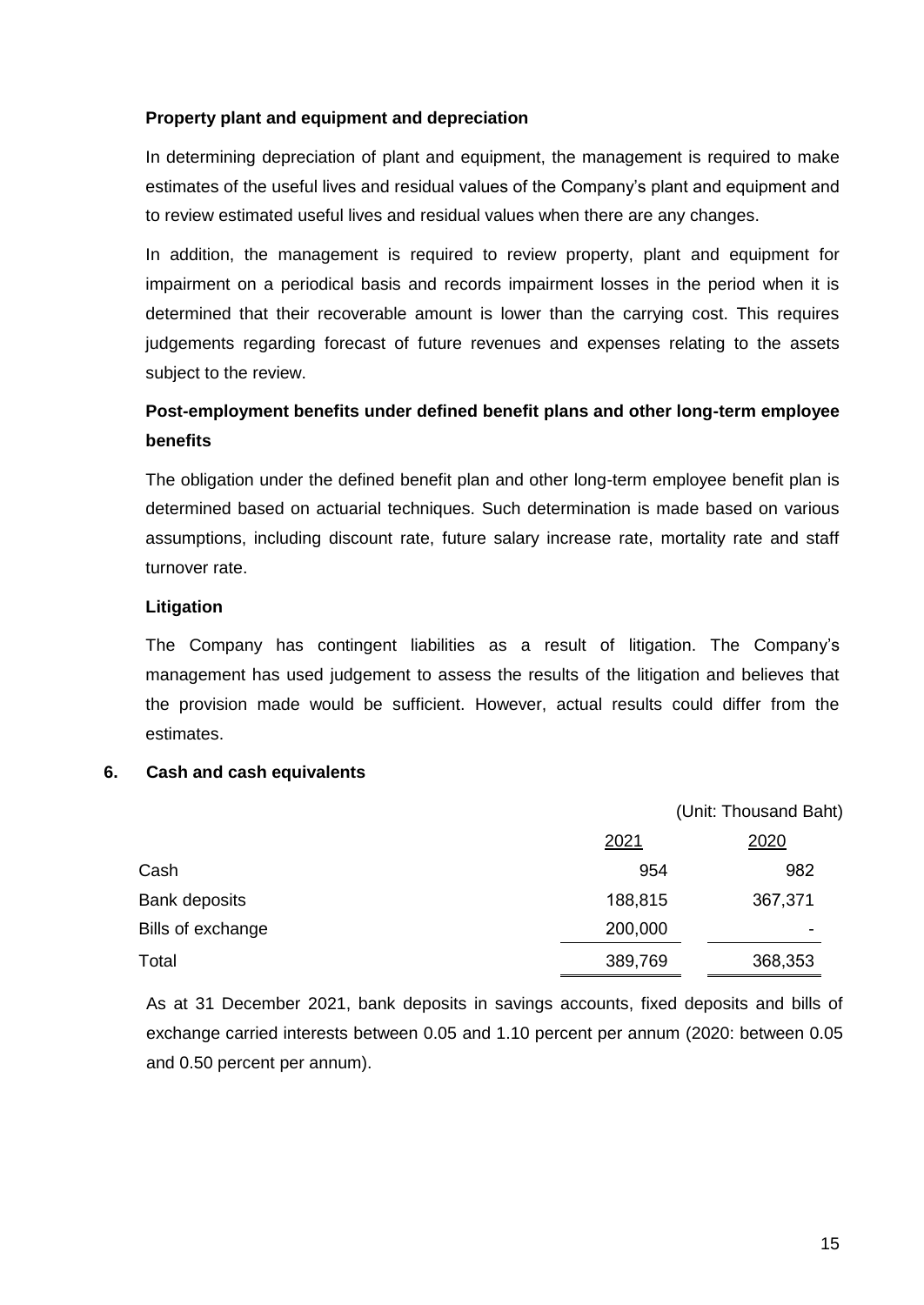# **7. Trade and other receivables**

(Unit: Thousand Baht)

|                                             | 2021    | 2020    |
|---------------------------------------------|---------|---------|
| <u>Trade receivables - related party</u>    |         |         |
| Aged on the basis of due dates              |         |         |
| Not yet due                                 | 379     | 354     |
| Total trade receivables - related party     | 379     | 354     |
| Trade receivables - unrelated parties       |         |         |
| Not yet due                                 | 469,578 | 431,796 |
| Past due                                    |         |         |
| Up to 3 months                              | 392,384 | 311,692 |
| $6 - 12$ months                             |         | 13      |
| Total trade receivables - unrelated parties | 861,962 | 743,501 |
| Total trade receivables                     | 862,341 | 743,855 |
| Other receivables                           |         |         |
| Other receivables - related party           | 232     | 180     |
| Other receivables - unrelated parties       | 8,725   | 3,041   |
| Total other receivables                     | 8,957   | 3,221   |
| Total trade and other receivables           | 871,298 | 747,076 |

# **8. Inventories**

|                                  | (Unit: Thousand Baht) |         |  |
|----------------------------------|-----------------------|---------|--|
|                                  | 2021                  | 2020    |  |
| Finished goods                   | 3,779                 | 4,179   |  |
| Work in process                  | 3,407                 | 4,041   |  |
| Raw materials                    | 97,069                | 79,993  |  |
| Packaging materials              | 34,178                | 37,242  |  |
| Spare parts and factory supplies | 51,224                | 42,857  |  |
| Total                            | 189,657               | 168,312 |  |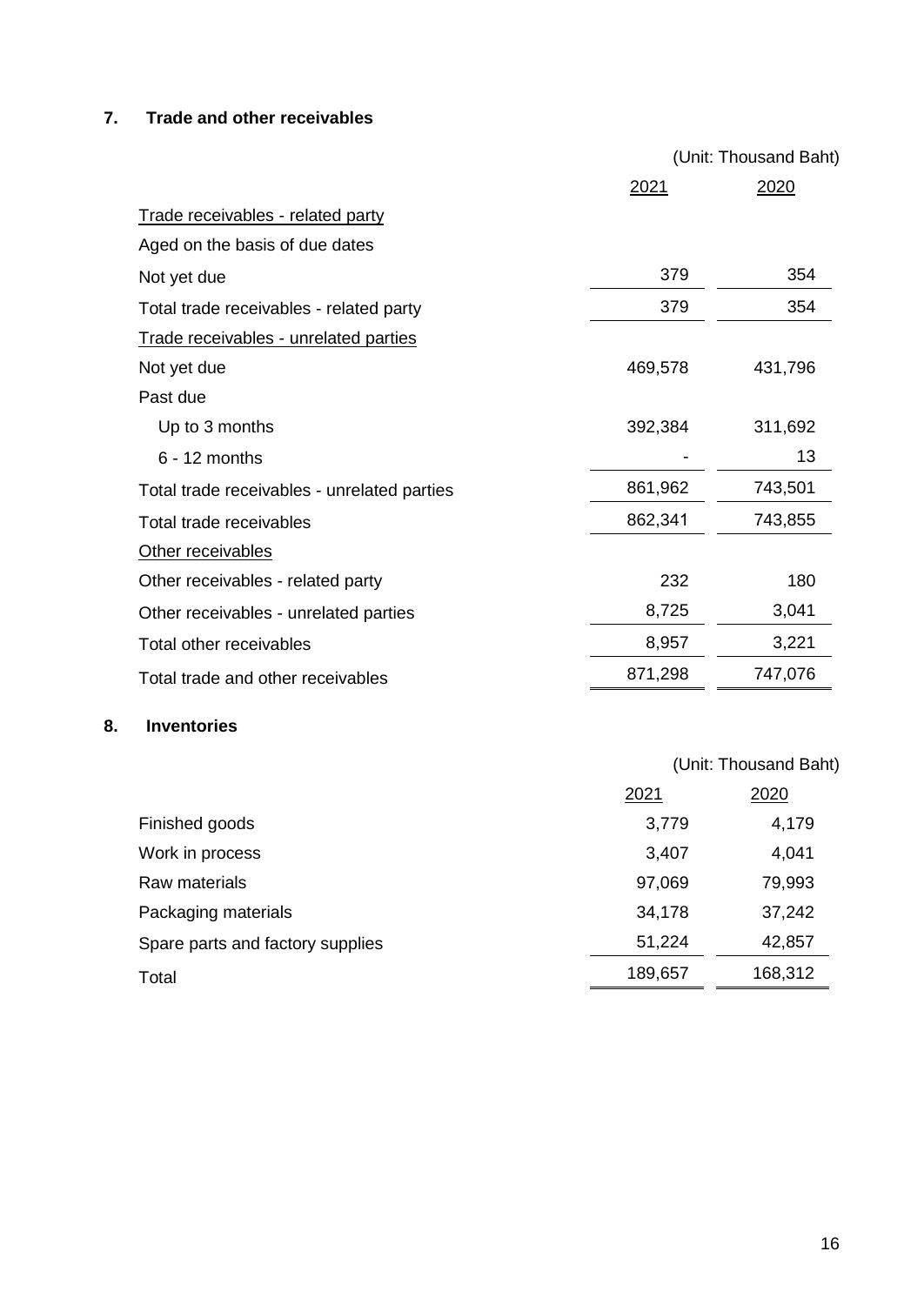### **9. Related party transactions**

During the years, the Company had significant business transactions with its related parties. Such transactions, which are summarised below, arose in the ordinary course of business and were concluded on the commercial terms and bases agreed upon between the Company and those related persons or parties.

|                                            |       |       | (Unit: Million Baht)                  |
|--------------------------------------------|-------|-------|---------------------------------------|
|                                            | 2021  | 2020  | Transfer pricing and lending policy   |
| <b>Transactions with parent company</b>    |       |       |                                       |
| Dividend payment                           | 416.5 | 479.6 | At the declared rate                  |
| <b>Transactions with related companies</b> |       |       |                                       |
| Purchases of goods                         | 469.5 | 507.8 | Agreed price which approximates the   |
|                                            |       |       | market price by reference to purchase |
|                                            |       |       | volume                                |
| Dividend payment                           | 188.3 | 216.7 | At the declared rate                  |
| Dividend income                            | 7.4   | 4.8   | At the declared rate                  |
| <b>Transactions with joint venture</b>     |       |       |                                       |
| Sales of goods                             | 2.0   | 2.5   | Agreed price which approximates the   |
|                                            |       |       | market price                          |
| Service income                             | 1.8   | 2.7   | Agreed price which approximates the   |
|                                            |       |       | market price                          |
| Rental income                              | 0.6   | 0.6   | Agreed price which approximates the   |
|                                            |       |       | market price                          |
| Dividend income                            | 1.7   | 2.0   | At the declared rate                  |

The balances of accounts as at 31 December 2021 and 2020 between the Company and those related persons or parties are as follows:

|                                                                        |        | (Unit: Thousand Baht) |
|------------------------------------------------------------------------|--------|-----------------------|
|                                                                        | 2021   | 2020                  |
| Trade and other receivables - related party (Note 7)                   |        |                       |
| Joint venture (related by the Company holding interest in that company |        |                       |
| and by common shareholders and common directors)                       | 611    | 534                   |
| Total trade and other receivables - related party                      | 611    | 534                   |
| Trade and other payables - related parties (Note 14)                   |        |                       |
| Related companies (related by having holding interest in the Company   |        |                       |
| and/or by common shareholders and common directors)                    | 96,571 | 128,411               |
| Connected companies (related by connected directors)                   | 1,204  | 4,799                 |
| Total trade and other payables - related parties                       | 97,775 | 133,210               |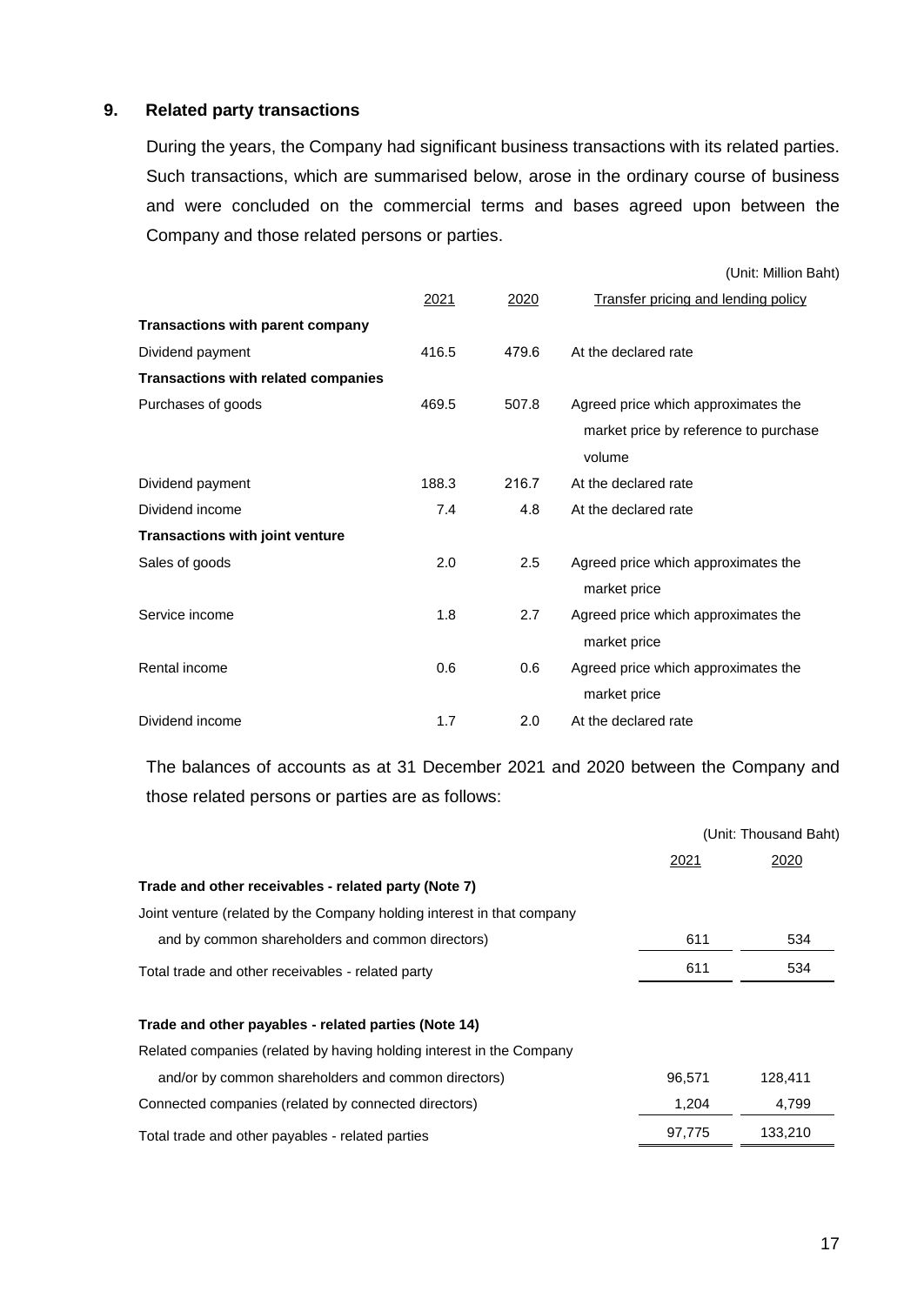# **Directors' and management's remuneration**

During the years ended 31 December 2021 and 2020, the Company had employee benefit expenses payable to its directors and management as below.

|                                                       |      | (Unit: Million Baht) |
|-------------------------------------------------------|------|----------------------|
|                                                       | 2021 | 2020                 |
| Short-term employee benefits                          | 57.7 | 57.2                 |
| Post-employment benefits and other long-term benefits | 1.3  | 1.4                  |
| Total                                                 | 59.0 | 58.6                 |

## **10. Investment in joint venture**

## **10.1 Details of investment in joint venture**

Investment in joint venture represents investment in entity which is jointly controlled by the Company and other companies. Details of the investment are as follows:

|                                   |                                                          |         |          |          |                  | <b>Financial statements</b> |                       |                        |
|-----------------------------------|----------------------------------------------------------|---------|----------|----------|------------------|-----------------------------|-----------------------|------------------------|
|                                   |                                                          |         |          |          |                  | in which the equity         | Separate              |                        |
|                                   |                                                          |         |          |          |                  | method is applied -         |                       | financial statements - |
|                                   |                                                          | Paid-up |          |          |                  | carrying amount based       | carrying amount based |                        |
| Joint venture                     | Nature of business<br>Shareholding percentage<br>capital |         |          |          | on equity method | on cost method              |                       |                        |
|                                   |                                                          | Million | 31       | 31       | 31               | 31                          | 31                    | 31                     |
|                                   |                                                          | Baht    | December | December | December         | December                    | December              | December               |
|                                   |                                                          |         | 2021     | 2020     | 2021             | 2020                        | 2021                  | 2020                   |
|                                   |                                                          |         | Percent  | Percent  | Thousand         | Thousand                    | Thousand              | Thousand               |
|                                   |                                                          |         |          |          | Baht             | Baht                        | Baht                  | Baht                   |
| <b>President Green House</b>      | Operating the                                            |         |          |          |                  |                             |                       |                        |
| Foods Co., Ltd.                   | Japanese restaurant                                      | 15      | 39       | 39       | 31,346           | 29,819                      | 5,850                 | 5,850                  |
| Total investment in joint venture |                                                          |         |          |          | 31.346           | 29,819                      | 5,850                 | 5,850                  |
|                                   |                                                          |         |          |          |                  |                             |                       |                        |

In May 2008, the Company, together with a foreign company and a local company, jointly established President Green House Foods Company Limited to operate a Japanese restaurant. The Company had invested in 585,000 ordinary shares of this company at par value Baht 10 per share, amounting to Baht 5.85 million, or equivalent to 39% interest, and has treated this investment as investment in joint venture.

# **10.2 Share of comprehensive income and dividend received**

During the years, the Company recognised its share of comprehensive income from investment in the joint venture in the financial statements in which the equity method is applied and dividend income in the separate financial statements in which cost method is applied as follows:

|                       |                                   |                                                            |                                                             |      |                               | (Unit: Thousand Baht) |  |
|-----------------------|-----------------------------------|------------------------------------------------------------|-------------------------------------------------------------|------|-------------------------------|-----------------------|--|
|                       |                                   | Financial statements in which the equity method is applied |                                                             |      | Separate financial statements |                       |  |
|                       |                                   |                                                            | Share of other comprehensive                                |      |                               |                       |  |
|                       | Share of profit from investment   |                                                            | income from investment in joint<br>venture during the years |      | Dividend received             |                       |  |
| Joint venture         | in joint venture during the years |                                                            |                                                             |      | during the years              |                       |  |
|                       | 2021                              | 2020                                                       | 2021                                                        | 2020 | 2021                          | 2020                  |  |
| President Green House |                                   |                                                            |                                                             |      |                               |                       |  |
| Foods Company Limited | 3.253                             | 3,443                                                      |                                                             |      | 1,726                         | 2,048                 |  |
| Total                 | 3.253                             | 3.443                                                      | $\overline{\phantom{0}}$                                    |      | 1.726                         | 2,048                 |  |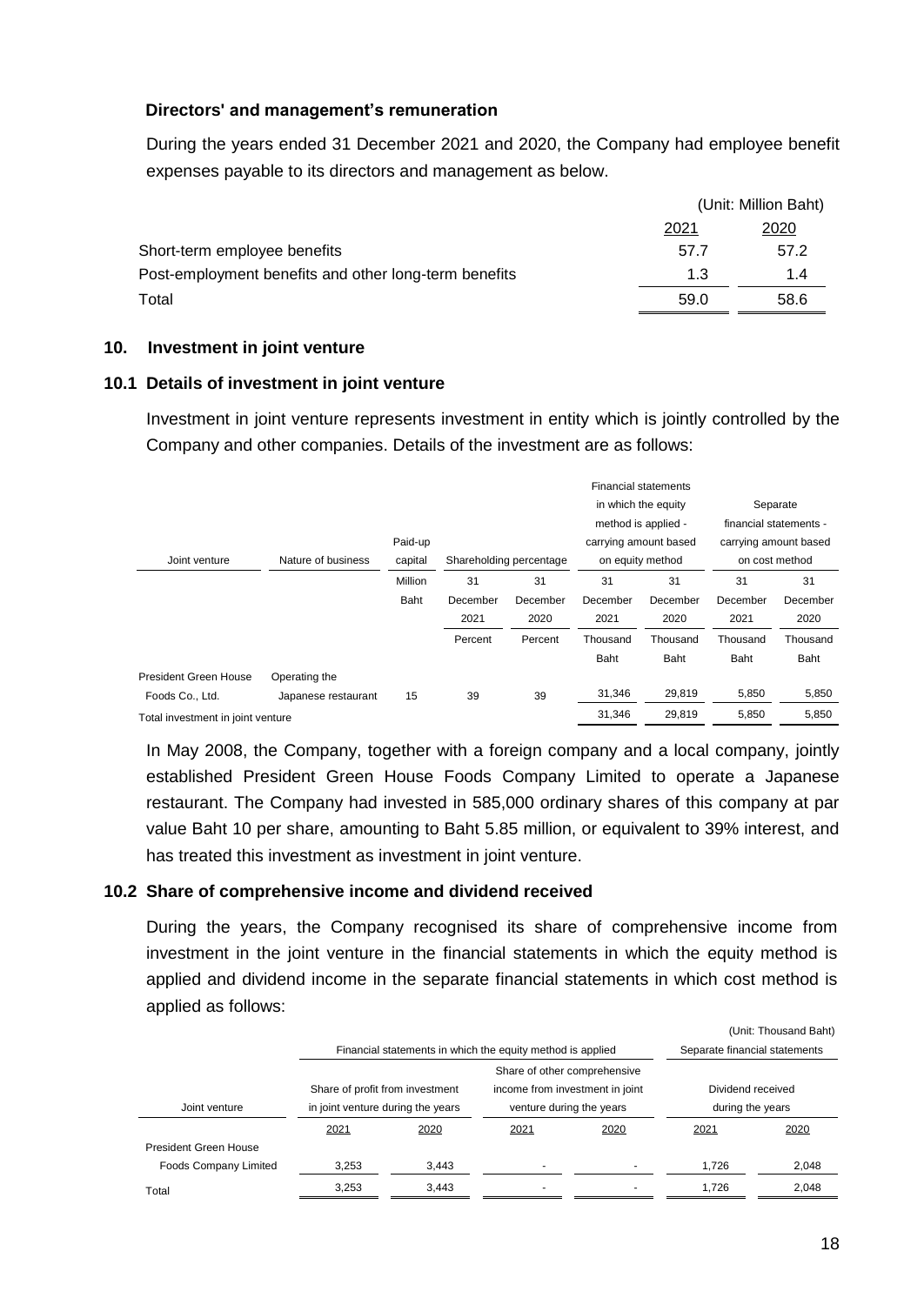# **10.3 Summarised financial information of joint venture**

Summarised information about financial position

|                                                                  | (Unit: Million Baht) |        |  |
|------------------------------------------------------------------|----------------------|--------|--|
|                                                                  | As at 31 December    |        |  |
|                                                                  | 2021                 | 2020   |  |
| <b>President Green House Foods Company Limited</b>               |                      |        |  |
| Cash and cash equivalents                                        | 15.4                 | 21.0   |  |
| Other current assets                                             | 71.1                 | 61.7   |  |
| Non-current assets                                               | 13.5                 | 21.7   |  |
| Other current liabilities                                        | (14.9)               | (19.3) |  |
| Non-current liabilities                                          | (4.7)                | (8.7)  |  |
| <b>Net assets</b>                                                | 80.4                 | 76.4   |  |
| Shareholding percentage                                          | 39%                  | 39%    |  |
| Share of net assets                                              | 31.3                 | 29.8   |  |
| 31.3<br>Carrying amounts of joint venture based on equity method |                      |        |  |

Summarised information about comprehensive income

|                                                    | (Unit: Million Baht)            |      |  |
|----------------------------------------------------|---------------------------------|------|--|
|                                                    | For the years ended 31 December |      |  |
|                                                    | 2021<br>2020                    |      |  |
| <b>President Green House Foods Company Limited</b> |                                 |      |  |
| Sales and service income                           | 63.1                            | 77.4 |  |
| Other income                                       | 5.6                             | 1.4  |  |
| <b>Expenses</b>                                    | 58.0                            | 67.1 |  |
| Finance cost                                       | 0.6                             | 0.9  |  |
| Income tax expenses                                | 1.8                             | 2.0  |  |
| Profit                                             | 8.3                             | 8.8  |  |
| Total comprehensive income                         | 8.3                             | 8.8  |  |
|                                                    |                                 |      |  |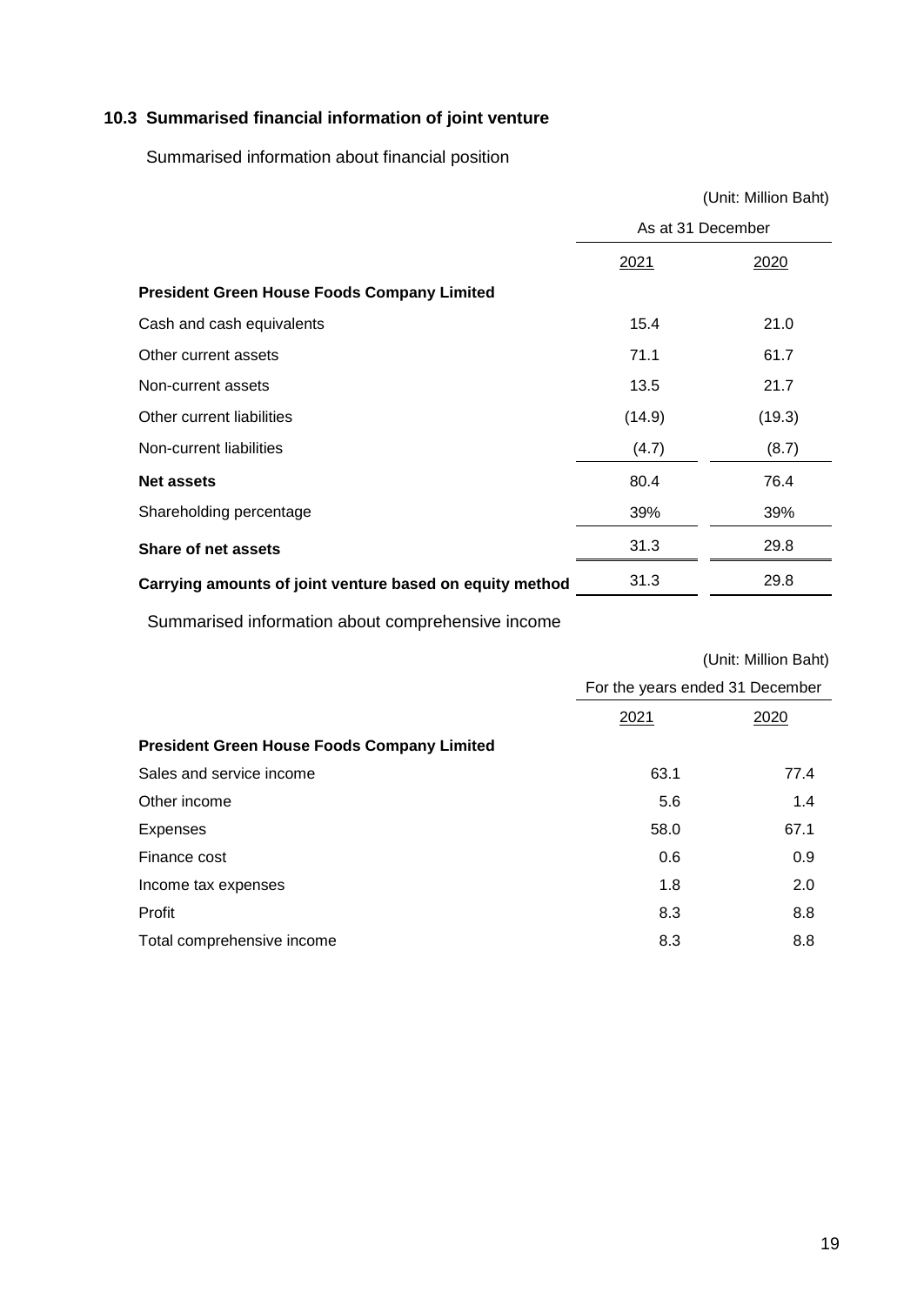# **11. Other financial assets**

(Unit: Thousand Baht)

|                                               | 2021      | 2020      |
|-----------------------------------------------|-----------|-----------|
| Debt instruments at amortised cost            |           |           |
| <b>Fixed deposits</b>                         | 3,219,180 | 3,305,771 |
| Total debt instruments at amortised cost      | 3,219,180 | 3,305,771 |
| Debt instruments at FVOCI                     |           |           |
| Bank of Thailand bond                         | 1,371,399 | 832,612   |
| Corporate bond, note or debt instruments      | 742,877   | 576,718   |
| Total debt instruments at FVOCI               | 2,114,276 | 1,409,330 |
| <b>Equity instruments designated at FVOCI</b> |           |           |
| Listed equity instrument                      |           |           |
| Advanced Info Service Public Co., Ltd.        | 16,744    | 8,008     |
| PTT Public Co., Ltd.                          | 16,051    | 19,452    |
| <b>Others</b>                                 | 305,571   | 200,931   |
| Non-listed equity instrument                  |           |           |
| Saha Capital Tower Co., Ltd.                  | 275,000   | 110,000   |
| President Flour Mills Co., Ltd.               | 200,688   | 223,404   |
| Other                                         | 12,905    | 23,258    |
| Unit trust                                    | 30,850    | 18,916    |
| Total equity instruments designated at FVOCI  | 857,809   | 603,969   |
| <b>Financial asset at FVTPL</b>               |           |           |
| Open-end fund                                 | 94,673    |           |
| Derivative asset (Note 30)                    | 29        |           |
| Total financial asset at FVTPL                | 94,702    |           |
| <b>Total other financial assets</b>           | 6,285,967 | 5,319,070 |
|                                               |           |           |
| <b>Classified as:</b>                         |           |           |
| Other current financial assets                | 4,216,191 | 3,826,171 |
| Other non-current financial assets            | 2,069,776 | 1,492,899 |
| <b>Total other current financial assets</b>   | 6,285,967 | 5,319,070 |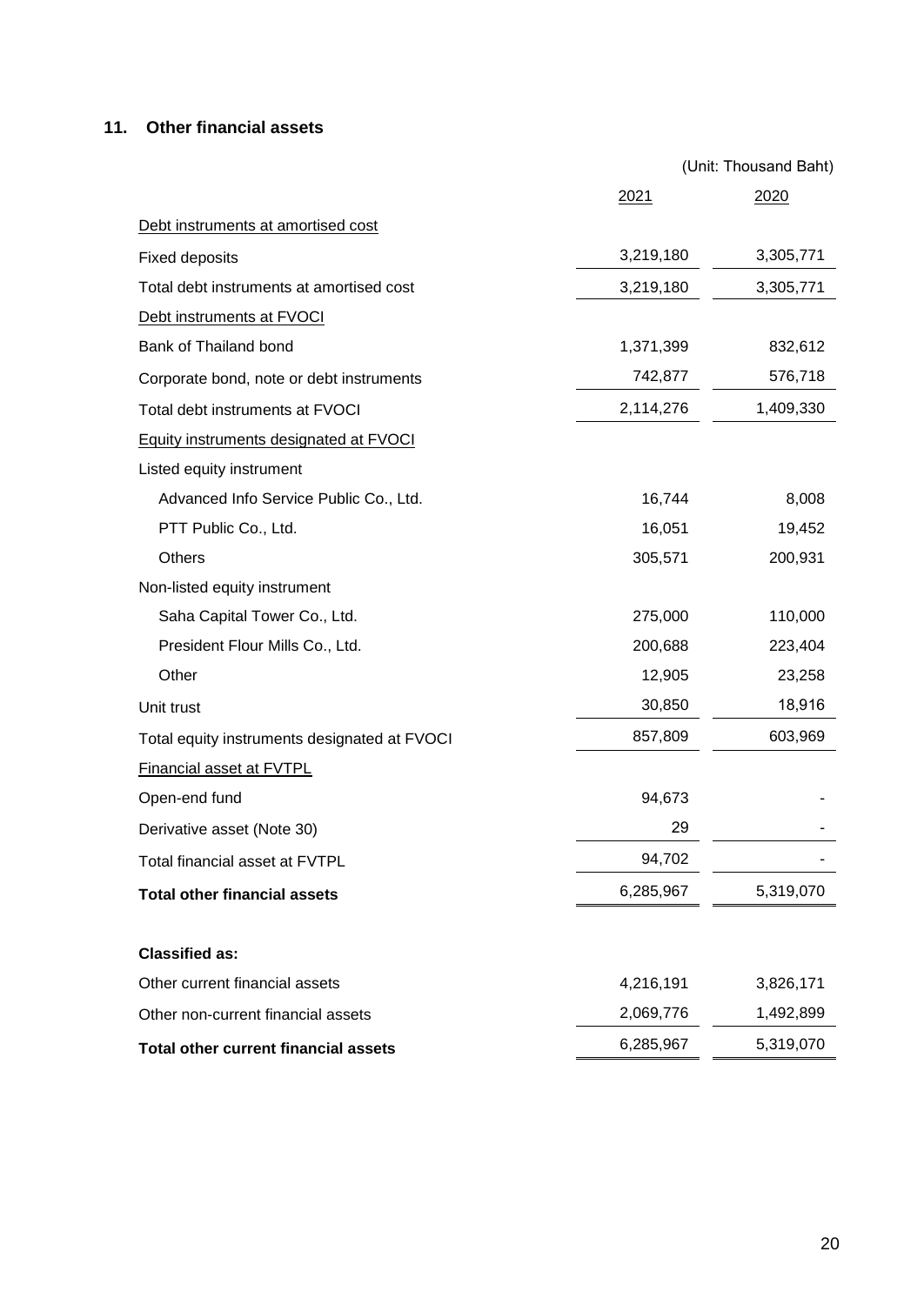|                               |                    |       | (Unit: Million Baht) |                  |  |  |
|-------------------------------|--------------------|-------|----------------------|------------------|--|--|
|                               | 31 December 2021   |       |                      | 31 December 2021 |  |  |
|                               | Fair value<br>Cost |       | Cost                 | Fair value       |  |  |
| <b>Financial assets</b>       |                    |       |                      |                  |  |  |
| Quoted debt investments       | 2,108              | 2,114 | 1,396                | 1,409            |  |  |
| Non-listed equity investments | 367                | 489   | 202                  | 357              |  |  |
| Listed equity investments     | 313                | 338   | 217                  | 228              |  |  |
| Unit trust investments        | 32                 | 31    | 21                   | 19               |  |  |
| Open-end fund                 | 95                 | 95    |                      |                  |  |  |
| <b>Total</b>                  | 2,915              | 3,067 | 1,836                | 2,013            |  |  |

Equity instruments designated at FVOCI include listed and non-listed equity investments which the Company considers these investments to be strategic in nature.

During the year 2021, the Company sold its equity interest in some listed equity investment as this investment no longer coincides with the Company's investment strategy. The fair value on the date of sale was totaling of Baht 559.6 million (2020: Baht 320.0 million) and the accumulated gain recognised in other comprehensive income of Baht 30.1 million (2020: accumulated loss of Baht 5.2 million) was transferred to retained earnings.

In 2021, the Company received dividends in the amount of Baht 8.6 million (2020: Baht 2.8 million) from listed equity investments.

On 17 September 2019, the meeting of the Board of Directors of the Company passed a resolution approving the Company to purchase 2,000,000 ordinary shares of Saha Capital Tower Co., Ltd., which is engaged in property rental and development business at par value of Baht 100 per share, amounting to Baht 200 million, or equivalent to 10 percent of all shares. Saha Capital Tower Co., Ltd. fully called up the share capital and the Company fully made payment for share subscription in November 2021.

On 18 October 2021, the meeting of the Board of Directors of the Company passed a resolution approving the Company to purchase 3,000,000 newly issued ordinary shares of Saha Capital Tower Co., Ltd. at par value of Baht 100 per share, amounting to Baht 300 million to maintain the same shareholding proportion. Saha Capital Tower Co., Ltd. called up 25 percent of its share capital and the Company paid the share subscription of Baht 75 million in December 2021. The Company has treated this investment as equity instruments designated at FVOCI.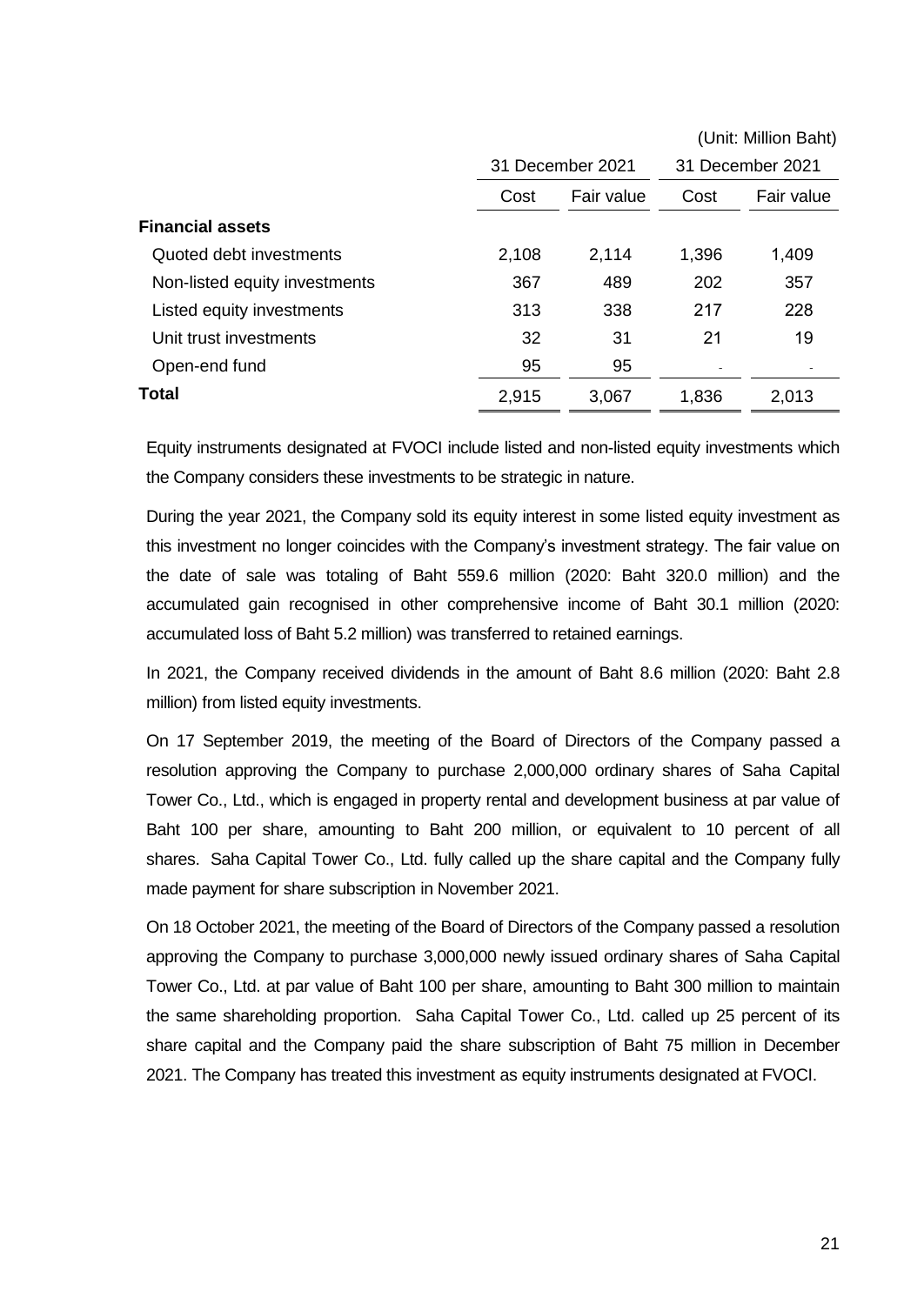#### **12. Property, plant and equipment**

|                                 |           |                      |           |               |                | Construction |            |
|---------------------------------|-----------|----------------------|-----------|---------------|----------------|--------------|------------|
|                                 |           |                      |           |               |                | in progress  |            |
|                                 |           |                      | Machinery | Furniture and |                | and assets   |            |
|                                 |           | <b>Buildings and</b> | and       | office        |                | under        |            |
|                                 | Land      | improvements         | equipment | equipment     | Motor vehicles | installation | Total      |
| Cost                            |           |                      |           |               |                |              |            |
| 1 January 2020                  | 1,107,464 | 1,956,322            | 4,609,441 | 980,555       | 1,044,871      | 53,607       | 9,752,260  |
| <b>Additions</b>                | 58,000    |                      | 910       | 20,719        |                | 27,670       | 107,299    |
| Transfers in (out)              |           |                      | 18,726    | 7,947         | 11,397         | (38,070)     |            |
| Disposals                       |           |                      | (34, 744) | (16, 699)     | (11, 974)      |              | (63, 417)  |
| 31 December 2020                | 1,165,464 | 1,956,322            | 4,594,333 | 992,522       | 1,044,294      | 43,207       | 9,796,142  |
| Additions                       | 91,604    |                      | 2,200     | 32,845        |                | 92,095       | 218,744    |
| Transfers in (out)              |           | 63,381               | 11,998    | 14,703        | 156            | (90, 238)    |            |
| Disposals                       |           |                      |           | (4, 593)      | (3, 111)       |              | (7,704)    |
| 31 December 2021                | 1,257,068 | 2,019,703            | 4,608,531 | 1,035,477     | 1,041,339      | 45,064       | 10,007,182 |
| <b>Accumulated depreciation</b> |           |                      |           |               |                |              |            |
| 1 January 2020                  |           | 701,387              | 3,262,051 | 839,948       | 953,340        |              | 5,756,726  |
| Depreciation for the year       |           | 95,413               | 280,354   | 59,181        | 44,926         |              | 479,874    |
| Depreciation - disposals        |           |                      | (34, 744) | (15, 174)     | (11, 974)      |              | (61, 892)  |
| 31 December 2020                |           | 796,800              | 3,507,661 | 883,955       | 986,292        |              | 6,174,708  |
| Depreciation for the year       |           | 93,514               | 235,212   | 54,920        | 30,199         |              | 413,845    |
| Depreciation - disposals        |           |                      |           | (4, 145)      | (3, 111)       |              | (7, 256)   |
| 31 December 2021                |           | 890,314              | 3,742,873 | 934,730       | 1,013,380      |              | 6,581,297  |
| Net book value                  |           |                      |           |               |                |              |            |
| 31 December 2020                | 1,165,464 | 1,159,522            | 1,086,672 | 108,567       | 58,002         | 43,207       | 3,621,434  |
| 31 December 2021                | 1,257,068 | 1,129,389            | 865,658   | 100,747       | 27,959         | 45,064       | 3,425,885  |
|                                 |           |                      |           |               |                |              |            |

**Depreciation for the year**

2020 (Baht 391 million included in manufacturing cost, and the balance included in selling and administrative expenses) 479,874

2021 (Baht 342 million included in manufacturing cost, and the balance included in selling and administrative expenses) 413,845

(Unit: Thousand Baht)

As at 31 December 2021, certain equipment items have been fully depreciated but are still in use. The gross carrying amount before deducting accumulated depreciation of those assets amounted to approximately Baht 4,304.6 million (2020: Baht 3,552.2 million).

As at 31 December 2021, the Company has plant and equipment which was held for sales, with net book value amounting to Baht 0.3 million (2020: Baht 0.3 million). Therefore, such assets are transferred out to be presented as other current assets in the statement of financial position.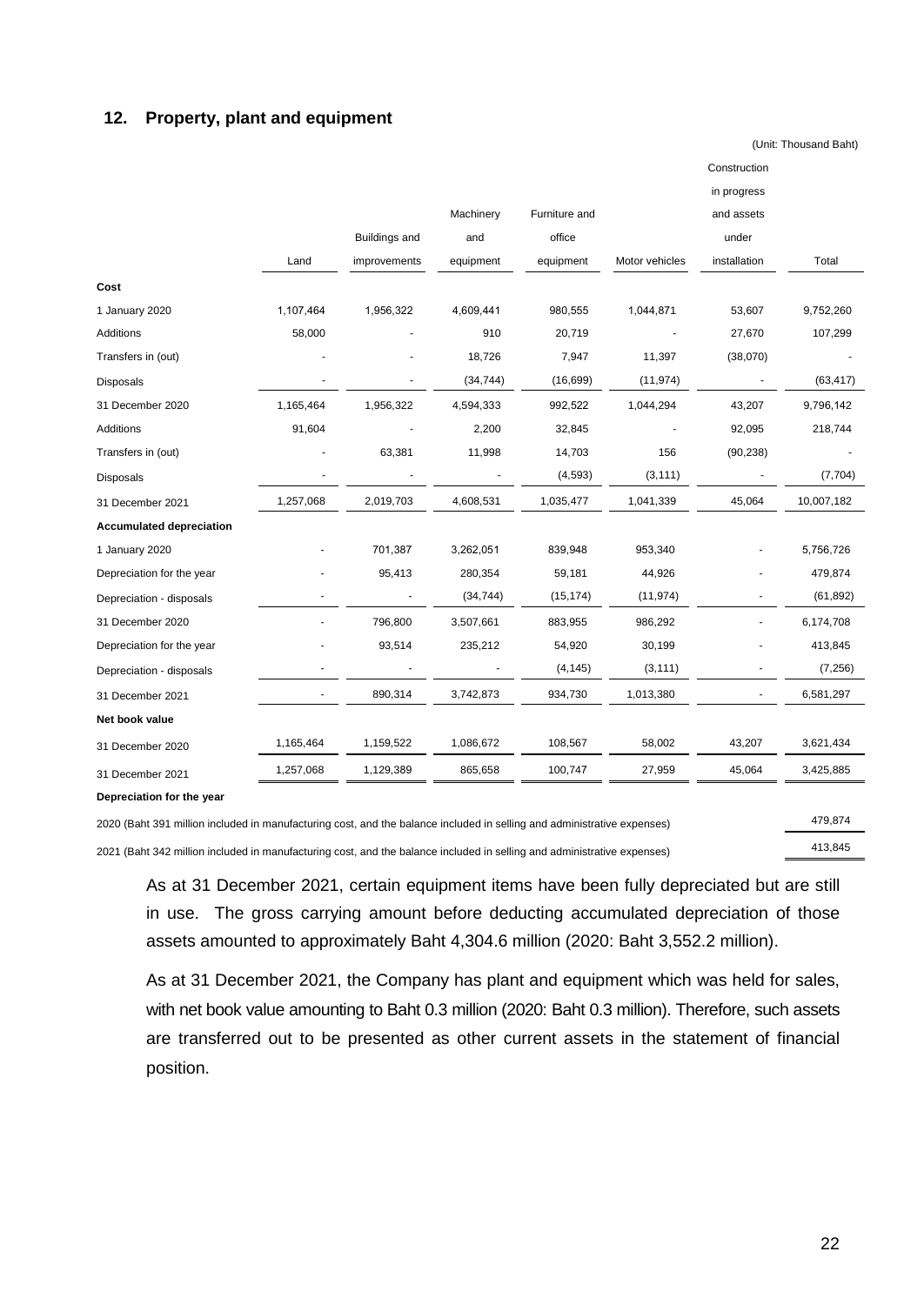# **13. Intangible assets**

Details of intangible assets, which are computer software, are as follows:

|                                           | (Unit: Thousand Baht) |                       |  |
|-------------------------------------------|-----------------------|-----------------------|--|
|                                           | 2021                  | 2020                  |  |
| <b>Cost</b>                               |                       |                       |  |
| Balance - beginning of year               | 36,283                | 33,826                |  |
| <b>Additions</b>                          | 2,151                 | 2,457                 |  |
| Balance - end of year                     | 38,434                | 36,283                |  |
| Less: Accumulated amortisation            | (26, 924)             | (25, 129)             |  |
| Net book value                            | 11,510                | 11,154                |  |
| Amortisation expenses included in the     |                       |                       |  |
| statements of comprehensive income        | 1,795                 | 1,970                 |  |
| <b>Trade and other payables</b><br>14.    |                       |                       |  |
|                                           |                       | (Unit: Thousand Baht) |  |
|                                           | 2021                  | 2020                  |  |
| Trade payables - related parties          | 96,996                | 132,925               |  |
| Trade payables - unrelated parties        | 419,866               | 316,623               |  |
| Other payables - related party            | 779                   | 285                   |  |
| Other payables - unrelated parties        | 110,216               | 110,156               |  |
| Other payables for purchases of machinery |                       |                       |  |
| and equipment                             | 10,686                | 14,316                |  |
| Total trade and other payables            | 638,543               | 574,305               |  |
|                                           |                       |                       |  |

# **15. Leases**

#### **The Company as lessee**

The Company has lease contracts for various items of assets used in its operations. Leases generally have lease terms between 1 - 6 years.

Lease contracts have restriction that the underlying asset must not be subleased or used by others and several lease contracts specify the option to extend or end the lease terms.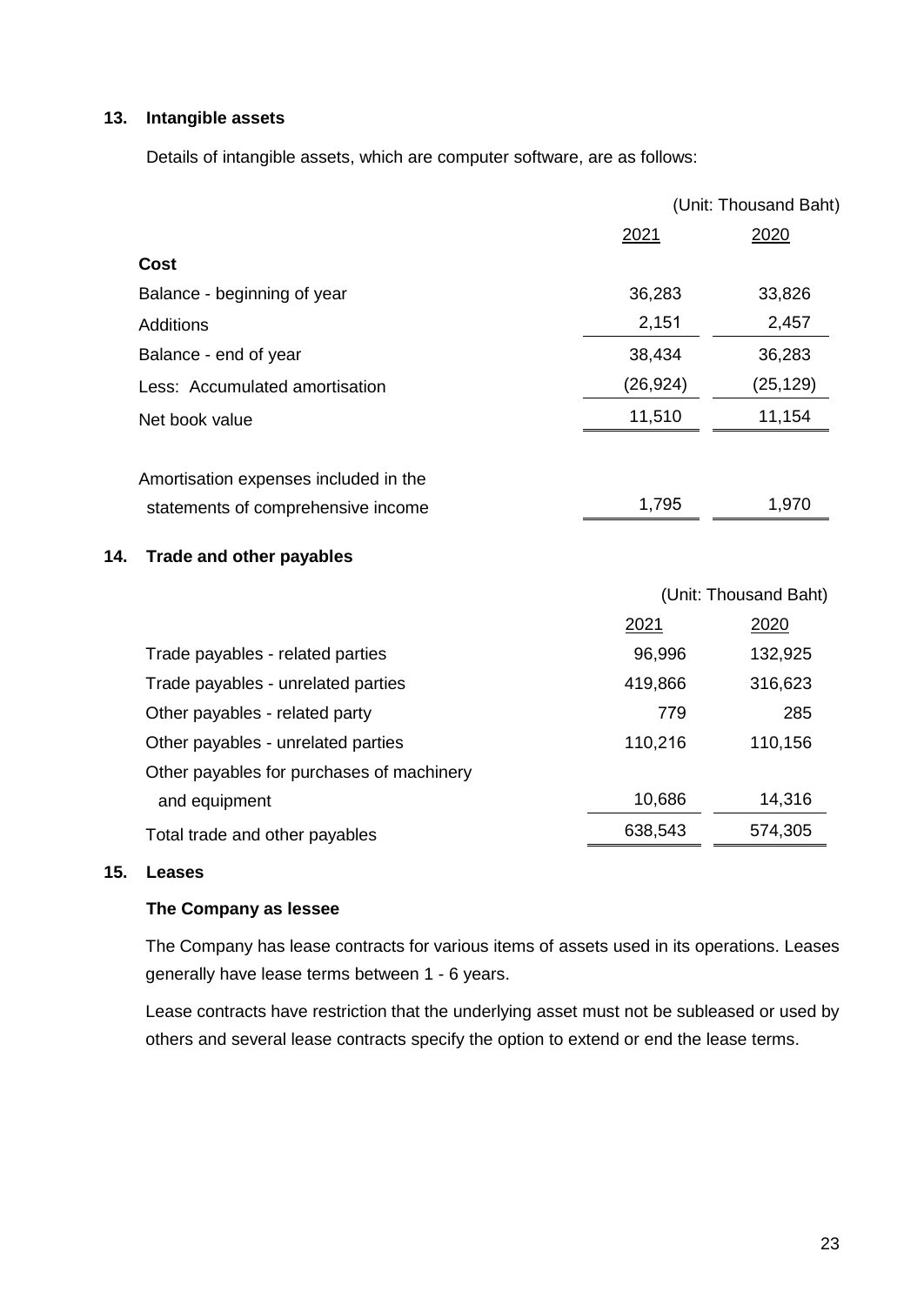# **15.1 Right-of-use assets**

Movement of right-of-use assets for the years ended 31 December 2021 and 2020 are summarised below.

|                           |               |                  | (Unit: Thousand Baht) |
|---------------------------|---------------|------------------|-----------------------|
|                           | Buildings and | Furniture and    |                       |
|                           | improvements  | office equipment | Total                 |
| 1 January 2020            | 20,642        | 7,283            | 27,925                |
| Additions                 | 125           | 135              | 260                   |
| Remeasurement/termination | (1,002)       | (1,093)          | (2,095)               |
| Depreciation for the year | (8, 198)      | (2,594)          | (10, 792)             |
| 31 December 2020          | 11,567        | 3,731            | 15,298                |
| Additions                 | 3,629         |                  | 3,629                 |
| Remeasurement/termination | (156)         |                  | (156)                 |
| Depreciation for the year | (7,829)       | (1,955)          | (9,784)               |
| 31 December 2021          | 7,211         | 1,776            | 8,987                 |

## **15.2 Lease liabilities**

|                                            | (Unit: Thousand Baht)      |         |  |
|--------------------------------------------|----------------------------|---------|--|
|                                            | 31 December<br>31 December |         |  |
|                                            | 2021<br>2020               |         |  |
| Lease payments                             | 9,737<br>16,706            |         |  |
| Less: Deferred interest expenses           | (482)<br>(1,087)           |         |  |
| <b>Net</b>                                 | 9,255                      | 15,619  |  |
| Less: Portion due within one year          | (5,755)                    | (9,537) |  |
| Lease liabilities - net of current portion | 3,500<br>6,082             |         |  |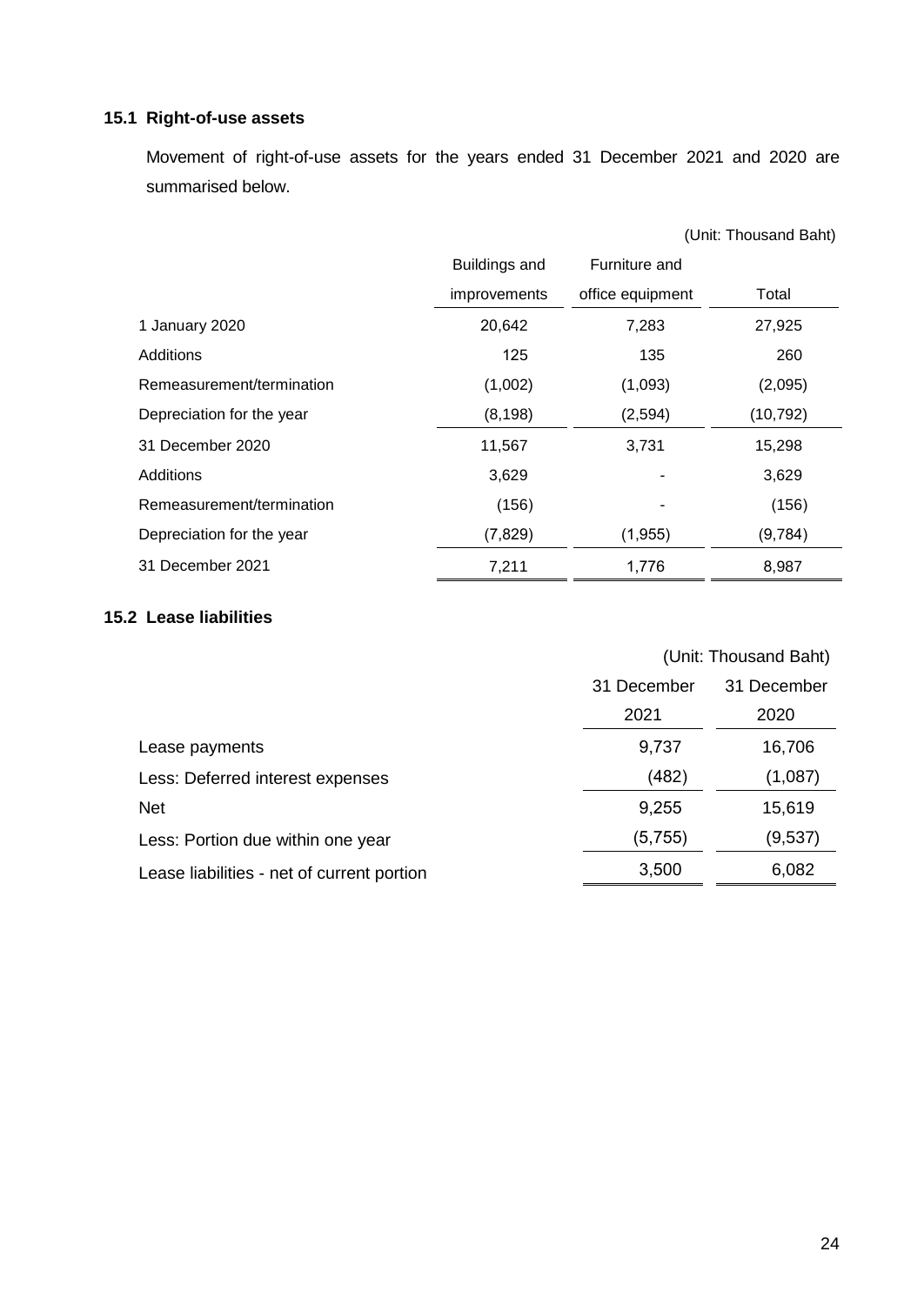Movement of lease liabilities for the years ended 31 December 2021 and 2020 are summarised below.

|                              | (Unit: Thousand Baht) |           |  |
|------------------------------|-----------------------|-----------|--|
|                              | 2021                  | 2020      |  |
| Balance at beginning of year | 15,619                | 27,925    |  |
| Addition during the year     | 3,629                 | 260       |  |
| Remeasurement/termination    | (156)                 | (2,095)   |  |
| Accretion of interest        | 672                   | 809       |  |
| Repayment during the year    | (10, 509)             | (11, 280) |  |
| Balance at end of year       | 9,255                 | 15,619    |  |

A maturity analysis of lease payments is disclosed in Note 30 under the liquidity risk.

# **15.3 Expenses relating to leases that are recognised in profit or loss**

|                                                         | (Unit: Thousand Baht)          |        |  |
|---------------------------------------------------------|--------------------------------|--------|--|
|                                                         | For the year ended 31 December |        |  |
|                                                         | 2021                           | 2020   |  |
| Depreciation expense of right-of-use assets             | 9,784                          | 10,792 |  |
| Interest expense on lease liabilities                   | 672                            | 809    |  |
| Expense relating to short-term leases                   | 1,504                          | 2,061  |  |
| Expense relating to variable lease payments that do not |                                |        |  |
| depend on an index or a rate                            | 9,514                          | 12,681 |  |

The Company has lease contracts for office building space that contains variable payments based on sales. The lease term is 1 year.

# **15.4 Others**

The Company had total cash outflows for leases for the year ended 31 December 2021 of Baht 21.5 million (2020: Baht 26.0 million), including the cash outflow related to short-term lease, leases of low-value assets and variable lease payments that do not depend on an index or a rate. Moreover, the Company had non-cash additions to right-of-use assets and lease liabilities of Baht 3.6 million (2020: Baht 0.2 million).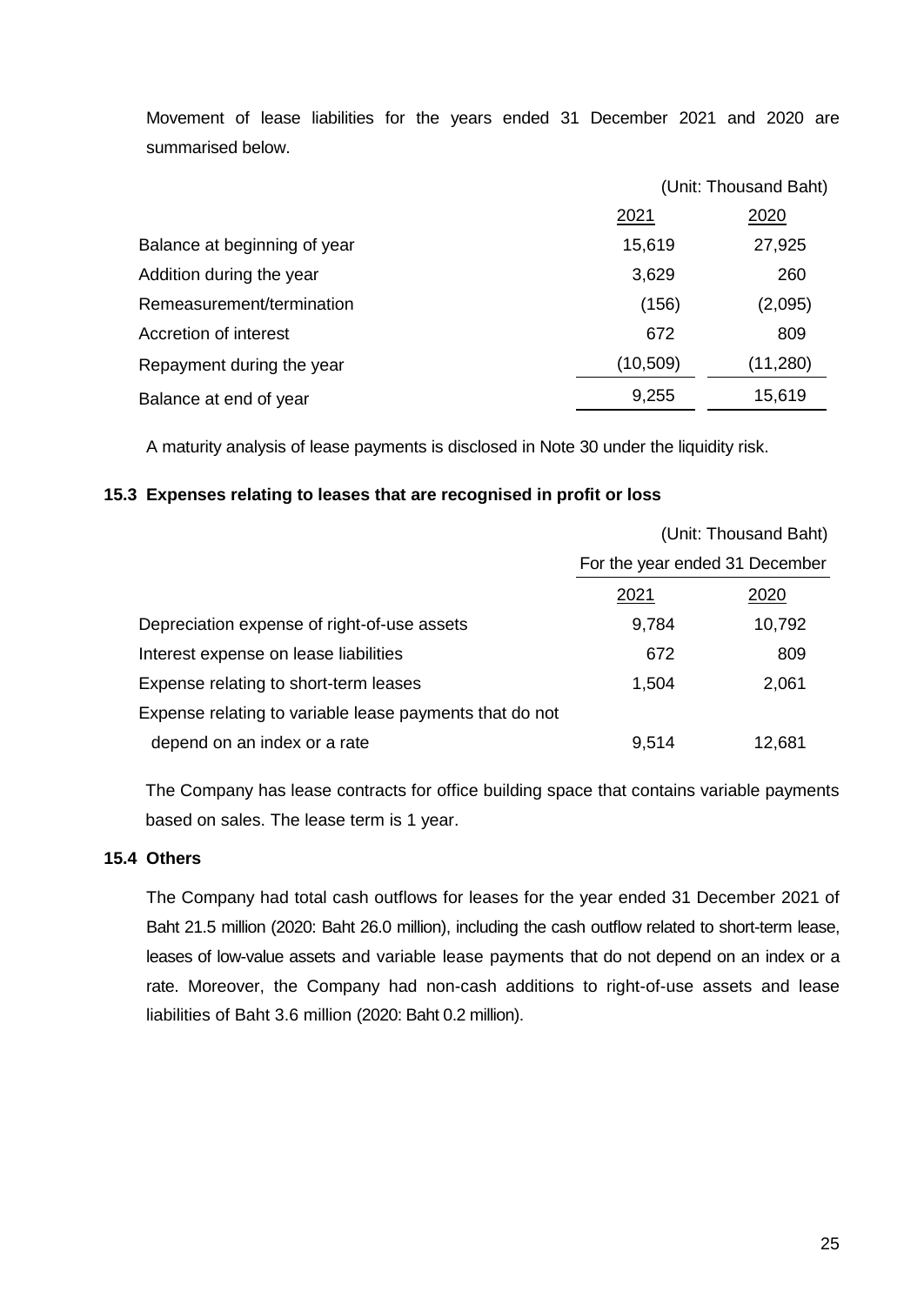# **16. Provision for long-term employee benefits**

(Unit: Thousand Baht)

|                                                 | Employee<br>retirement | Other long-term<br>employee |           |
|-------------------------------------------------|------------------------|-----------------------------|-----------|
|                                                 | benefits               | benefits                    | Total     |
| Provision for long-term employee benefits as at |                        |                             |           |
| 1 January 2020                                  | 94,267                 | 5,148                       | 99,415    |
| Included in profit or loss:                     |                        |                             |           |
| Current service cost                            | 5,922                  | 930                         | 6,852     |
| Interest cost                                   | 1,332                  | 64                          | 1,396     |
| Benefits paid during the year                   | (11, 267)              | (294)                       | (11, 561) |
| Provision for long-term employee benefits as at |                        |                             |           |
| 31 December 2020                                | 90,254                 | 5,848                       | 96,102    |
| Included in profit or loss:                     |                        |                             |           |
| Current service cost                            | 5,568                  | 1,115                       | 6,683     |
| Interest cost                                   | 1,311                  | 92                          | 1,403     |
| Benefits paid during the year                   | (15, 405)              | (311)                       | (15, 716) |
| Provision for long-term employee benefits as at |                        |                             |           |
| 31 December 2021                                | 81,728                 | 6,744                       | 88,472    |

The Company expects to pay Baht 9.3 million of long-term employee benefits during the next year (2020: Baht 14.7 million).

As at 31 December 2021 and 2020, the weighted average duration of the liabilities for longterm employee benefits are summarised below.

|                                                           |           | (Unit: Year) |
|-----------------------------------------------------------|-----------|--------------|
|                                                           | 2021      | 2020         |
| Employee retirement benefits                              |           |              |
| (depending on category of employees and type of benefits) | $11 - 12$ | $11 - 12$    |
| Other long-term employee benefits                         |           |              |
| (depending on category of employees)                      | 11 - 12   | 11 - 12      |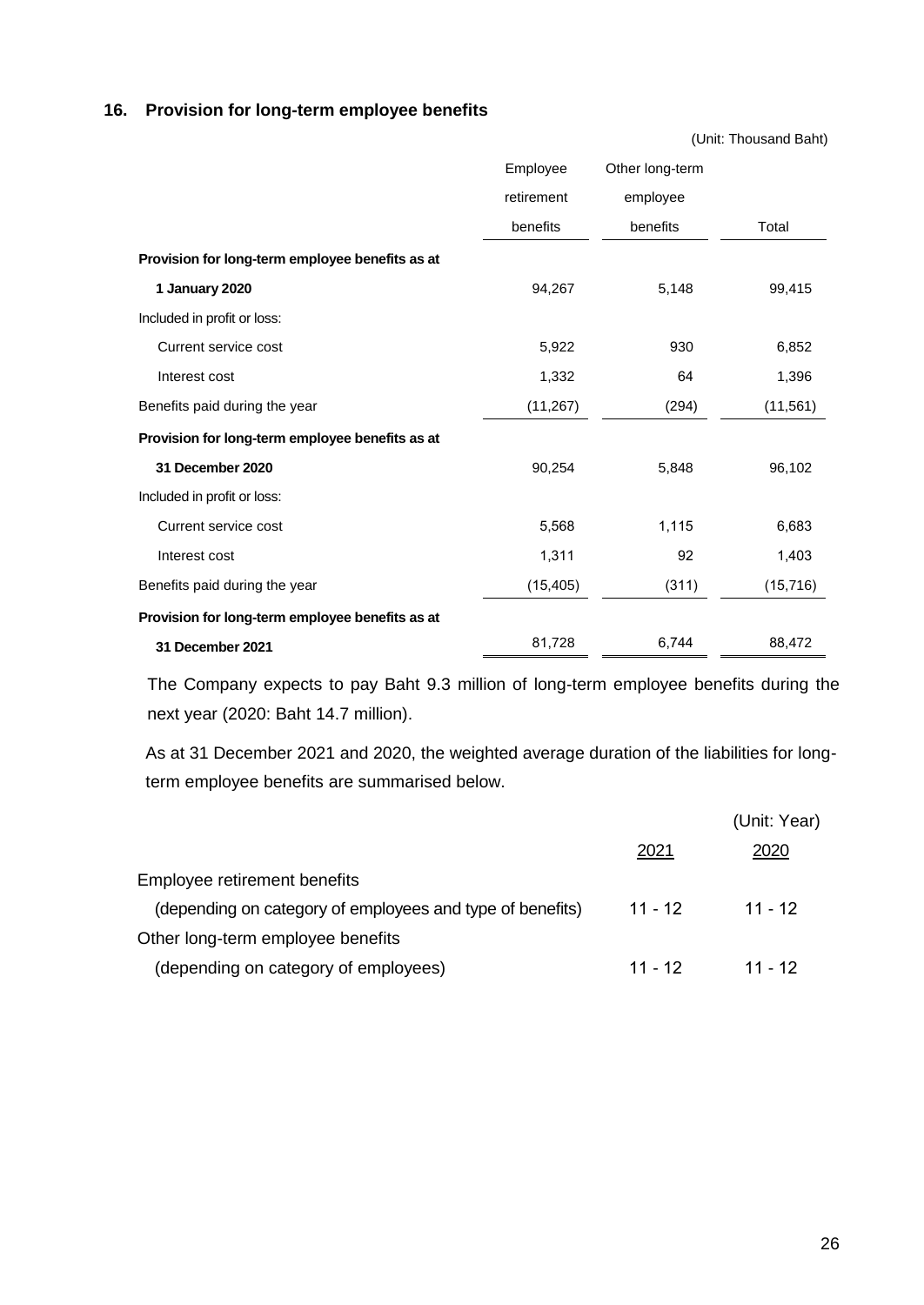Significant actuarial assumptions are summarised below.

|                                                           | 2021                        | 2020    |
|-----------------------------------------------------------|-----------------------------|---------|
|                                                           | (% per annum) (% per annum) |         |
| Discount rate                                             | $1.25 - 1.49$ $1.16 - 1.45$ |         |
| (depending on category of employees and type of benefits) |                             |         |
| Salary increase rate                                      | $2 - 3$                     | $2 - 3$ |
| (depending on category of employees)                      |                             |         |

The result of sensitivity analysis for significant assumptions that affect the present value of the long-term employee benefit obligation as at 31 December 2021 and 2020 are summarised below.

|                        |          |               | (UNIIL MIIIIUN DANI) |
|------------------------|----------|---------------|----------------------|
| As at 31 December 2021 |          |               |                      |
|                        |          |               | Salary increase rate |
| Increase               | Decrease | Increase      | Decrease             |
| 0.5%                   | 0.5%     | 0.5%          | 0.5%                 |
| (5.6)                  | 6.3      | 4.1           | (3.7)                |
| (0.1)                  | 0.1      | ۰             |                      |
|                        |          | Discount rate |                      |

(Unit: Million Baht)

 $U(x)$  Million Baht)

|                                   | As at 31 December 2020 |          |                          |          |
|-----------------------------------|------------------------|----------|--------------------------|----------|
|                                   | Discount rate          |          | Salary increase rate     |          |
|                                   | Increase               | Decrease | Increase                 | Decrease |
|                                   | 0.5%                   | 0.5%     | 0.5%                     | 0.5%     |
| Employee retirement benefits      | (5.9)                  | 6.7      | 3.9                      | (3.5)    |
| Other long-term employee benefits | (0.1)                  | 0.1      | $\overline{\phantom{0}}$ | ٠        |

# **17. Statutory reserve**

Pursuant to Section 116 of the Public Limited Companies Act B.E. 2535, the Company is required to set aside to a statutory reserve at least 5 percent of its net profit after deducting accumulated deficit brought forward (if any), until the reserve reaches 10 percent of the registered capital. The statutory reserve is not available for dividend distribution. At present, the statutory reserve has fully been set aside.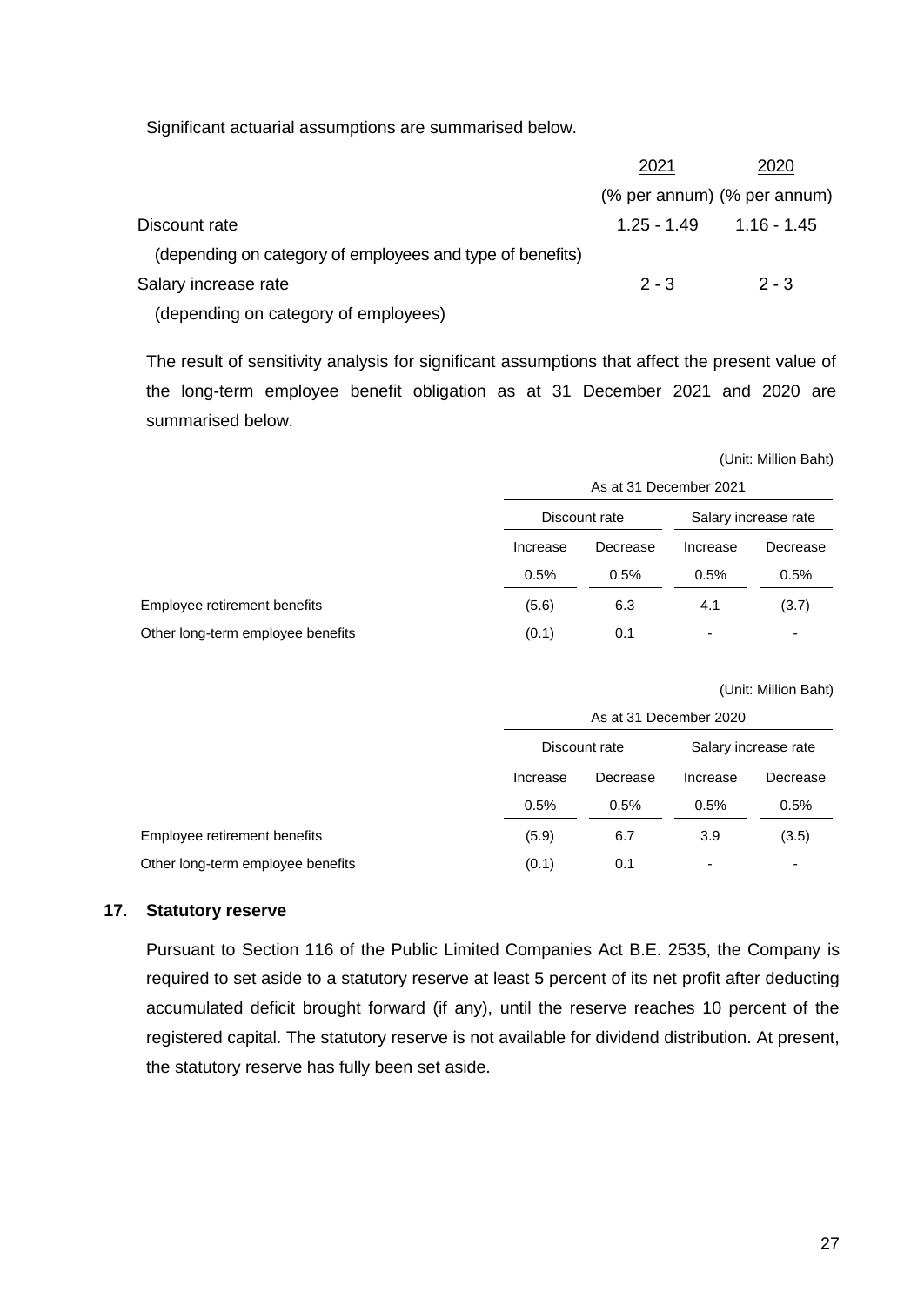#### **18. Other income**

# (Unit: Thousand Baht)

|                                         | Financial statements in |                   |        |                      |
|-----------------------------------------|-------------------------|-------------------|--------|----------------------|
|                                         |                         | which the equity  |        | Separate             |
|                                         |                         | method is applied |        | financial statements |
|                                         | 2021                    | 2020              | 2021   | 2020                 |
| Dividend income from investments        | 15,960                  | 7,622             | 15,960 | 7,622                |
| Gain on sales of FVOCI debt instruments | 2,248                   | 7,236             | 2,248  | 7,236                |
| Gain arising on FVTPL debt instruments  |                         | 623               |        | 623                  |
| Gain on derivatives                     | 29                      |                   | 29     |                      |
| Gain on exchange                        |                         | 27                |        | 27                   |
| Other income                            | 29,438                  | 26,952            | 31,164 | 28,999               |
| Total                                   | 47,675                  | 42,460            | 49,401 | 44,507               |

# **19. Finance income**

(Unit: Thousand Baht)

|                                                  | Financial statements in |        |                      |        |  |
|--------------------------------------------------|-------------------------|--------|----------------------|--------|--|
|                                                  | which the equity        |        | Separate             |        |  |
|                                                  | method is applied       |        | financial statements |        |  |
|                                                  | 2021                    | 2020   | 2021                 | 2020   |  |
| Interest income on debt instruments measured     |                         |        |                      |        |  |
| at amortised cost                                | 26,650                  | 37,136 | 26.650               | 37,136 |  |
| Interest received from debt instruments at FVOCI | 19,260                  | 23,271 | 19.260               | 23,271 |  |
| Total                                            | 45,910                  | 60,407 | 45,910               | 60,407 |  |

# **20. Finance cost**

|                                        | (Unit: Thousand Baht) |      |
|----------------------------------------|-----------------------|------|
|                                        | 2021                  | 2020 |
| Interest expenses on lease liabilities | 672                   | 809  |
| Total                                  | 672                   | 809  |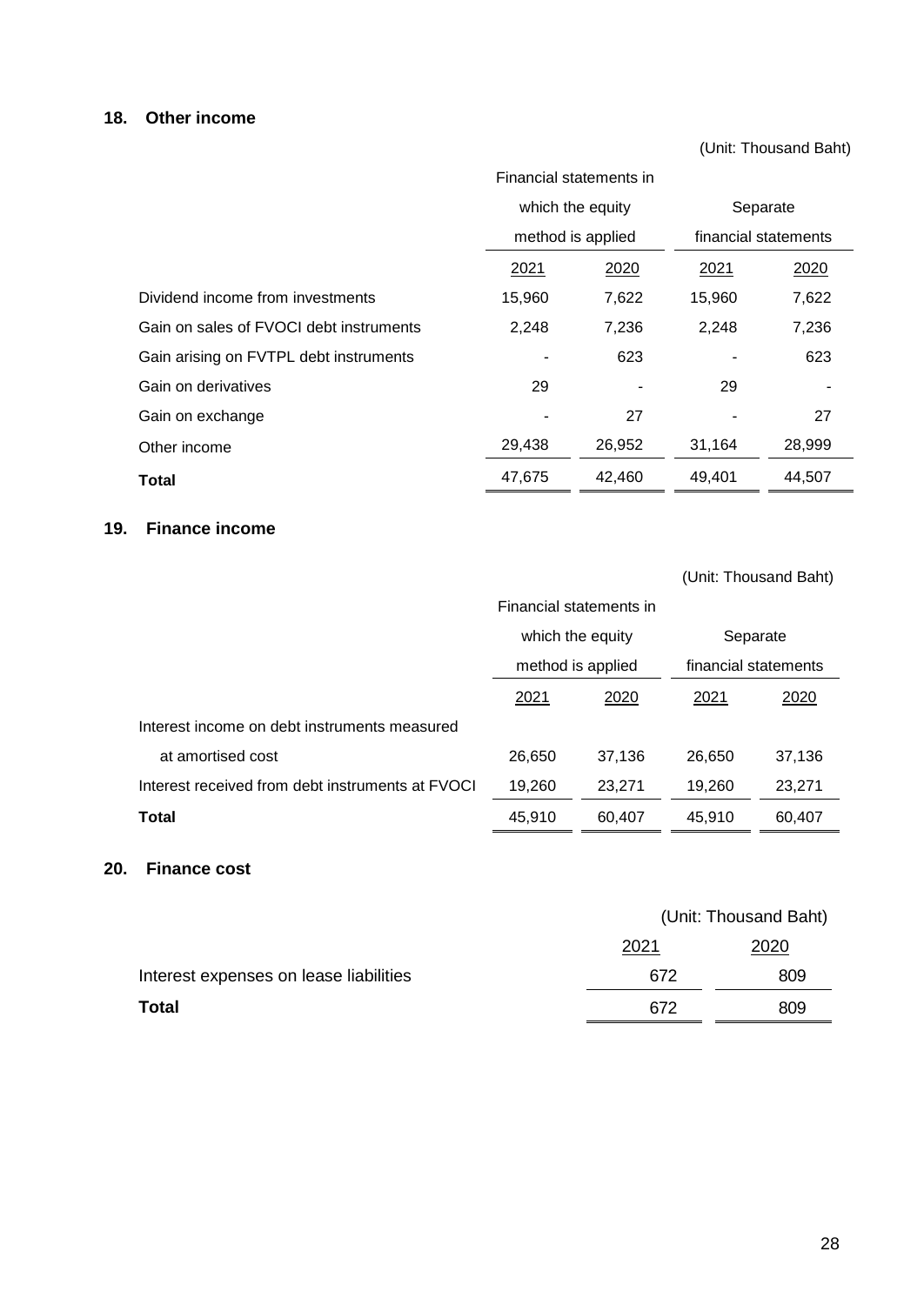# **21. Expenses by nature**

Significant expenses classified by nature are as follows:

|                                                |           | (Unit: Thousand Baht) |
|------------------------------------------------|-----------|-----------------------|
|                                                | 2021      | 2020                  |
| Raw materials and consumables used             | 2,552,700 | 2,478,299             |
| Changes in inventories of finished goods and   |           |                       |
| work in process                                | 1,034     | 431                   |
| Salaries and wages and other employee benefits | 1,557,237 | 1,608,190             |
| Depreciation and amortisation                  | 425,423   | 492,803               |
| Fuel and vehicle related expenses              | 241,321   | 217,033               |
| Water and electricity expenses                 | 174,188   | 189,024               |
| Natural gas expenses                           | 60,761    | 46,636                |

## **22. Income tax**

Income tax expenses for the years ended 31 December 2021 and 2020 are made up as follows:

|                                                      |         | (Unit: Thousand Baht) |
|------------------------------------------------------|---------|-----------------------|
|                                                      | 2021    | 2020                  |
| <b>Current income tax:</b>                           |         |                       |
| Current income tax charge                            | 219,310 | 199,405               |
| Adjustment in respect of income tax of previous year |         | 18,099                |
| Deferred tax:                                        |         |                       |
| Relating to origination and reversal of temporary    |         |                       |
| differences                                          | (5,396) | 865                   |
| Income tax expenses reported in the profit or loss   | 213,914 | 218,369               |
|                                                      |         |                       |

The amounts of income tax relating to each component of other comprehensive income for the years ended 31 December 2021 and 2020 are as follows:

|                                                    | (Unit: Thousand Baht) |       |
|----------------------------------------------------|-----------------------|-------|
|                                                    | 2021                  | 2020  |
| Deferred tax relating to:                          |                       |       |
| Gain (loss) on changes in value of financial asset |                       |       |
| measured at FVOCI                                  | 5,036                 | (749) |
|                                                    | 5,036                 | (749) |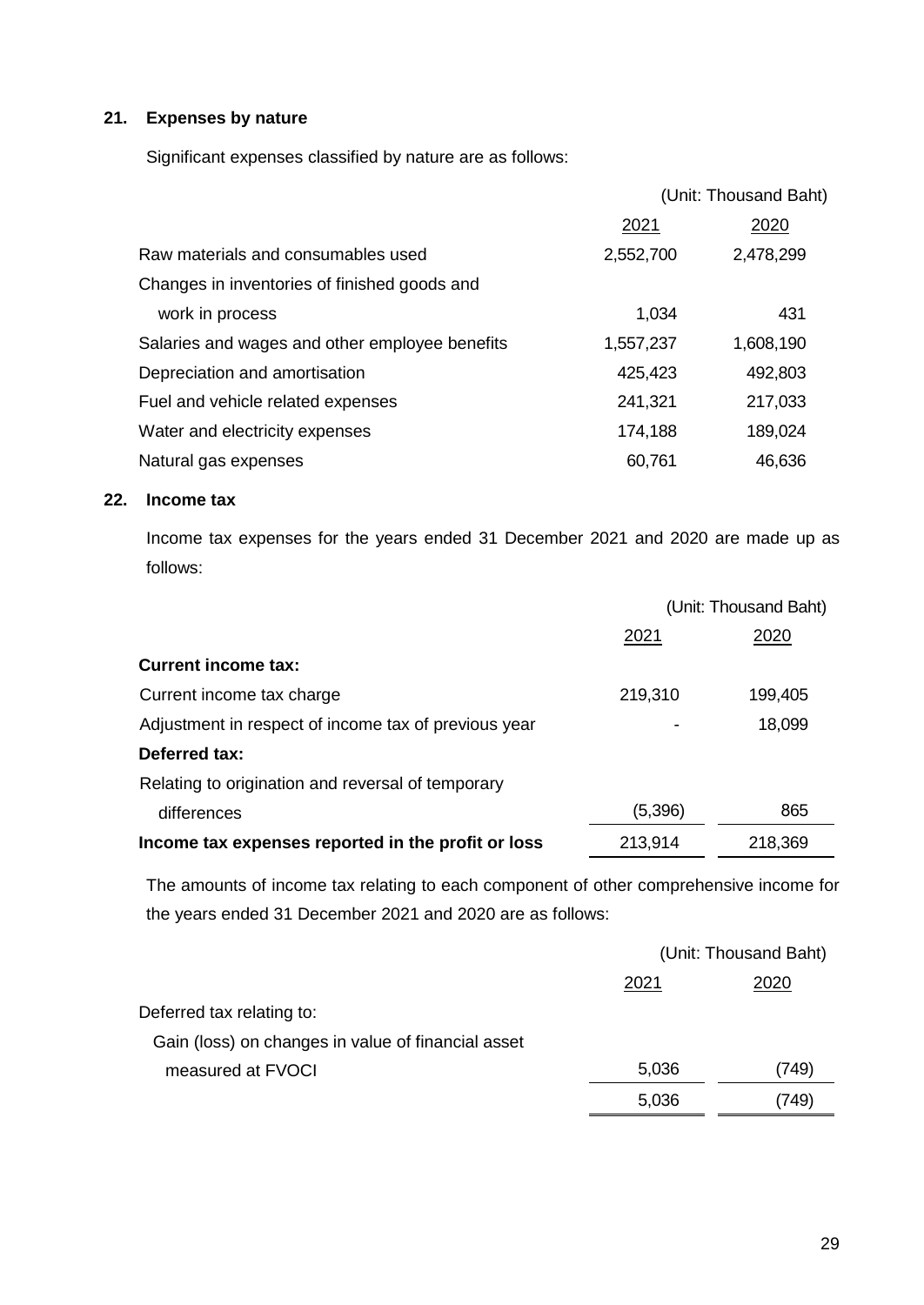The reconciliation between accounting profit and income tax expenses is shown below.

(Unit: Thousand Baht)

| Financial statements in which the       |                          |            |            |                               |  |
|-----------------------------------------|--------------------------|------------|------------|-------------------------------|--|
|                                         | equity method is applied |            |            | Separate financial statements |  |
|                                         | 2021                     | 2020       | 2021       | 2020                          |  |
| Accounting profit before tax            | 1,901,588                | 1,897,034  | 1,900,061  | 1,895,639                     |  |
|                                         |                          |            |            |                               |  |
| Applicable tax rate                     | 20%                      | 20%        | 20%        | 20%                           |  |
| Accounting profit before tax multiplied |                          |            |            |                               |  |
| by income tax rate                      | 380,318                  | 379,407    | 380,012    | 379,128                       |  |
| Adjustment in respect of income tax of  |                          |            |            |                               |  |
| previous year                           |                          | 18,099     |            | 18,099                        |  |
| Effects of:                             |                          |            |            |                               |  |
| Promotional privileges (Note 25)        | (162, 673)               | (180, 201) | (162, 673) | (180, 201)                    |  |
| Non-deductible expenses                 | 559                      | 4,606      | 559        | 4,606                         |  |
| Additional expense deductions allowed   | (2, 169)                 | (1,893)    | (2, 169)   | (1,893)                       |  |
| Income not subject to tax               | (2, 121)                 | (1,649)    | (1, 815)   | (1,370)                       |  |
| Total                                   | (166, 404)               | (179, 137) | (166,098)  | (178, 858)                    |  |
| Income tax expenses reported in the     |                          |            |            |                               |  |
| profit or loss                          | 213,914                  | 218,369    | 213,914    | 218,369                       |  |

The components of deferred tax assets and deferred tax liabilities are as follows:

|                                                      |                                  | (Unit: Thousand Baht) |
|------------------------------------------------------|----------------------------------|-----------------------|
|                                                      | Statements of financial position |                       |
|                                                      | As at                            | As at                 |
|                                                      | 31 December 2021                 | 31 December 2020      |
| Deferred tax assets                                  |                                  |                       |
| Lease                                                | 54                               |                       |
| Provision for long-term employee benefits            | 10,724                           | 11,503                |
| Total                                                | 10,778                           | 11,503                |
| Deferred tax liabilities                             |                                  |                       |
| Gain on changes in value of financial asset measured |                                  |                       |
| at FVOCI                                             | 29,882                           | 34,918                |
| Accumulated depreciation - plant and equipment       | 76                               | 128                   |
| Lease                                                |                                  | 50                    |
| Total                                                | 29,958                           | 35,096                |
| Deferred tax liabilities - net                       | (19, 180)                        | (23, 593)             |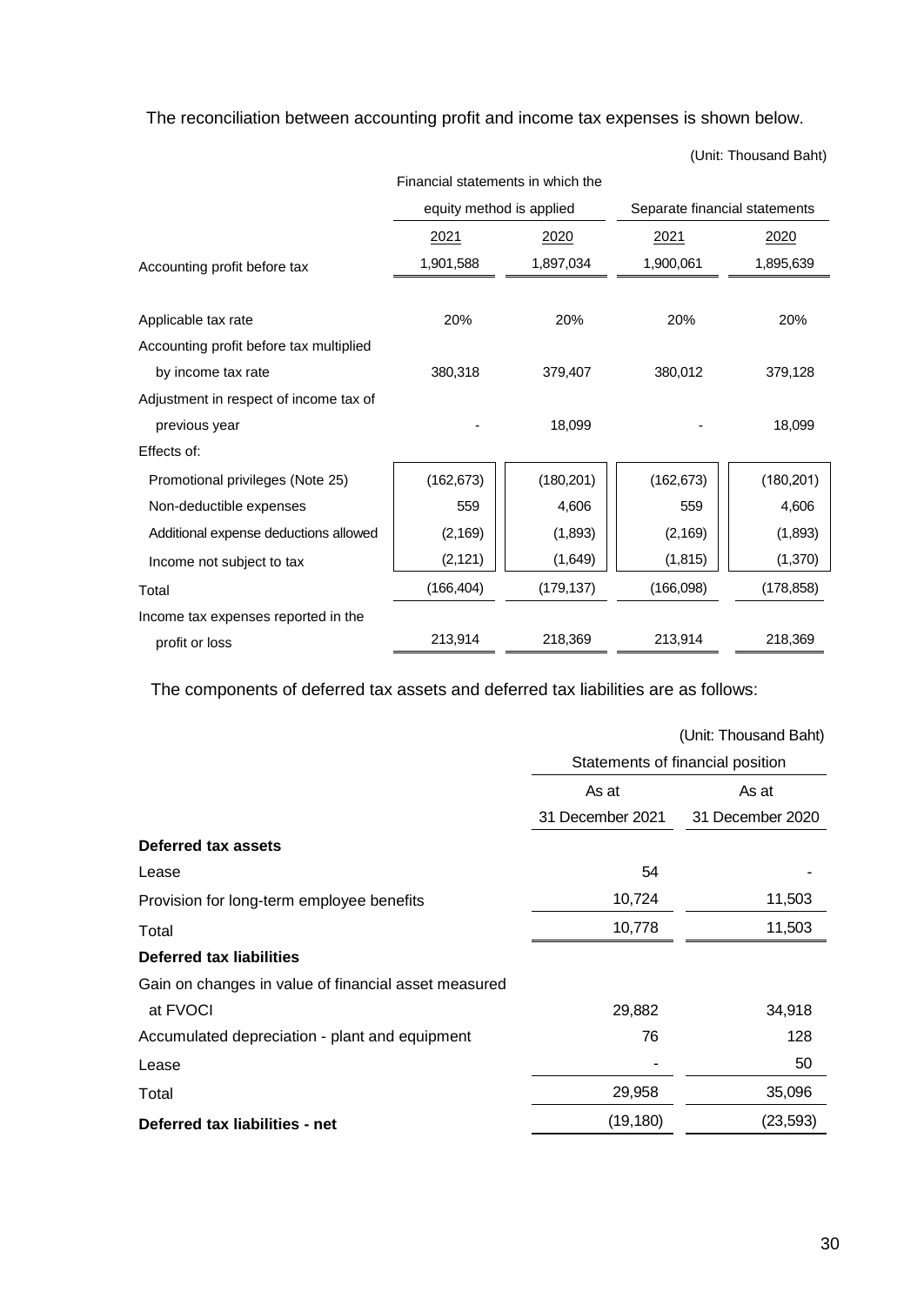## **23. Earnings per share**

Basic earnings per share is calculated by dividing profit for the year (excluding other comprehensive income) by the weighted average number of ordinary shares in issue during the year.

|                                            | Financial statements in which |           | Separate             |           |
|--------------------------------------------|-------------------------------|-----------|----------------------|-----------|
|                                            | the equity method is applied  |           | financial statements |           |
|                                            | <u>2021</u>                   | 2020      | 2021                 | 2020      |
| Profit for the year (Thousand Baht)        | 1,687,674                     | 1,678,665 | 1,686,146            | 1,677,270 |
| Weighted average number of ordinary shares |                               |           |                      |           |
| (Thousand shares)                          | 450,000                       | 450,000   | 450,000              | 450,000   |
| Basic earnings per share (Baht)            | 3.75                          | 3.73      | 3.75                 | 3.73      |

#### **24. Dividend payments**

During the years ended 31 December 2021 and 2020, the Company had dividend payments as follows:

|                                  |                               | Total           | Dividend  |                   |
|----------------------------------|-------------------------------|-----------------|-----------|-------------------|
|                                  | Approved by                   | dividends       | per share | Paid on           |
|                                  |                               | (Thousand Baht) | (Baht)    |                   |
| For the year 2021                |                               |                 |           |                   |
| Final dividends for 2020         | <b>Annual General Meeting</b> | 423,000         | 0.94      | 17 May 2021       |
|                                  | of the shareholders on        |                 |           |                   |
|                                  | 19 April 2021                 |                 |           |                   |
| Interim dividend on the profit   | The meeting of the            | 378,000         | 0.84      | 22 September 2021 |
| for the six-month period         | Company's Board of            |                 |           |                   |
| ended 30 June 2021               | directors No. 8/2021          |                 |           |                   |
|                                  | on 23 August 2021             |                 |           |                   |
| Total dividend payments for 2021 |                               | 801,000         | 1.78      |                   |
| For the year 2020                |                               |                 |           |                   |
| Interim dividend on profit for   | The meeting of the            | 490,500         | 1.09      | 7 May 2020        |
| the last six-month period        | Company's Board of            |                 |           |                   |
| ended 2019                       | Directors No. 4/2020          |                 |           |                   |
|                                  | on 8 April 2020               |                 |           |                   |
| Interim dividend on profit for   | The meeting of the            | 432,000         | 0.96      | 16 September 2020 |
| the six-month period ended       | Company's Board of            |                 |           |                   |
| 30 June 2020                     | Directors No. 9/2020          |                 |           |                   |
|                                  | on 17 August 2020             |                 |           |                   |
| Total dividend payments for 2020 |                               | 922,500         | 2.05      |                   |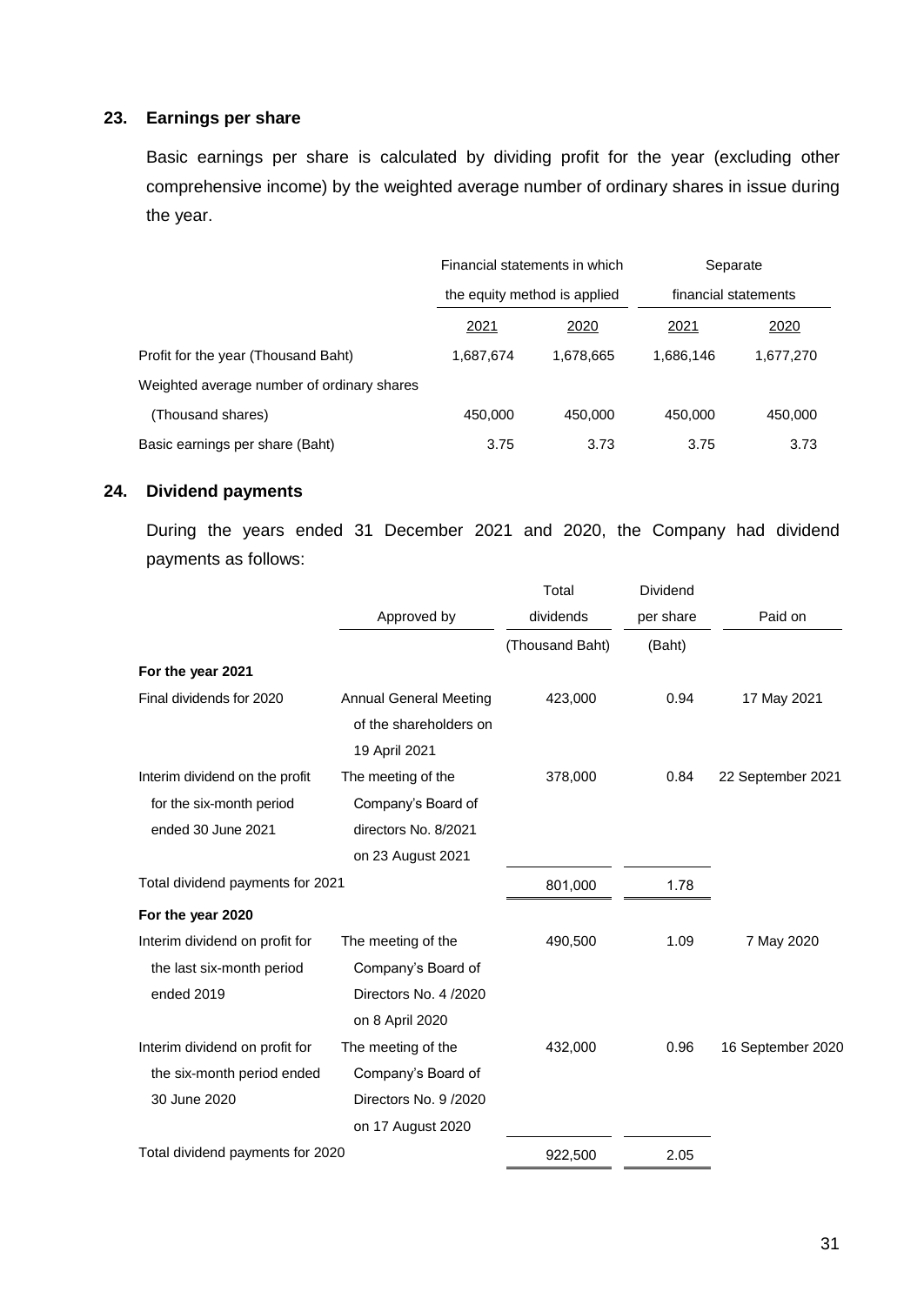# **25. Promotional privileges**

The Company has received the promotional privileges from the Board of Investment under the Investment Promotion Act B.E. 2520 as follows:

|    |               | Certificate No.                                                   | 1343(2)/2555       | 2218(2)/2557         |
|----|---------------|-------------------------------------------------------------------|--------------------|----------------------|
|    |               | Date                                                              | 22 March 2012      | 25 September 2014    |
| 1. |               | Promotional privileges for                                        | Manufacture of     | Manufacture of       |
|    |               |                                                                   | bakery products    | whole grain products |
| 2. |               | Significant privileges                                            |                    |                      |
|    | 2.1           | Exemption from import duty on approved machinery                  | Granted            | Granted              |
|    | $2.2^{\circ}$ | Exemption from corporate income tax on net income from promoted   | 8 years (not over  | 8 years (not over    |
|    |               | operation (commencing from the date of earning operating income)  | 100 percent of     | 100 percent of       |
|    |               | and exemption from income tax on dividend paid from the income of | investment         | investment           |
|    |               | the operations on which the corporate income tax is exempted      | excluding land and | excluding land and   |
|    |               | throughout the corporate income tax exemption period              | working capital)   | working capital)     |
|    | 2.3           | Allowance to deduct operating loss incurred during the corporate  | 5 years            | 5 years              |
|    |               | income tax exemption period from net income incurred thereafter   |                    |                      |
|    |               | (after exemption period in 2.2)                                   |                    |                      |
|    |               | 3. Commencing date                                                | 1 June 2017        | 1 October 2014       |

Sales of the Company are derived from domestic sales which could be segregated between promoted and non-promoted operations as follows:

|                         | (Unit: Million Baht) |       |  |
|-------------------------|----------------------|-------|--|
|                         | 2021                 | 2020  |  |
| <b>Sales</b>            |                      |       |  |
| Promoted operations     | 2,861                | 2,974 |  |
| Non-promoted operations | 4,299                | 4,169 |  |
| Total sales             | 7,160                | 7,143 |  |
|                         |                      |       |  |

## **26. Provident fund**

The Company and its employees have jointly established a provident fund in accordance with the Provident Fund Act B.E. 2530. Both employees and the Company contribute to the fund monthly at the rate of 3 - 5 percent and 3 - 15 percent of basic salary, respectively. The fund, which is managed by Tisco Fund Management Company Limited, will be paid to employees upon termination in accordance with the fund rules. During the year 2021, the Company recognised the contributions of Baht 27.2 million (2020: Baht 27.8 million) as expenses.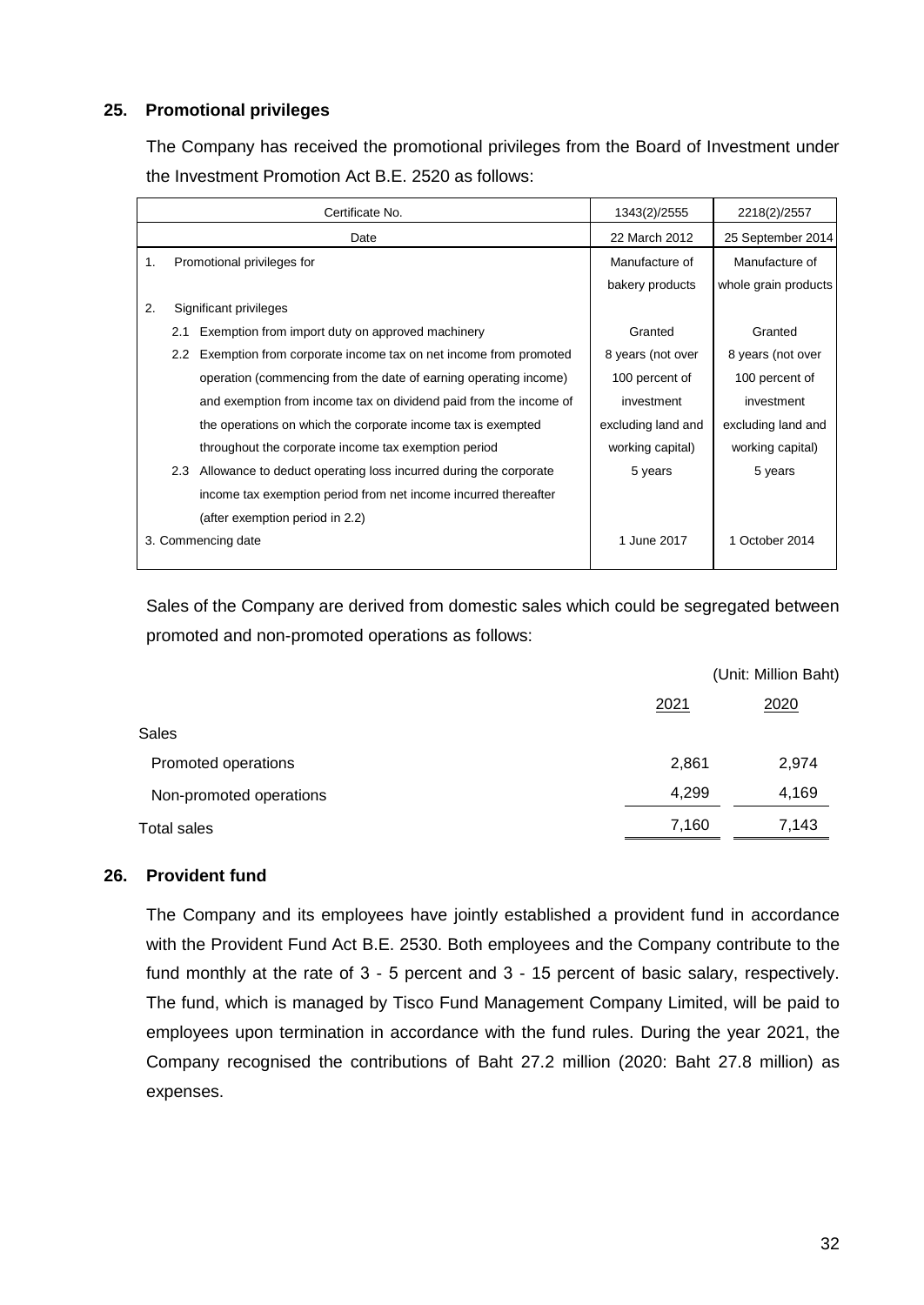# **27. Operating segment information**

Operating segment information is reported in a manner consistent with the internal reports that are regularly reviewed by the chief operating decision maker in order to make decisions about the allocation of resources to the segment and assess its performance. The chief operating decision maker has been identified as Managing Director.

The one main reportable operating segment of the Company is manufacture and sales of bakery products and the single geographical area of its operations is Thailand. The distribution channels are through wholesale and retail. The wholesale for the year ended 31 December 2021 amounted to approximately Baht 6,613 million, or 92.4% of total sales (2020: Baht 6,572 million, or 92.0% of total sales). The Company's sales were from a main local customer, representing about 47.5% of total sales (2020: 47.8% of total sales). Segment performance is measured based on operating profit or loss, on a basis consistent with that used to measure operating profit or loss and total assets in the financial statements. As a result, all of the revenues, operating profits and assets as reflected in these financial statements pertain to the aforementioned reportable operating segment and geographical area.

## **28. Commitments and contingent liabilities**

## **28.1 Capital commitments**

As at 31 December 2021, the Company had capital commitments in respect of procurement agreements for production machinery and equipment of approximately AUD 0.03 million and USD 0.02 million, totaling approximately Baht 1.1 million (2020: AUD 0.03 million and USD 0.01 million, totaling approximately Baht 0.8 million).

# **28.2 Short-term lease and other service commitments**

The Company and the joint venture have entered into several short-term lease contracts and related services. The terms of the agreements are generally between 6 months and 3 years.

As at 31 December 2021, future lease and service fees payables under these lease and service contracts were as follows:

|               |             | (Unit: Million Baht) |
|---------------|-------------|----------------------|
|               | The Company | Joint venture        |
| Payable:      |             |                      |
| Within 1 year | 4.6         | 5.0                  |
| 1 to 2 years  | 0.6         | 0.7                  |
| Total         | 5.2         | 5.7                  |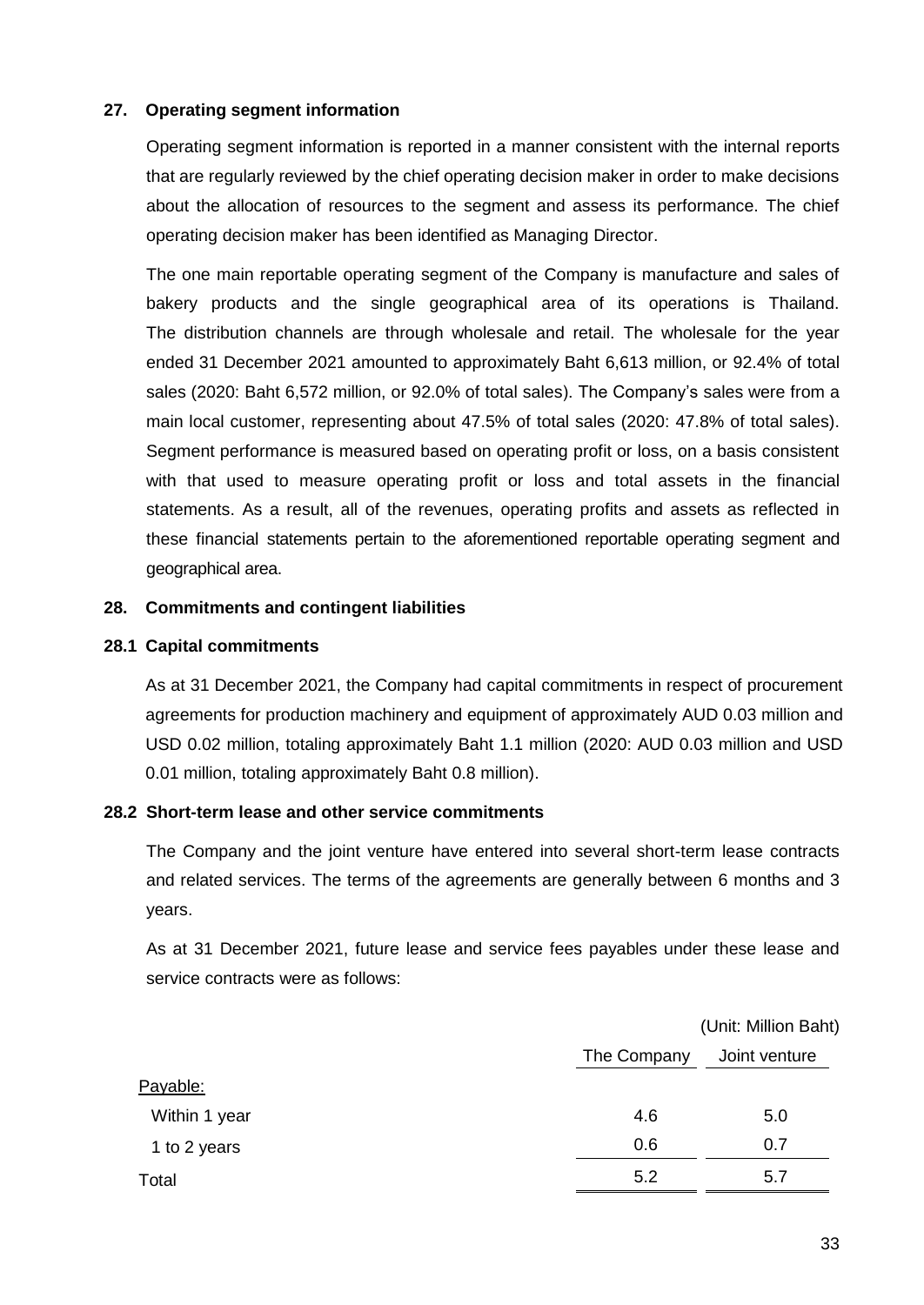#### **28.3 Long-term service commitments**

The joint venture entered into the license and technical assistance agreement with an overseas related company for the use of a trademark and the receipt of information related to operation and management of restaurants. Under the conditions of the agreement, the joint venture is to pay an annual license fee as stipulated in the agreement. The license fees for the year 2021 amounted to approximately Baht 1.4 million (2020: Baht 1.8 million).

## **28.4 Long-term purchase commitments**

The Company has commitments under natural gas purchase agreement for a period of 1 - 5 years. Under the agreement, the Company is committed to purchase natural gas at a minimum quantity at the price stipulated in the agreement.

|     |         |                     | Average minimum   |
|-----|---------|---------------------|-------------------|
| No. | Period  | <b>Expired date</b> | quantity purchase |
|     | (Years) |                     | (Million BTU)     |
| 1.  |         | 30 November 2022    | 45,565 per annum  |
| 2.  |         | 30 November 2022    | 25,895 per annum  |
| 3.  | 5       | 31 December 2023    | 307 per day       |

# **28.5 Guarantees**

As at 31 December 2021, there were bank guarantees of approximately Baht 30.2 million (2020: Baht 65.3 million) issued by the banks on behalf of the Company in respect of certain performance bonds as required in the normal course of the Company's business. These included letters of guarantee amounting to Baht 26.0 million (2020: Baht 26.0 million) to guarantee electricity use, Baht 3.0 million (2020: Baht 3.0 million) to guarantee contractual performance under the natural gas purchase agreement, and Baht 1.2 million (2020: Nil) to guarantee sales.

Moreover, in 2020, the Company had a letter of guarantee in respect of tax installment payment of Baht 36.3 million that was pledged with the Revenue Department. In 2021, the Company fully paid tax and therefore requested to redeem the letter of guarantee.

# **28.6 Litigation**

In March 2020, the Company was sued by the Department of Empowerment of Persons with Disabilities which demanded that the Company contribute to the fund for Empowerment of Persons with Disabilities with an interest in a total amount of Baht 7.7 million. Subsequently on 20 August 2021, the Company paid such amount including interest up to the date of payment in a total amount of Baht 8.4 million.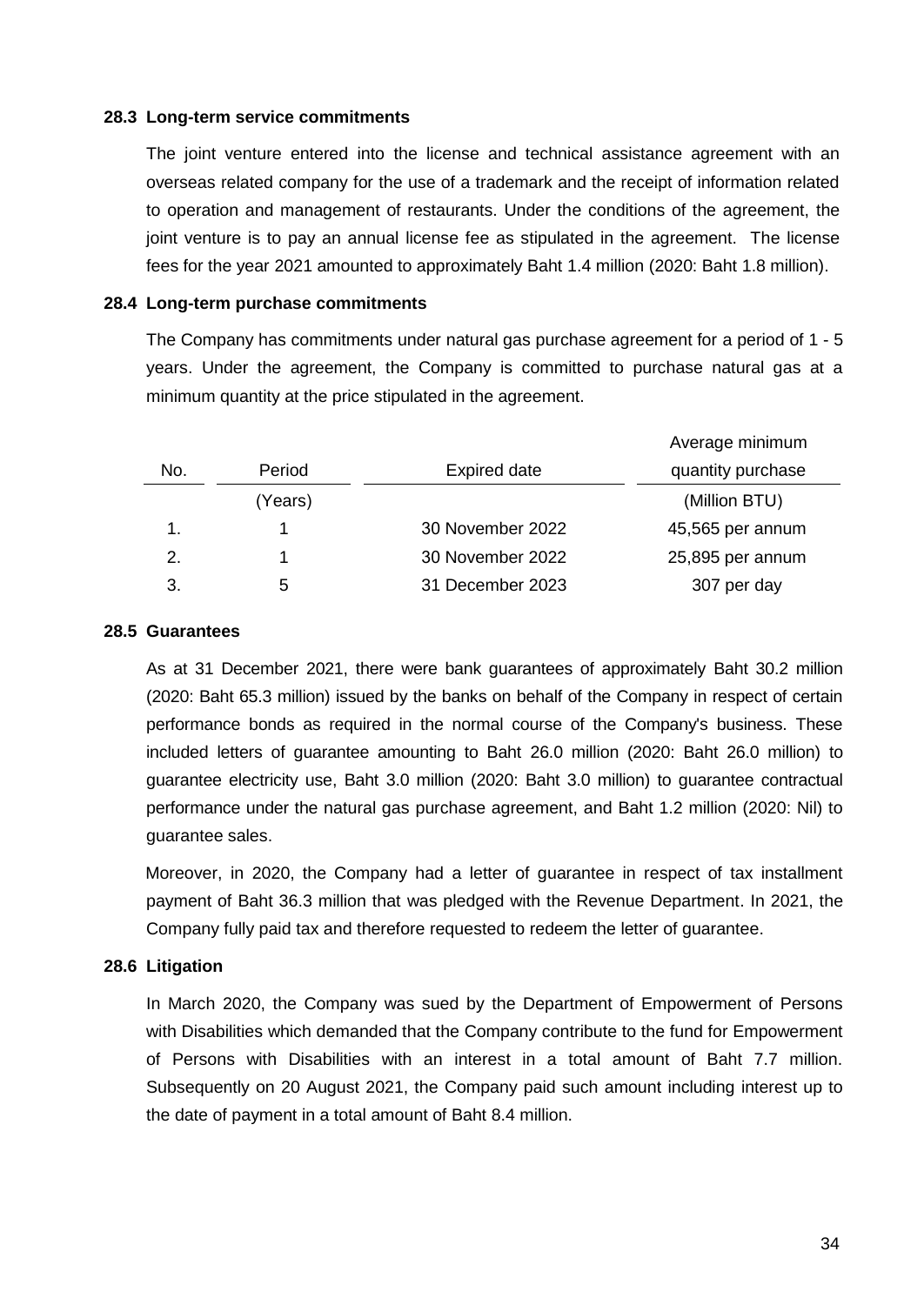## **29. Fair value hierarchy**

As at 31 December 2021 and 2020, the Company had the assets that were measured at fair value or for which fair value was disclosed using different levels of inputs as follows:

(Unit: Million Baht)

|                                    |         |           | and Separate financial statements |           |  |
|------------------------------------|---------|-----------|-----------------------------------|-----------|--|
|                                    | 2021    |           |                                   |           |  |
|                                    | Level 1 | Level 2   | Level 3                           | Total     |  |
| Assets measured at fair value      |         |           |                                   |           |  |
| Financial assets measured at FVOCI |         |           |                                   |           |  |
| Listed equity instrument           | 338,366 |           |                                   | 338,366   |  |
| Debt instrument                    |         | 2,114,276 |                                   | 2,114,276 |  |
| Non-listed equity instrument       |         |           | 488,593                           | 488,593   |  |
| Unit trust                         |         | 30,850    |                                   | 30,850    |  |
| Financial assets measured at FVTPL |         |           |                                   |           |  |
| Open-end fund                      |         | 94,673    |                                   | 94,673    |  |
| Derivatives assets                 |         |           |                                   |           |  |
| Foreign currency forward contracts |         | 29        |                                   | 29        |  |

Financial statements in which the equity method is applied

(Unit: Million Baht)

Financial statements in which the equity method is applied

|                                    |         | and Separate financial statements |         |           |  |
|------------------------------------|---------|-----------------------------------|---------|-----------|--|
|                                    | 2020    |                                   |         |           |  |
|                                    | Level 1 | Level 2                           | Level 3 | Total     |  |
| Assets measured at fair value      |         |                                   |         |           |  |
| Financial assets measured at FVOCI |         |                                   |         |           |  |
| Listed equity instrument           | 228,391 |                                   |         | 228,391   |  |
| Debt instrument                    |         | 1,409,330                         |         | 1,409,330 |  |
| Non-listed equity instrument       |         |                                   | 356,662 | 356,662   |  |
| Unit trust                         |         | 18,916                            |         | 18,916    |  |
|                                    |         |                                   |         |           |  |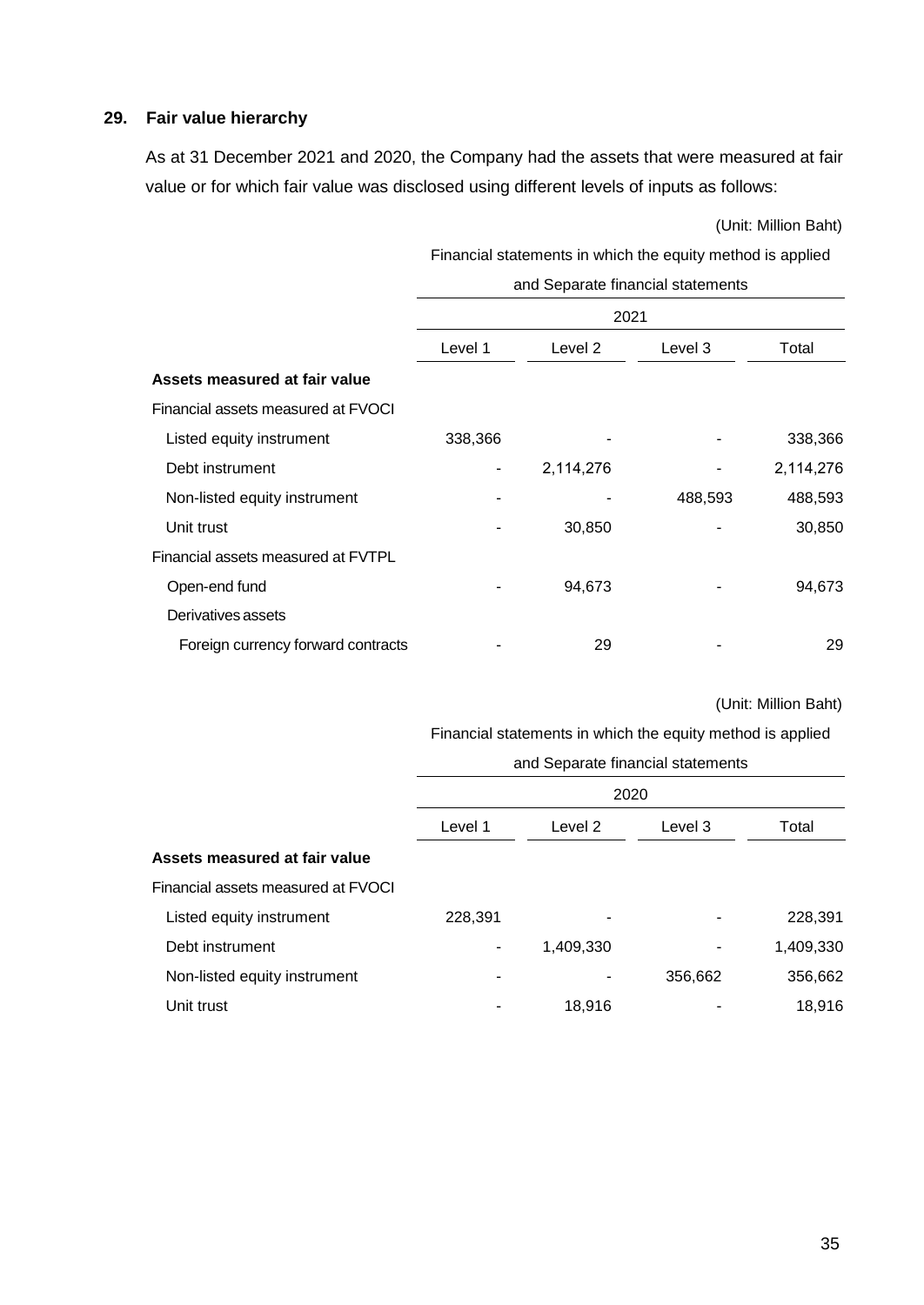## **30. Financial instruments**

#### **30.1 Derivatives**

## **Derivatives not designated as hedging instruments**

|                                                          |      | (Unit: Thousand Baht) |
|----------------------------------------------------------|------|-----------------------|
|                                                          | 2021 | 2020                  |
| <b>Derivatives assets</b>                                |      |                       |
| Derivatives assets not designated as hedging instruments |      |                       |
| Foreign exchange forward contracts                       | 29   |                       |
| <b>Total derivatives assets</b>                          | 29   |                       |

The Company uses foreign exchange forward contracts to manage some of its transaction exposures. The contracts are entered into for periods consistent with foreign currency exposure of the underlying transactions, generally from 1 - 2 months.

#### **30.2 Financial risk management objectives and policies**

The Company's financial instruments principally comprise cash and cash equivalents, trade accounts receivable and investments in debt and equity instruments. The financial risks associated with these financial instruments and how they are managed is described below.

## **Credit risk**

The Company is exposed to credit risk primarily with respect to trade accounts receivable, deposits with banks and financial institutions and other financial instruments. The maximum exposure to credit risk is limited to the carrying amounts as stated in the statement of financial position.

#### Trade receivables

The Company manages the risk by adopting appropriate credit control policies and procedures and therefore does not expect to incur material financial losses. Outstanding trade receivables are regularly monitored. The normal credit term is 7 days to 60 days.

An impairment analysis is performed at each reporting date to measure expected credit losses. The provision rates are based on days past due for groupings of various customer segments with similar credit risks. The Company classifies customer segments by customer type and rating. The calculation reflects the probability-weighted outcome, the time value of money and reasonable and supportable information that is available at the reporting date about past events, current conditions and forecasts of future economic conditions. Generally, trade receivables are past due not more than one year.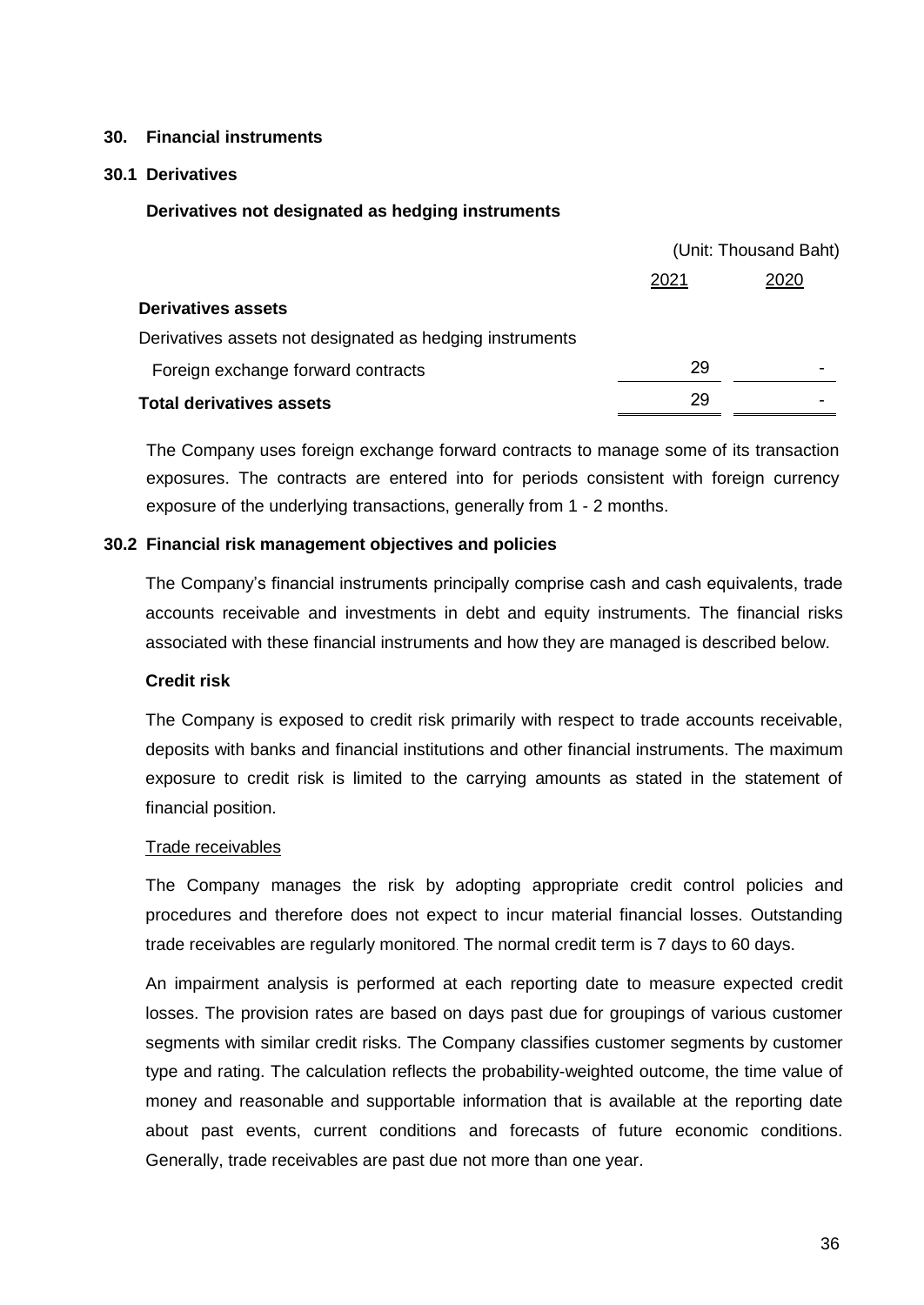# Financial instruments and cash deposits

The Company manages the credit risk from balances with banks and financial institutions by making investments only with approved counterparties and within credit limits assigned to each counterparty. Counterparty credit limits are reviewed by the Company's Board of Directors on a monthly basis, and may be updated throughout the year subject to approval of the Company's Executive Committee. The limits are set to minimise the concentration of risks and therefore mitigate financial loss through a counterparty's potential failure to make payments.

The credit risk on debt instruments is limited because the counterparties are banks and companies with high credit-ratings assigned by international credit-rating agencies.

## **Market risk**

There are two types of market risk comprising interest rate risk and currency risk. The Company enters into derivatives to manage its risk exposure that are foreign exchange forward contracts to hedge the foreign currency risk arising on the import of goods and equipment.

## **Foreign currency risk**

The Company's exposure to the foreign currency risk relates primarily to its purchase of goods and equipment transactions that are denominated in foreign currencies. The Company seeks to reduce this risk by entering into foreign exchange forward contracts when it considers appropriate. Generally, the forward contracts mature within one year.

The balances of financial liabilities denominated in foreign currencies are summarised below.

|                   | <b>Financial liabilities</b> |                   | Average exchange rate |                                    |
|-------------------|------------------------------|-------------------|-----------------------|------------------------------------|
| Foreign currency  |                              | as at 31 December |                       | as at 31 December                  |
|                   | 2021                         | 2020              | 2021                  | 2020                               |
|                   | (Thousand)                   | (Thousand)        |                       | (Baht per 1 foreign currency unit) |
| Japanese yen      | 3,859                        | 15,012            | 0.2944                | 0.2945                             |
| Yuan renminbi     | 732                          |                   | 5.3185                |                                    |
| US dollar         | 642                          | 750               | 33.5929               | 30.2068                            |
| Australian dollar | 29                           |                   | 24.6798               |                                    |
| Euro              | 14                           | 33                | 38.2813               | 37.2578                            |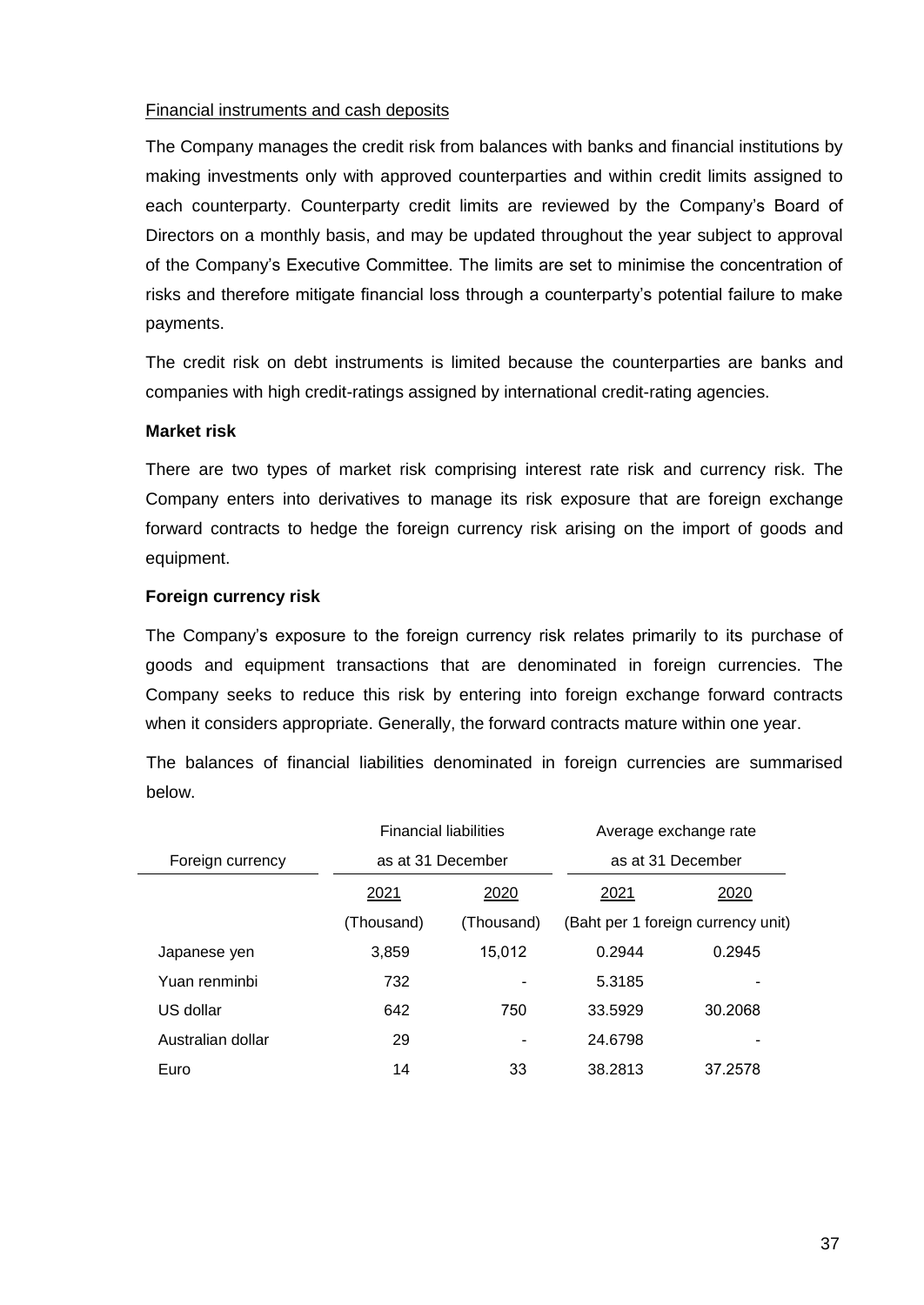## **Foreign currency sensitivity**

The following tables demonstrate the sensitivity of the Company's profit before tax to a reasonably possible change in US dollar exchange rate, with all other variables held constant. The impact on the Company's profit before tax is due to changes in the fair value of monetary assets and liabilities including non-designated foreign currency derivatives as at 31 December 2021 and 2020. The Company's exposure to foreign currency changes for all other currencies is not material.

|           |              | 2021             |              | 2020             |
|-----------|--------------|------------------|--------------|------------------|
|           | Change in FX | Effect on profit | Change in FX | Effect on profit |
| Currency  | rate         | before tax       | rate         | before tax       |
|           | $(\% )$      | (Thousand Baht)  | (%)          | (Thousand Baht)  |
| US dollar | $+13.5$      | (2,911)          | $+11.0$      | (2, 492)         |
|           | $-13.5$      | 2,911            | $-11.0$      | 2,492            |

The information is not a forecast or prediction of future market conditions.

### **Interest rate risk**

The Company's exposure to interest rate risk relates primarily to its cash at banks. Financial assets and liabilities bear floating interest rates or fixed interest rates which are close to the market rate.

As at 31 December 2021 and 2020, significant financial assets and liabilities classified by type of interest rate are summarised in the table below, with those financial assets and liabilities that carry fixed interest rates further classified based on the maturity date, or the repricing date if this occurs before the maturity date.

| Fixed interest rates<br>Within<br>$1 - 5$<br>Floating |              |       |                             |
|-------------------------------------------------------|--------------|-------|-----------------------------|
|                                                       |              |       |                             |
|                                                       | Non-interest |       | Effective                   |
| interest rate<br>1 year<br>years                      | bearing      | Total | interest rate               |
| <b>Million Baht</b>                                   |              |       | $(% \mathbb{R}^2)$ (% p.a.) |
| <b>Financial assets</b>                               |              |       |                             |
| Cash and cash equivalents<br>171<br>200               | 19           | 390   | $0.05 - 1.10$               |
| Other current financial assets<br>4,188<br>28         |              | 4,216 | $0.1 - 5.11$                |
| Trade and other receivables                           | 871          | 871   |                             |
| 1,118<br>Other non-current financial assets           | 952          | 2,070 | $0.66 - 5.35$               |
| 209<br>4,388<br>1,118                                 | 1,842        | 7,547 |                             |
| <b>Financial liabilities</b>                          |              |       |                             |
| Trade and other payables                              | 639          | 639   |                             |
| 6<br>3<br>Liabilities under lease agreements          |              | 9     | $5.20 - 6.01$               |
| 3<br>6                                                | 639          | 648   |                             |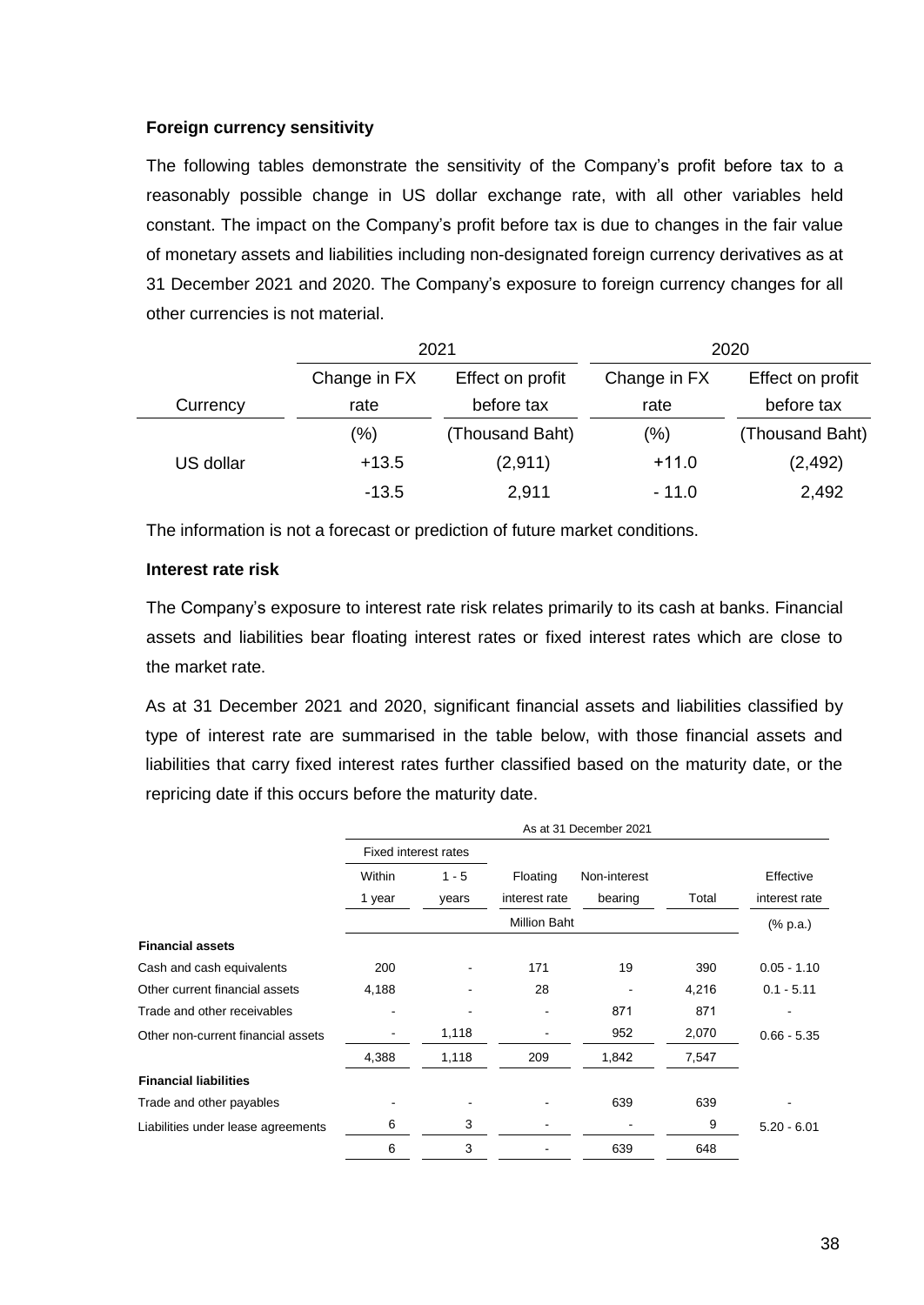|                                    | As at 31 December 2020 |                             |                     |              |       |                             |
|------------------------------------|------------------------|-----------------------------|---------------------|--------------|-------|-----------------------------|
|                                    |                        | <b>Fixed interest rates</b> |                     |              |       |                             |
|                                    | Within                 | $1 - 5$                     | Floating            | Non-interest |       | Effective                   |
|                                    | 1 year                 | years                       | interest rate       | bearing      | Total | interest rate               |
|                                    |                        |                             | <b>Million Baht</b> |              |       | $(% \mathbb{R}^2)$ (% p.a.) |
| <b>Financial assets</b>            |                        |                             |                     |              |       |                             |
| Cash and cash equivalents          |                        |                             | 342                 | 26           | 368   | $0.05 - 0.50$               |
| Other current financial assets     | 3,750                  |                             | 76                  |              | 3,826 | $0.10 - 4.90$               |
| Trade and other receivables        |                        |                             |                     | 747          | 747   |                             |
| Other non-current financial assets |                        | 889                         |                     | 604          | 1,493 | $0.56 - 5.11$               |
|                                    | 3,750                  | 889                         | 418                 | 1,377        | 6,434 |                             |
| <b>Financial liabilities</b>       |                        |                             |                     |              |       |                             |
| Trade and other payables           |                        |                             |                     | 574          | 574   |                             |
| Liabilities under lease agreements | 10                     | 6                           |                     |              | 16    | $4.00 - 6.01$               |
|                                    | 10                     | 6                           |                     | 574          | 590   |                             |

# **Liquidity risk**

The Company manages liquidity risk to meet its obligations and maintain cash balances to cover the liquidity needs. The Company has assessed that the Company has sufficient working capital to settle financial liabilities and concluded the risk to be low.

The table below summarises the maturity profile of the Company's non-derivative financial liabilities as at 31 December 2021 and 2020 based on contractual undiscounted cash flows:

|                              |           | (Unit: Thousand Baht)  |                       |  |
|------------------------------|-----------|------------------------|-----------------------|--|
|                              |           | As at 31 December 2021 |                       |  |
|                              | Less than | 1 to 5                 |                       |  |
|                              | 1 year    | years                  | Total                 |  |
| <b>Non-derivatives</b>       |           |                        |                       |  |
| Trade and other payables     | 638,543   |                        | 638,543               |  |
| Lease liabilities            | 6,099     | 3,638                  | 9,737                 |  |
| <b>Total non-derivatives</b> | 644,642   | 3,638                  | 648,280               |  |
|                              |           |                        | (Unit: Thousand Baht) |  |
|                              |           | As at 31 December 2020 |                       |  |
|                              | Less than | 1 to $5$               |                       |  |
|                              | 1 year    | years                  | Total                 |  |
| <b>Non-derivatives</b>       |           |                        |                       |  |
| Trade and other payables     | 574,305   |                        | 574,305               |  |
| Lease liabilities            | 10,171    | 6,535                  | 16,706                |  |
| <b>Total non-derivatives</b> | 584,476   | 6,535                  | 591,011               |  |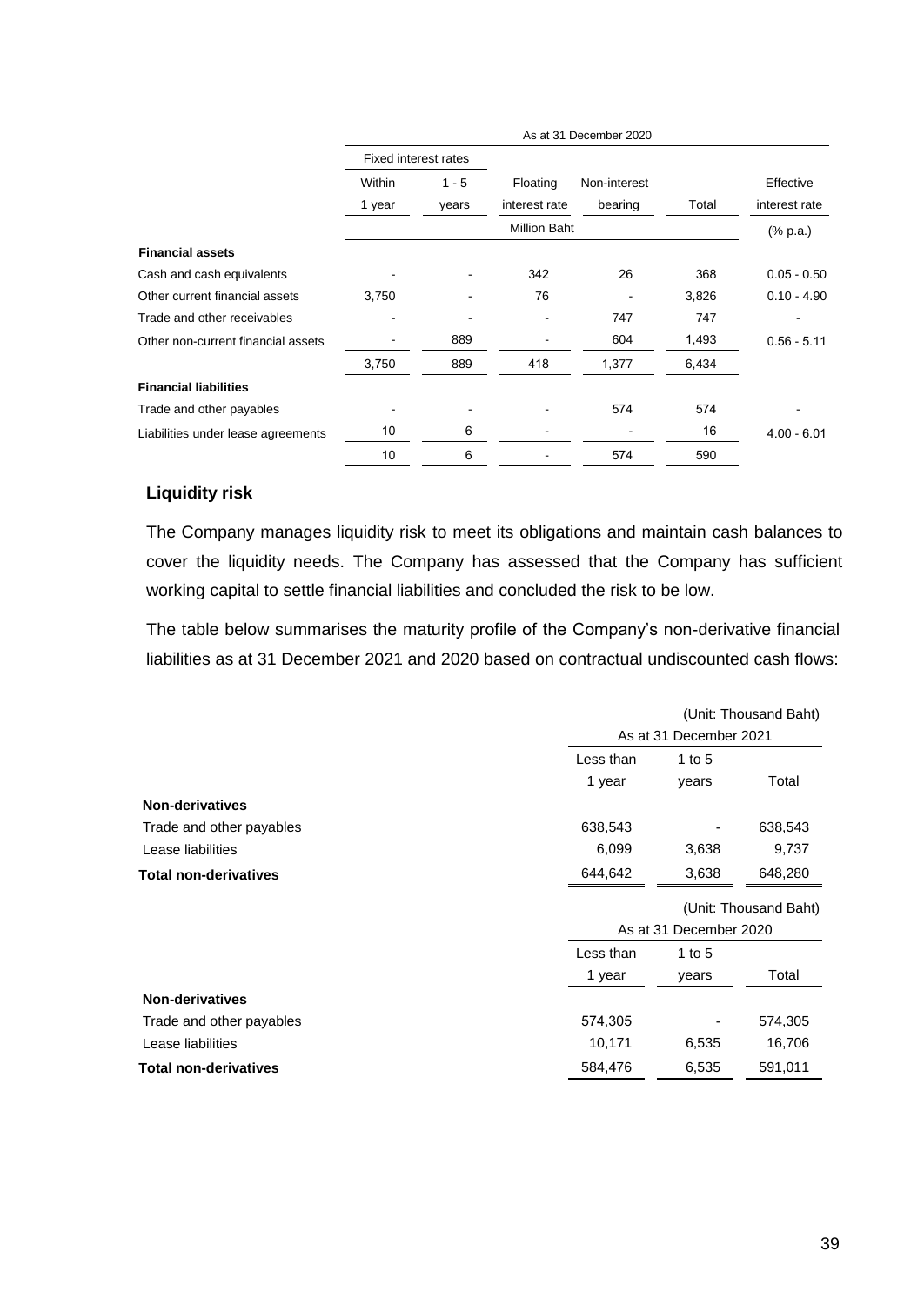#### **30.3 Fair values of financial instruments**

Since the majority of the Company's financial instruments are short-term in nature or carrying interest at rates close to the market interest rates, their fair value is not expected to be materially different from the amounts presented in the statement of financial position.

The methods and assumptions used by the Grouping estimating the fair value of financial instruments are as follows:

- a) For financial assets and liabilities which have short-term maturities, including cash and cash equivalents, trade and other receivables and trade and other payables, the carrying amounts in the statement of financial position approximate their fair value.
- b) The fair value of debt securities is generally derived from quoted market prices or by using the yield curve announced by the Thai Bond Market Association or by other relevant bodies.
- c) The fair value of equity securities is generally derived from quoted market prices, or based on generally accepted pricing models when no market price is available.
- d) The fair value of derivatives has been determined using a discounted future cash flow model and a valuation model technique. Most of the inputs used for the valuation are observable in the relevant market, such as spot rates of foreign currencies, yield curves of the respective currencies, interest rate yield curves and commodity price yield curves. The Company considers to counterparty credit risk when determining the fair value of derivatives.

During the current year, there were no transfers within the fair value hierarchy.

# **30.4 Reconciliation of recurring fair value measurements, of financial assets, categorised within Level 3 of the fair value hierarchy.**

|                                                     | (Unit: Thousand Baht)        |
|-----------------------------------------------------|------------------------------|
|                                                     | Financial statements in      |
|                                                     | which the equity method is   |
|                                                     | applied and                  |
|                                                     | Separate financial statement |
|                                                     | Non-listed equity instrument |
| Balance as of 1 January 2020                        | 295,118                      |
| Acquired during the year                            | 70,000                       |
| Net loss recognised into other comprehensive income | (8, 456)                     |
| Balance as of 31 December 2020                      | 356,662                      |
| Acquired during the year                            | 165,000                      |
| Net loss recognised into other comprehensive income | (33,069)                     |
| Balance as of 31 December 2021                      | 488,593                      |